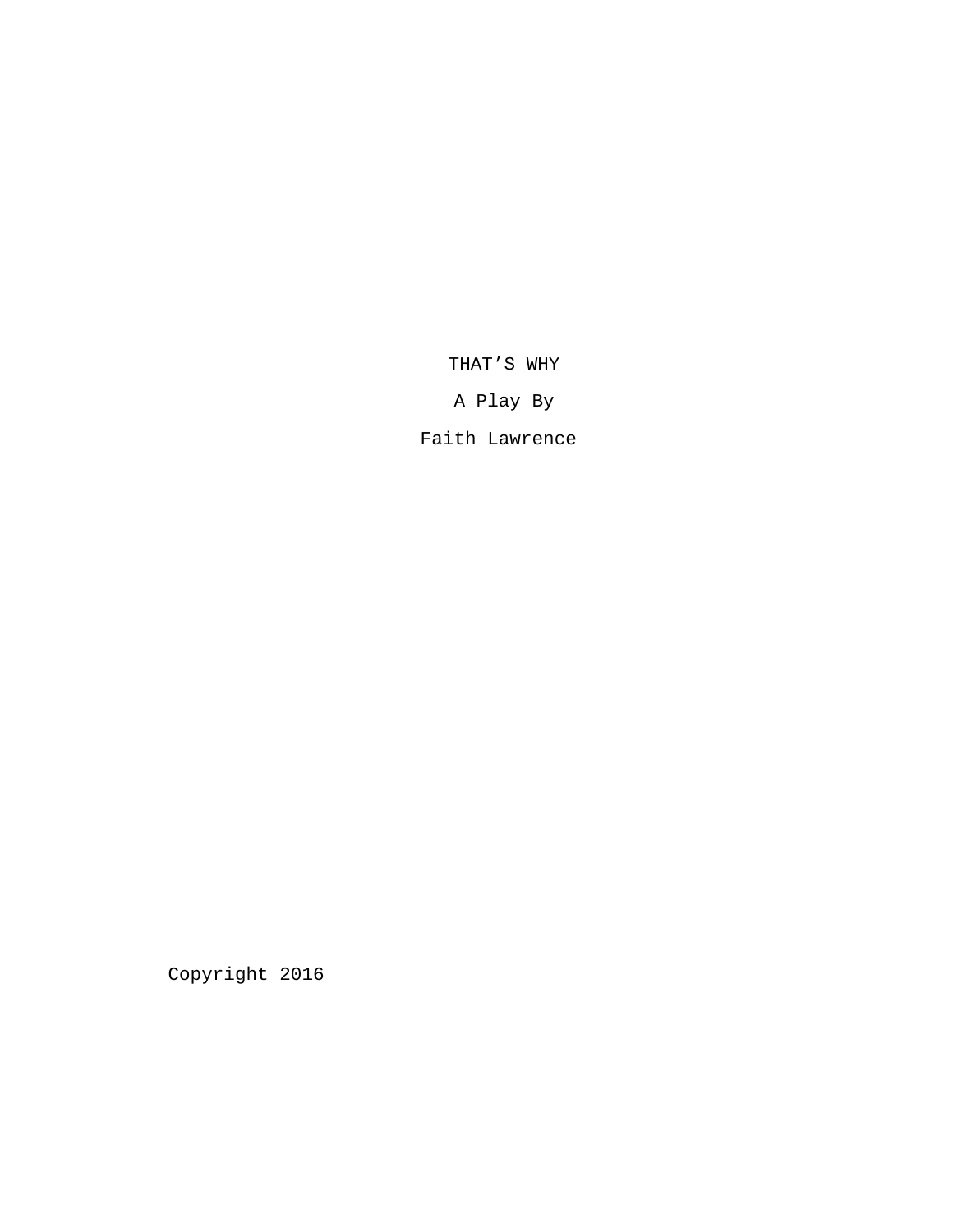# **CAST OF CHARACTERS**

**Brent**: A college-age fraternity boy. (Early 20s)

**Jade**: A college-age girl. Ronny's sister. (Late teens, Early 20s)

**Mark**: Jade and Ronny's father. Laura's husband. (Middle-age)

**Laura**: Jade and Ronny's mother. Mark's wife. (Middle-age)

**Ronny**: A college-age boy. Jade's brother. (Late teens, Early 20s)

**Mason**: A college-age fraternity boy. (Early 20s)

**Eric**: A college age fraternity boy. (Early 20s)

**Carter**: A college age fraternity boy. (Early 20s)

**Doctor**: From the local hospital. (30s-60s)

**Chancellor Marshall** (voice-over only)

# **TIME**

The present.

# **PLACE**

Southern United States.

## **THE SET**

Multiple locations. The set can be as realistic or as minimalistic as needed for scene changes.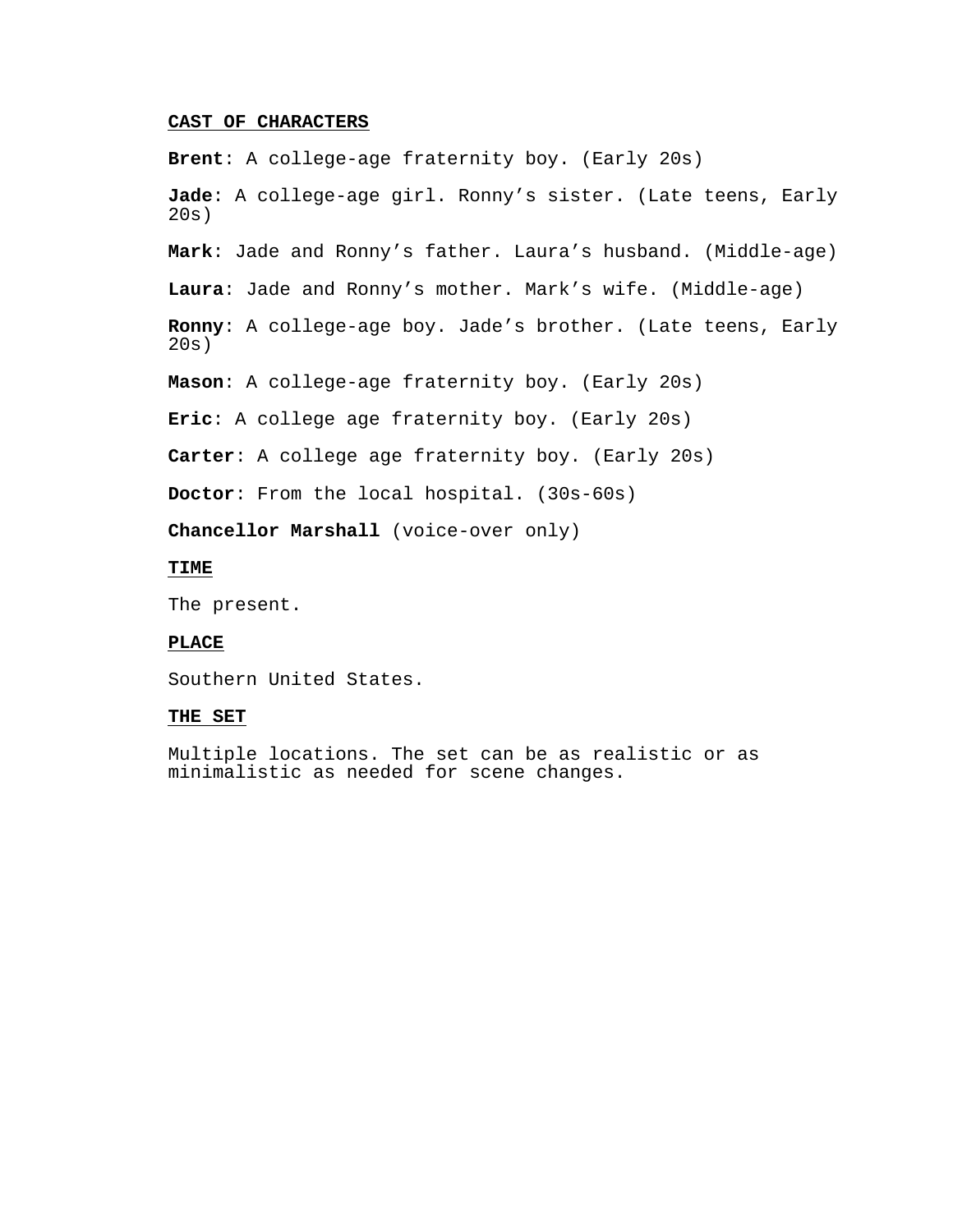## ACT I

#### Scene 1

*The light comes up on Mason. He is sitting in what looks like an office waiting room. He is trying to calm himself.*

*Soon, Brent enters walking slowly, but confidently. He sits stage left a couple of chairs apart from Mason. There is silence.*

## MASON

Is it tomorrow?

## BRENT

(Surprised) Is what tomorrow?...oh, yeah, it is.

#### MASON

We ordered some flowers or something, I think there's a donation box in the chapter room.

## **BRENT**

Okay.

#### MASON

I don't think I'm going though.

*There is more silence.*

## MASON

What were you planning on saying?

*Silence.*

What are you going to say in there? (he points OFF STAGE LEFT)

*Silence.*

## MASON

(Talking rather quietly) I mean, what is there to say, you know? (Silence) You were on exec last year.

#### BRENT

Yeah I was.

## MASON

So don't you agree?

*Silence.* We don't wanna get kicked off campus.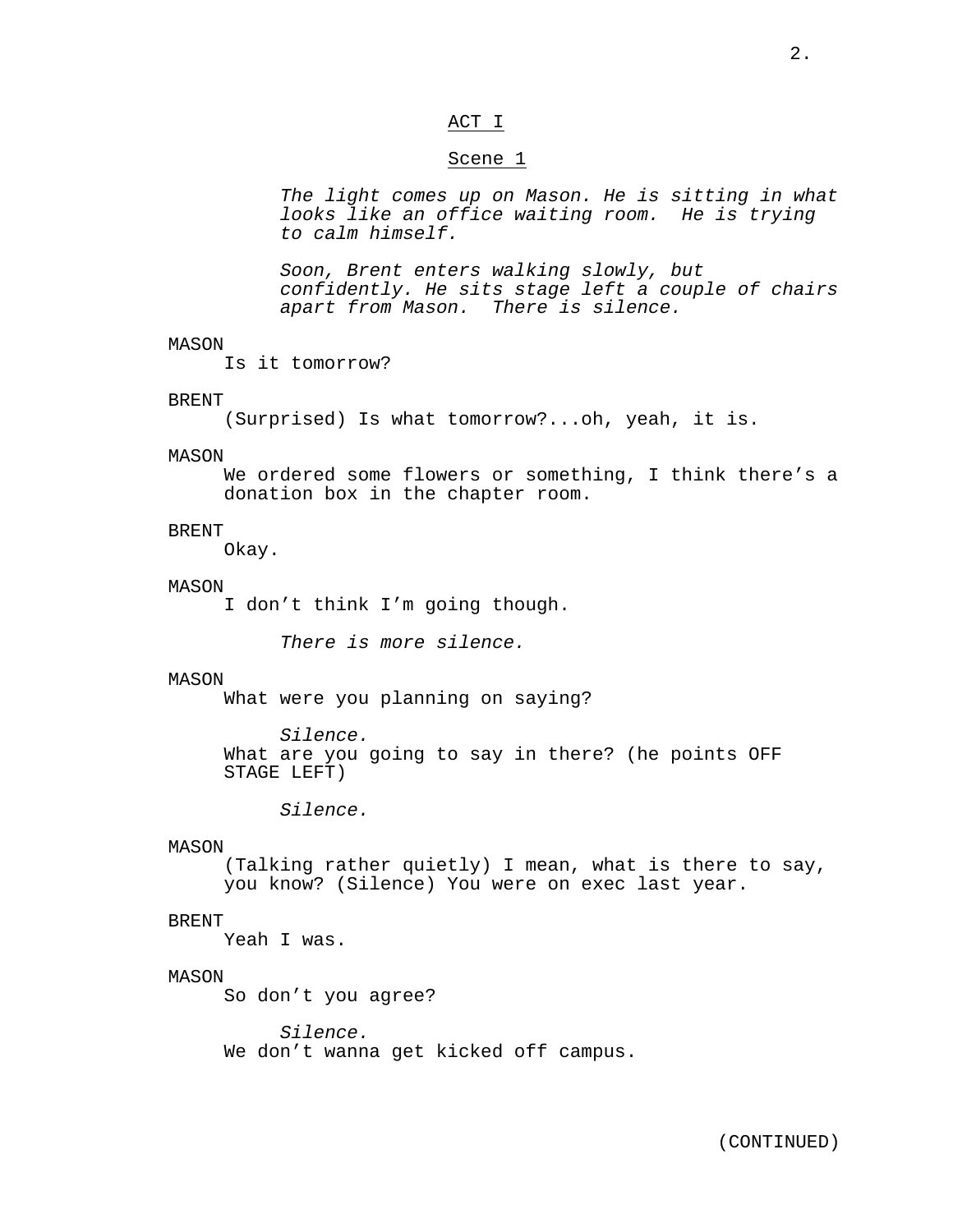# BRENT

We?

# MASON

Why aren't you following?

*Silence.* Just don't fuck up when you go in there, okay? . . . God, I'm sorry, man.

*BRENT shrugs.*

## MASON

You just know what would happen if the Dean and --

## BRENT

Yeah yeah, I know.

## MASON

So that's why it's important for you to just act like it's all good.

## **BRENT**

It's not all good.

#### MASON

Shit like this happens all the time.

*BRENT looks at Mason.*

#### MASON

It happens. (Pause) It's not my fault.

## BRENT

(not wanting to argue anymore) Yeah.

#### MASON

(calming down) Yeah. . .

*Silence.* So how are your classes so far?

#### BRENT

Pretty good.

*Silence.*

#### MASON

You know, they're opening up a new spot on 10th. A couple of us were gonna go tonight if you wanna --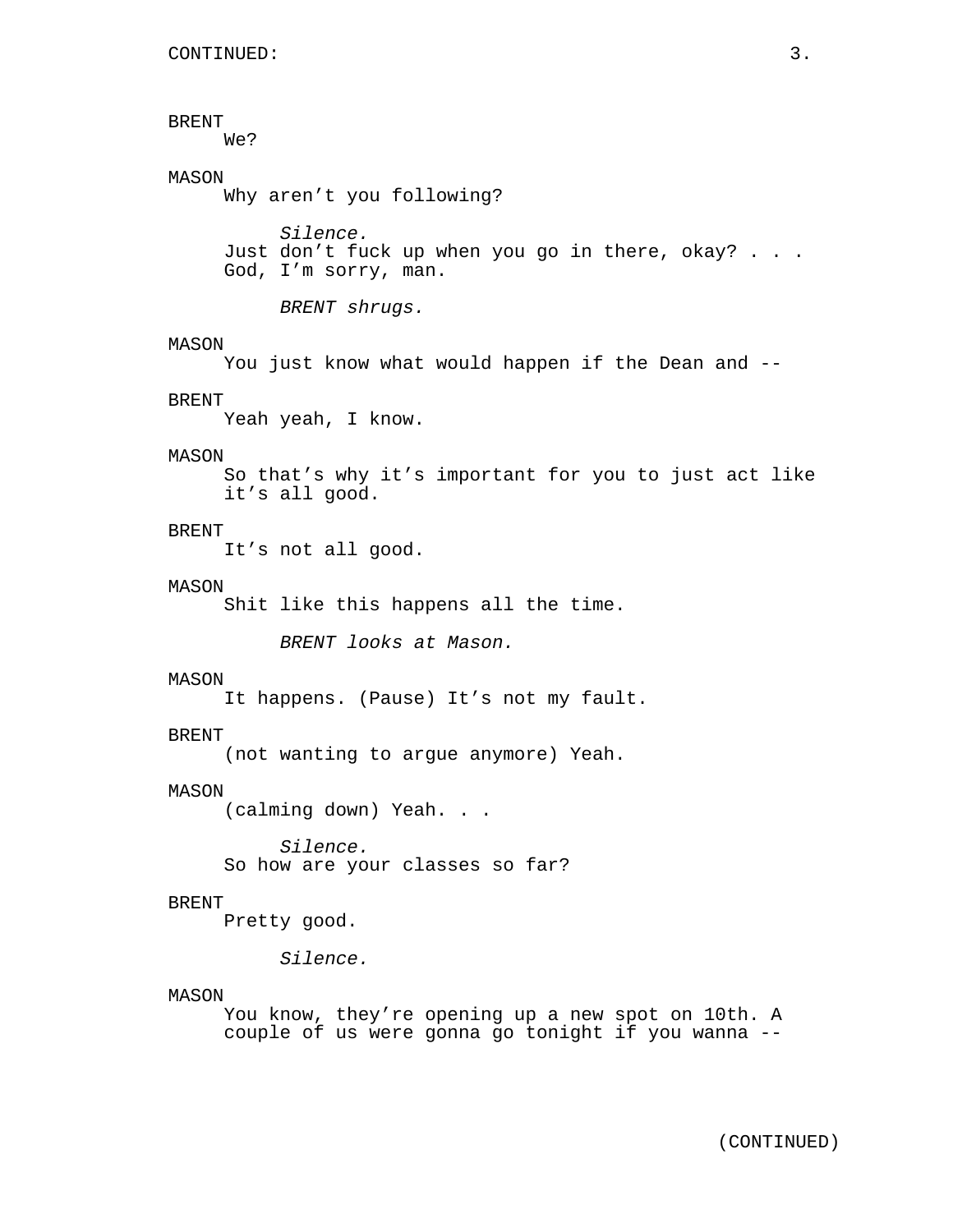# BRENT

I'm good.

*JADE walks out of the Chancellor's office crying to herself and headed straight for the door to exit the office. BRENT stares at her as she leaves.*

*Silence.*

## MASON

(To himself) Shit.

#### BRENT

Huh?

## MASON

That must've been Ronny's sister.

(BRENT looks back towards her exit).

## CHANCELLOR MARSHALL

(Voice only) Mason, come on in please.

## **BRENT**

(Gets up slowly) God, wish me luck. (exits SL)

# Scene 2

*The light comes up on a family's living room. There is a set of stairs located behind the couch. LAURA, RONNY and JADE's mom is dressed in all black walking around doing meaningless tasks. MARK, their father and Laura's husband, is sitting on the couch reading.*

#### LAURA

(calling upstairs) Sweetie, hurry up please. The driver will be here before we know it.

## MARK

Driver? I though we agreed on just taking the truck?

#### LAURA

I know, but I figured --

#### MARK

It's fine. (a littler louder) Jade, let's get going.

Are your folks meeting us here or there?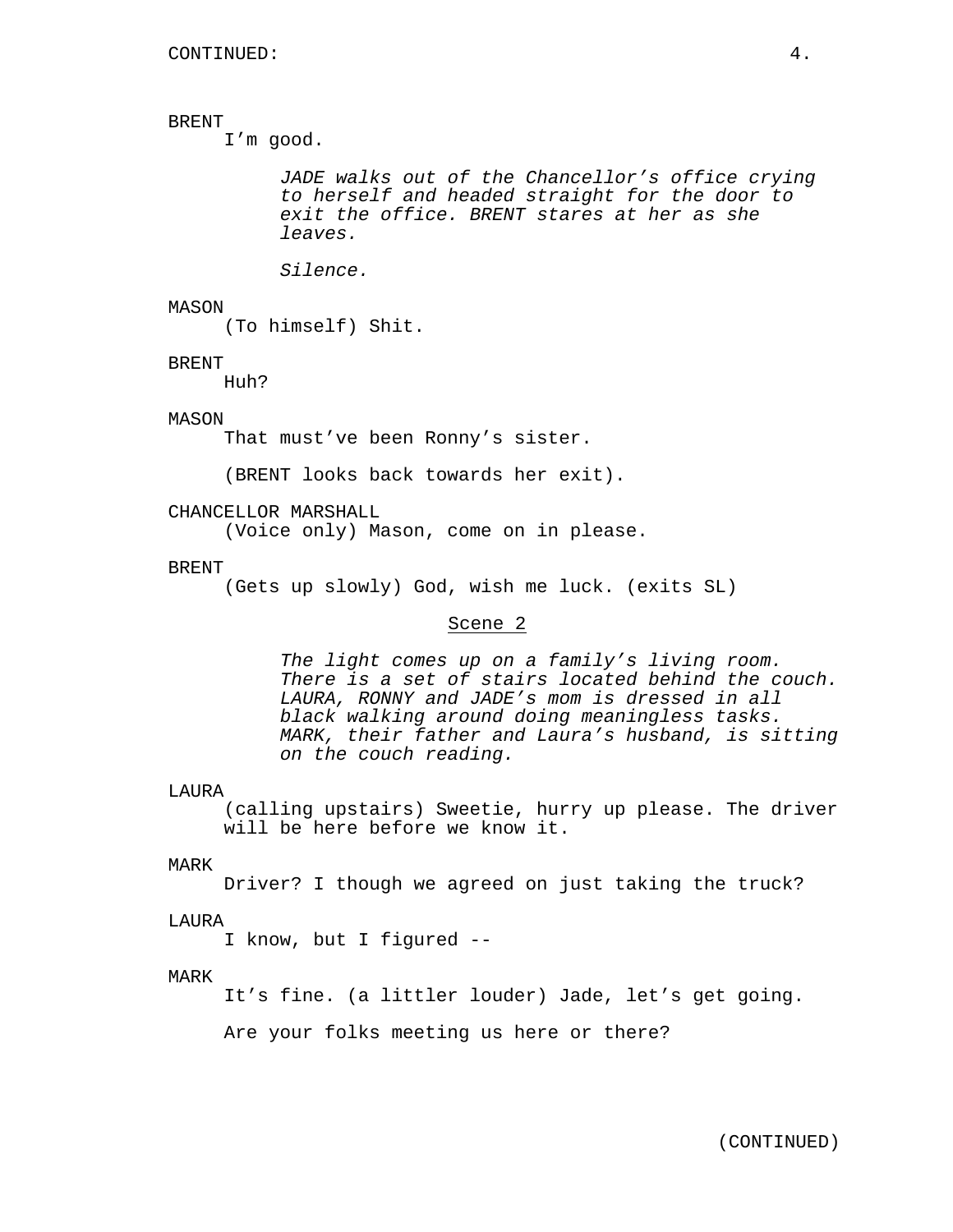## LAURA

There. I didn't want to overwhelm Jade with everyone.

## MARK

Well then maybe we should just take our own car if you don't want to "overwhelm" her.

## LAURA

She's okay.

When does Daniel and his family get in?

# MARK

Tomorrow.

# **LAURA**

(looking for more of a response) Well, what time?

#### MARK

(still "reading") Not sure.

#### LAURA

Well, let me know please. . . when you find out. I really don't like that your brother couldn't get a flight for today but I'll be glad to see them tomorrow. It'll be a good distra --

*JADE emerges from the stairwell wearing black as well*

#### LAURA

I thought you were gonna wear Ronny's --

## JADE

No.

## LAURA

Okay, well did you grab the picture that you wanted to  $-$ 

## JADE

Can we go?

#### MARK

Well, we have to wait for the car.

#### JADE

What car?

#### LAURA

Honey, the follow car. The family rides behind . . . The driver should be here any minute.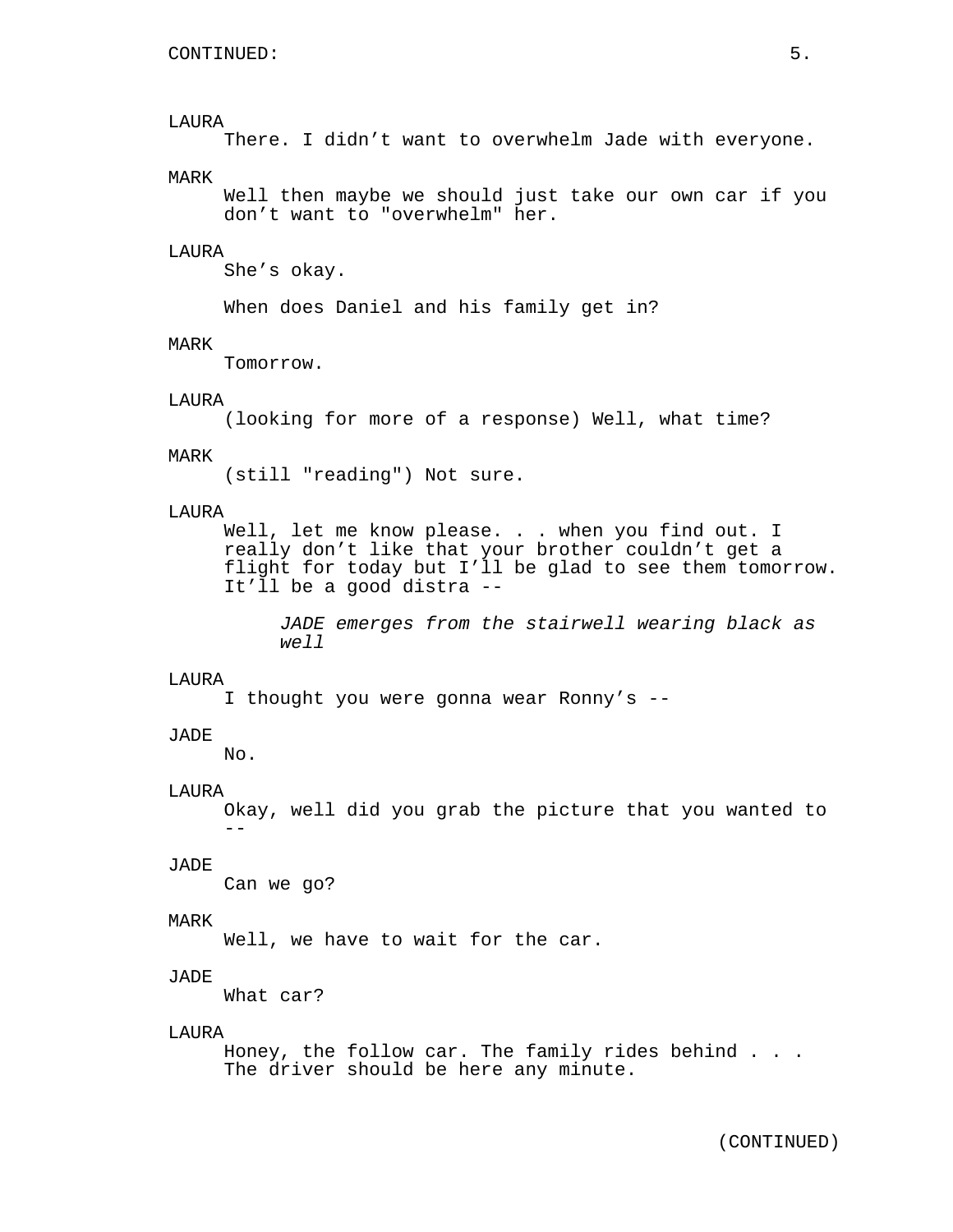*JADE goes to sit down on the couch next to her dad but not near him. Mark continues to read.*

*LAURA looks at her non-expressive family sitting on the couch.*

## LAURA

Some of Ronny's friends from high school are going to stop by after the service today. Isn't that nice of them?

## MARK

I didn't know that. Why are they coming?

#### LAURA

Well, to give their condolences. Mark, a lot of them came all the way from --

## MARK

Yeah, I know, I just don't see why. . .

#### JADE

Dad, it's fine. They used to be over here all the time anyways.

#### MARK

Right, right..

#### JADE

And besides, you know that's what he would want. For us to all be around, ya know. So just --

#### MARK

(shoots a look at his daughter) Jade.

*Silence.*

#### **LAURA**

Uh Mrs. Ellis from the church made us some casserole for the week. Jade, I think you'll like it. I figured I'd pull that out this afternoon when everyone comes.

#### JADE

Yeah, I think that's fine.

*MARK says nothing at all.*

#### LAURA

(looks at her husband for a while. He is oblivious.) Mark. . .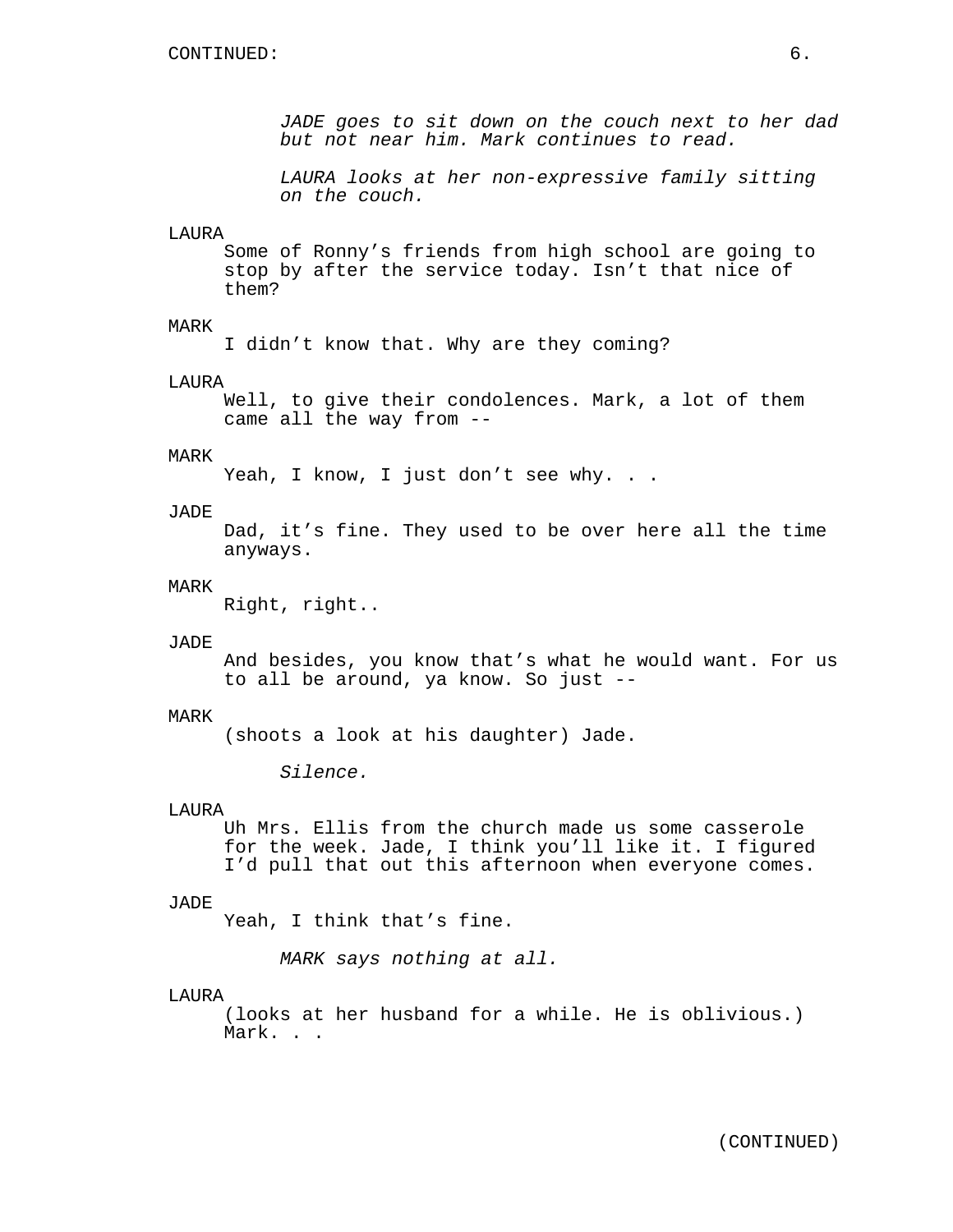# MARK

(looks up from his paper) What?

## LAURA

Nothing. (Starting to get visibly upset)

*JADE sees her mother upset and stands to go be closer to her.*

## LAURA

I'm going to miss him so much.

*MARK looks over, but doesn't react.*

#### JADE

I know.

## LAURA

(To Mark) We have to go talk with the school.

#### JADE

Mom. . .

#### LAURA

(takes deep breath, changes focus)Do we have everything we're taking with us?

## JADE

Yeah. (She shows the photo and disc)

## MARK

Yeah.

*There is a knock at the door.*

#### MARK

Jade, will you get the door?

## LAURA

He's here a little early.

*JADE opens the door, and BRENT is standing there dressed in a suit.*

*Silence.*

#### LAURA

Did you go to high school with --

#### BRENT

No, I just wanted to stop by because, well, I wanted to give my condolences.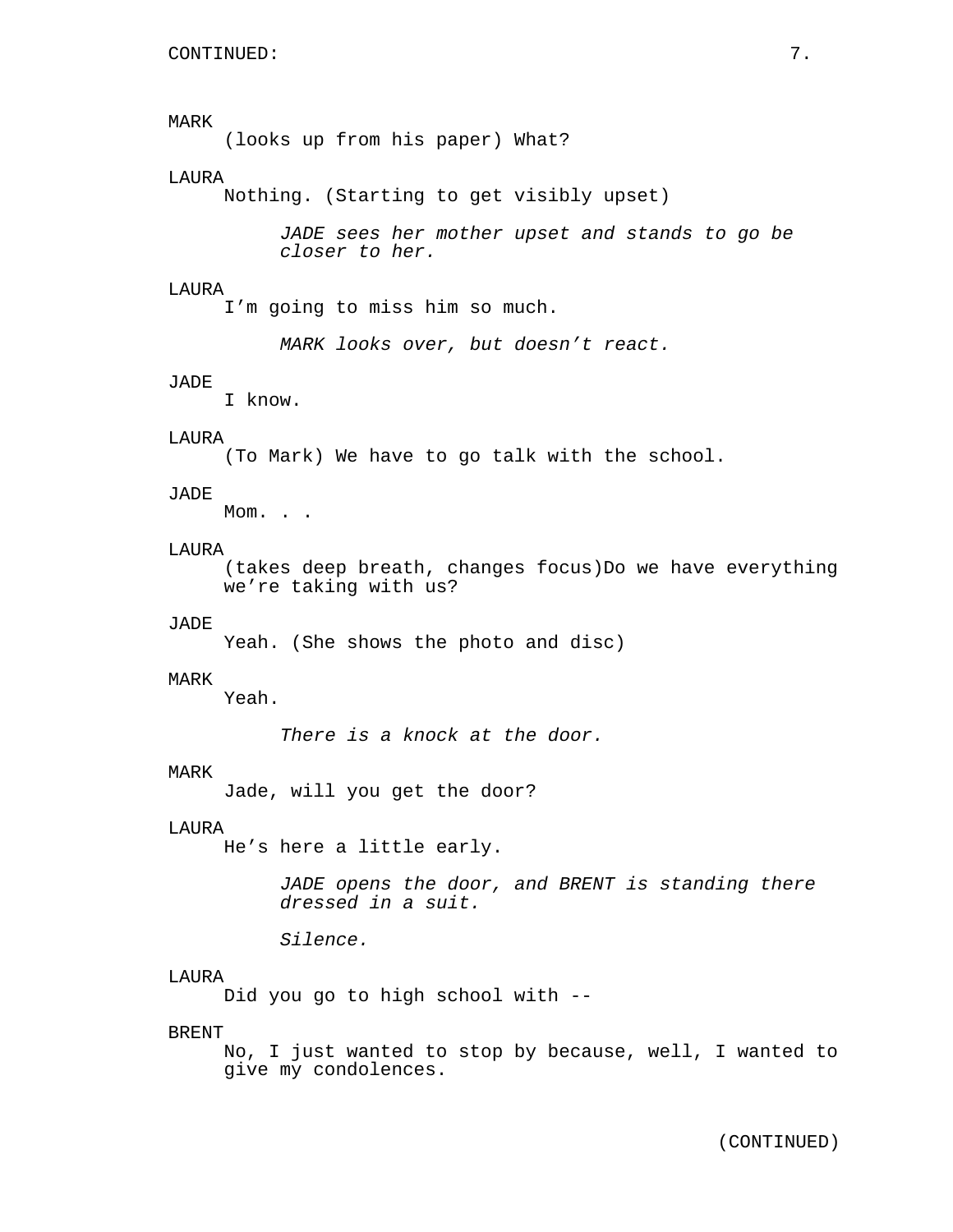#### LAURA

Well that's sweet, but --

# MARK

We're headed to the church. . .

## BRENT

I'm sorry to come by like this.

# JADE

How did you know him?

## BRENT

(not sure how to correctly answer) We had a class together. At Briarwood.

# **LAURA**

Tell me your name?

# BRENT

Brent Davenport.

## LAURA

Brent, yes.

*Silence.* (looking at his clothes) I am assuming you're going to the service?

## BRENT

Yes, yeah. I'm - I'm going.

*Silence.*

#### MARK

Okay. Well thank you for coming by.

# BRENT

Uh yes sir. . . I just wanted to tell you all that I am sorry. I didn't know uh, your son, uh Ronny that well, but I (looking for words) felt the need to come by.

*The family doesn't say much. BRENT is still standing near the door staring at them* (In a haste, taking a pen and an old receipt out of his pocket) You know, here is my, um, phone number. I am a junior at Briarwood, so just let me know --

*JADE takes the slip of paper.*

# LAURA

Yes, yes. Thank you, Brent. I think we're gonna finish getting ready to go now probably, so we'll see you there.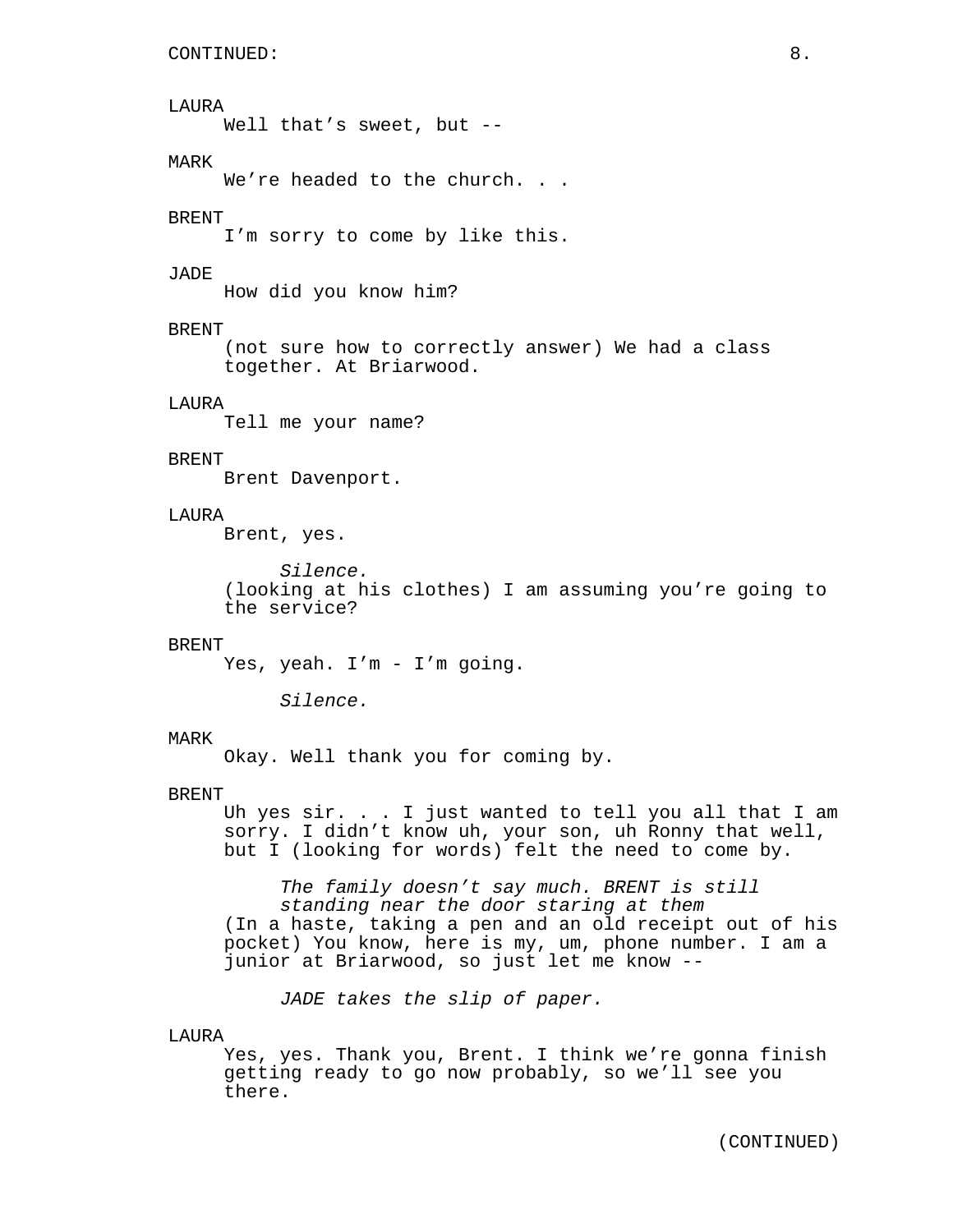# BRENT

Yeah, of course. . . I'm sorry.

*Brent exits and the family grabs purses and other items preparing to leave.*

#### LAURA

Well that was nice of that boy to stop by, I guess.

#### JADE

Yeah, it was, just kind of random.

## MARK

Is the driver close yet?

## LAURA

I don't know, Mark.

Jade, had you seen that boy, Brent, before -- in any pictures or anything.

*JADE shakes her head.*

*The honk of a car horn is heard.*

#### LAURA

Alright, are we ready?

*No response from Jade or Mark.*

#### JADE

(looking at her mom as she walks out to the car) No.

*MARK follows JADE leaving LAURA to turn off the light and shut the door.*

*Blackout.*

## Scene 3

*The back porch of Ronny's family's home after his funeral service. JADE is sitting alone for a few moments.*

*BRENT enters from inside the house.*

#### BRENT

Jade, right?

JADE

(surprised to see him) Yeah. (sarcastically) And you're Brent Davenport.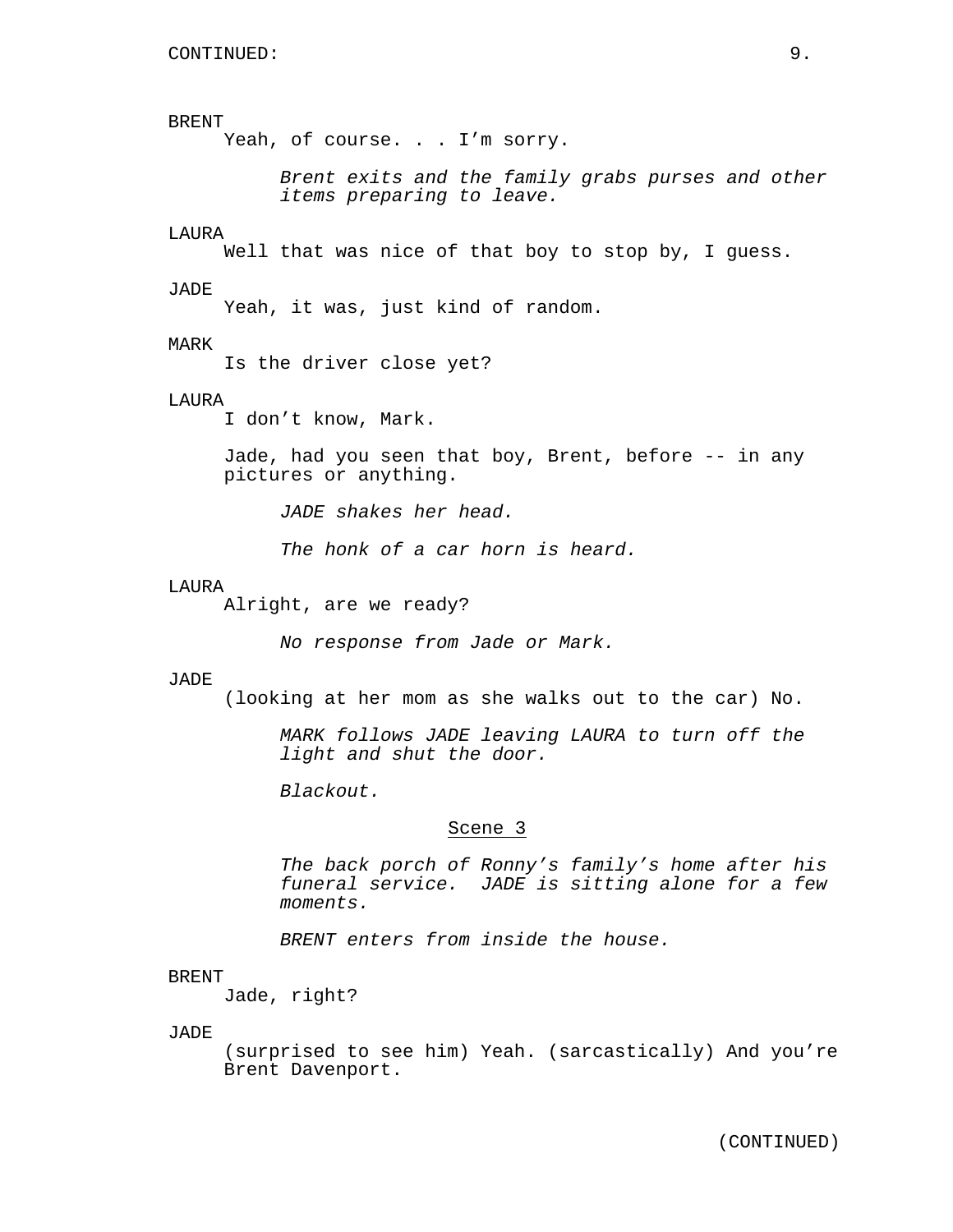## BRENT

Yeah.

*Silence.*

## JADE

Do you need something?

## BRENT

No.

# JADE

Okay then.

## **BRENT**

Sorry. I was just going to ask you something.

*Silence.* Were you close?

*Silence.* Your brother --

# JADE

Yeah, we are.

## BRENT

Ronny was your little brother?

*Silence.*

## **BRENT**

Do you go to school somewhere around here?

#### JADE

No.

# BRENT

Oh. . . I'm sorry. Am I bothering you?

*Silence.*

I can go.

*Brent watches as Jade pulls a note out of her pocket. She looks at it.*

## JADE

He wrote me this about two years ago. (Pause). I, uh, wasn't feeling well, and he wrote me this and put it on my dresser one morning. I don't know, I don't think I'd told him how I'd been feeling, but somehow he knew.

I still don't know what it is, but that letter that he wrote me. . . it saved me.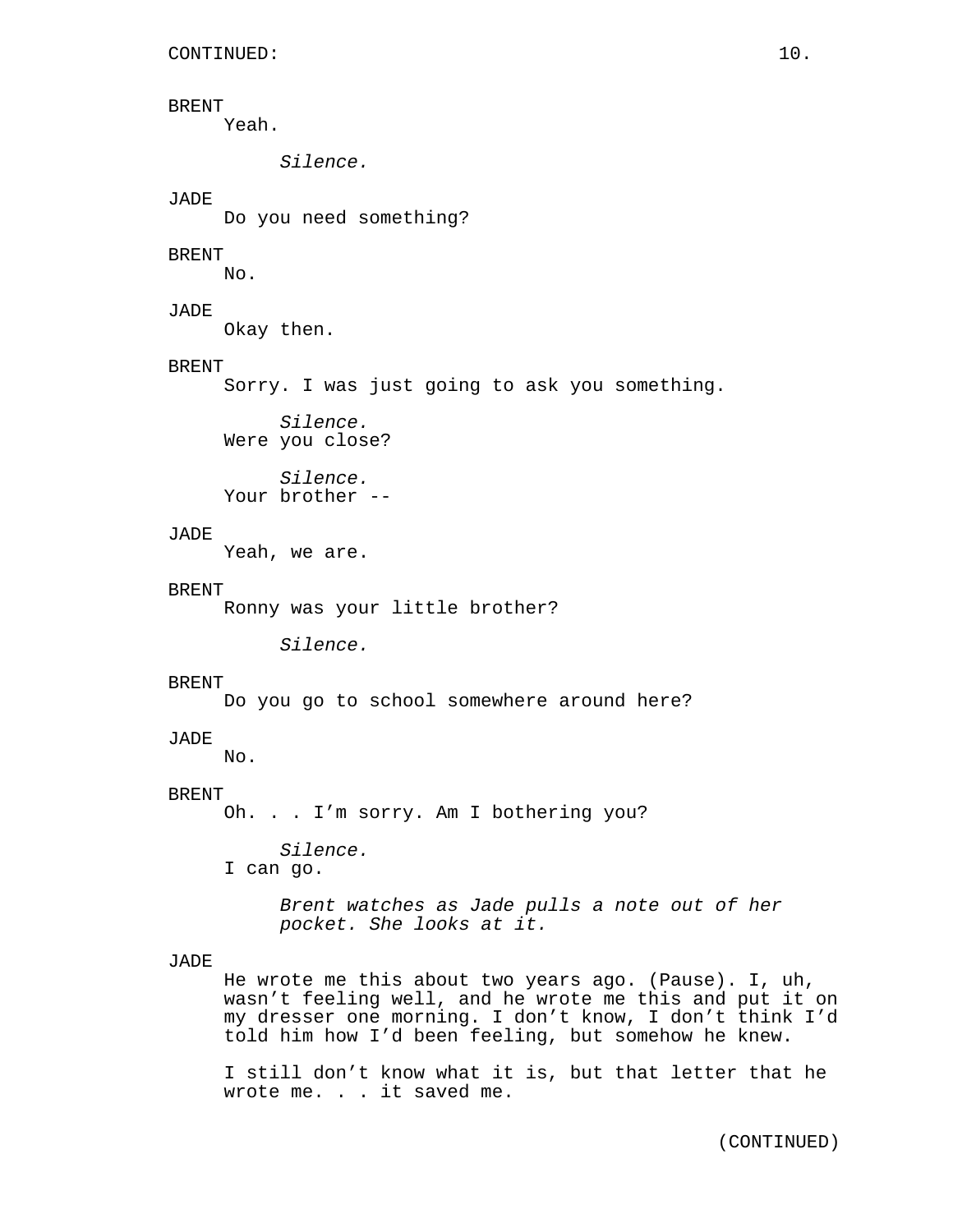*Silence.* And so that's why I'm gonna miss him.

*Brent is unsure of what to do. He steps closer to Jade.* You said you had a class with him.

## BRENT

One of those big classes with like 50 people or something.

## JADE

Oh. Well, you are just about the only person from Briarwood that's contacted my family -- well, besides the Chancellor.

## BRENT

Yeah, I think I saw you coming out of her office the other day.

## JADE

(surprised) You did?

# BRENT

Yeah, you left pretty quickly, but I think it was you.

*Silence.*

#### JADE

It was.

#### BRENT

Why'd you go?

# JADE

I don't know. . . Wait, why were you there?

## BRENT

Where?

## JADE

The Chancellor's office. You said you saw me. Why were you there.

## BRENT

I'm on a student committee. I meet with her sometimes.

## JADE

Ah.

## BRENT

Yeah.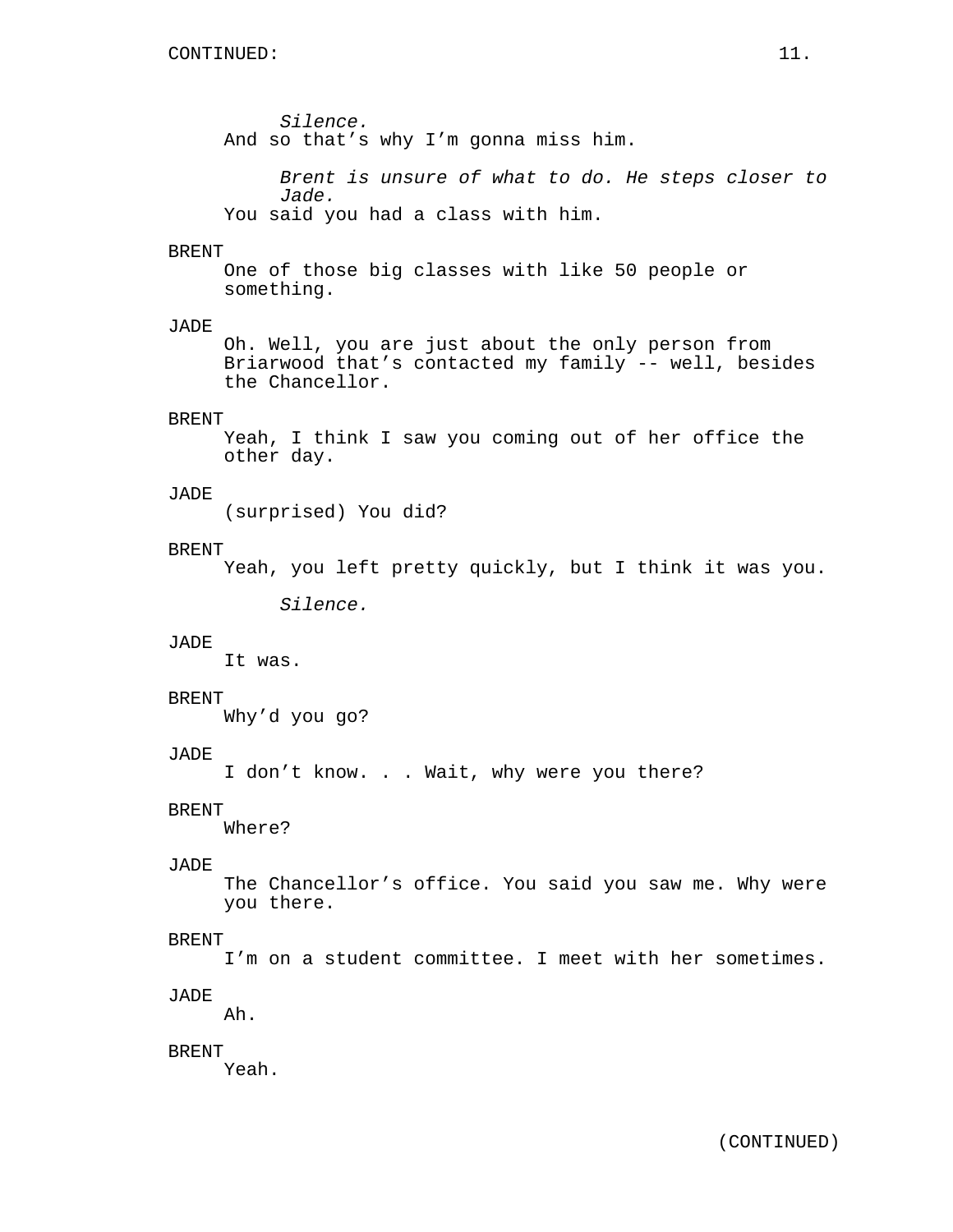*MARK comes outside to the back porch.* MARK Jade, Ronny's friends are leaving. Come say bye, please. JADE Uh, yeah, Dad, I'm coming. *MARK does not acknowledge BRENT and goes back inside the house.* BRENT Well, are you feeling better now? JADE (hesitates) I was. . . but you know with everything going on and -- BRENT Totally. JADE I'm gonna go inside now. BRENT I'll just wait out here. JADE For what? BRENT

(realizing that Jade isn't planning on coming back) Oh, never mind. I'll see you around.

#### JADE

I guess.

## BRENT

Bye, Jade

*Jade exits back into the home. The door closes behind her.*

*Blackout.*

## Scene 4

*The lights come up on MASON, ERIC, and CARTER in the chapter room of a fraternity house.*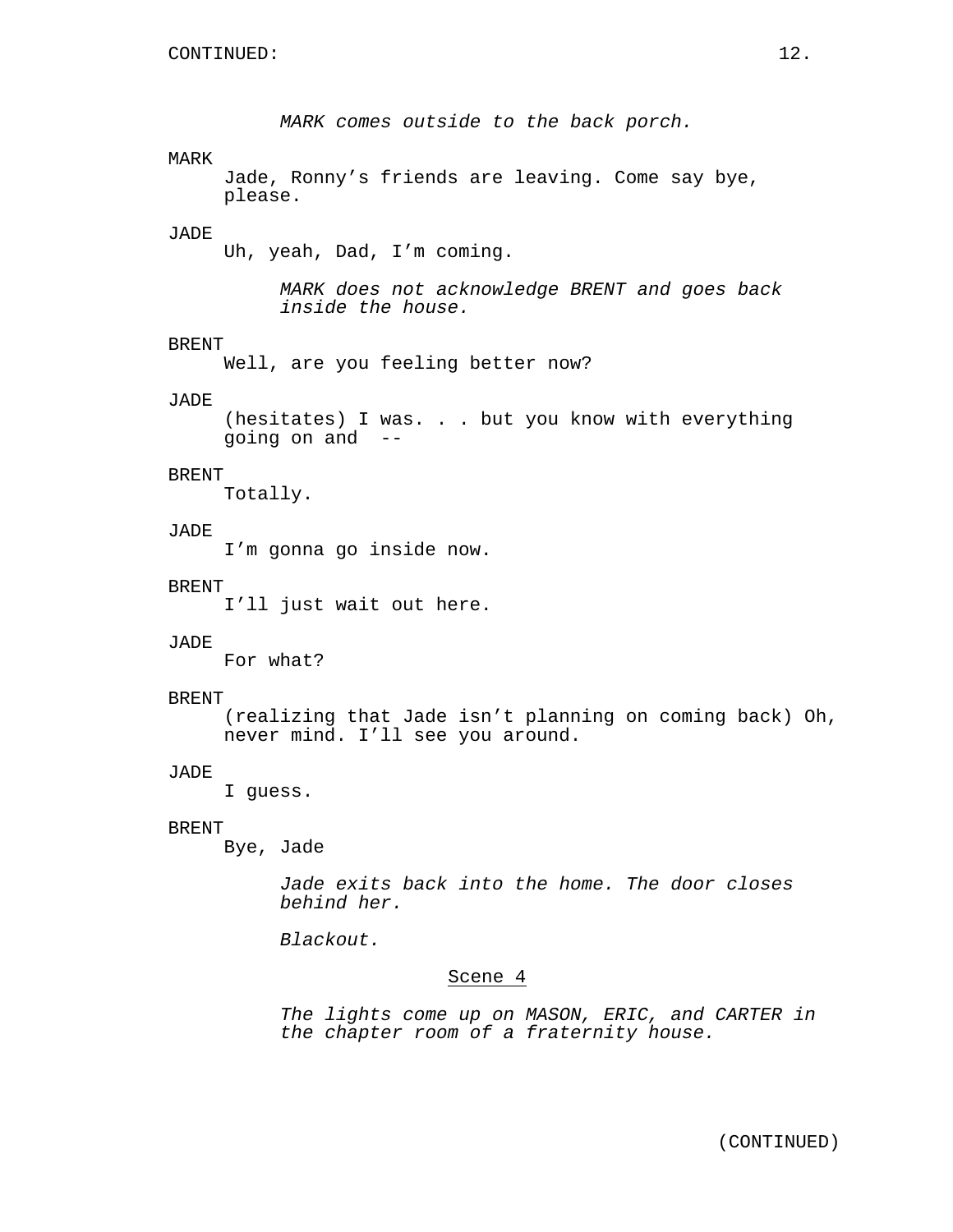# CARTER

I got the kegs for Friday. Nate's was being a real dick about them, but I got them, so we're good.

# MASON

Awesome.

## **CARTER**

Eric, who are you taking?

## ERIC

You know that girl, Elise? (Carter nods) Yeah, I'm taking her.

#### CARTER

You tryin' to (CARTER gestures) --

## ERIC

I mean, you know. (They all laugh).

#### *(Pause)*

Did y'all see her and Danielle on 10th the other night? They were -- (gestures that they had had too much to drink).

#### CARTER

Yeah, but the real question is, did y'all see the guys the other night --

## MASON

Carter, not right now.

# CARTER

What?

*(Pause)* I mean if we're gonna act like nothing happened --

## MASON

That's right, nothing happened.

## **CARTER**

Whatever dude.

*(Pause)* Did any of us even go?

## ERIC

Go where?

## CARTER

To the funeral?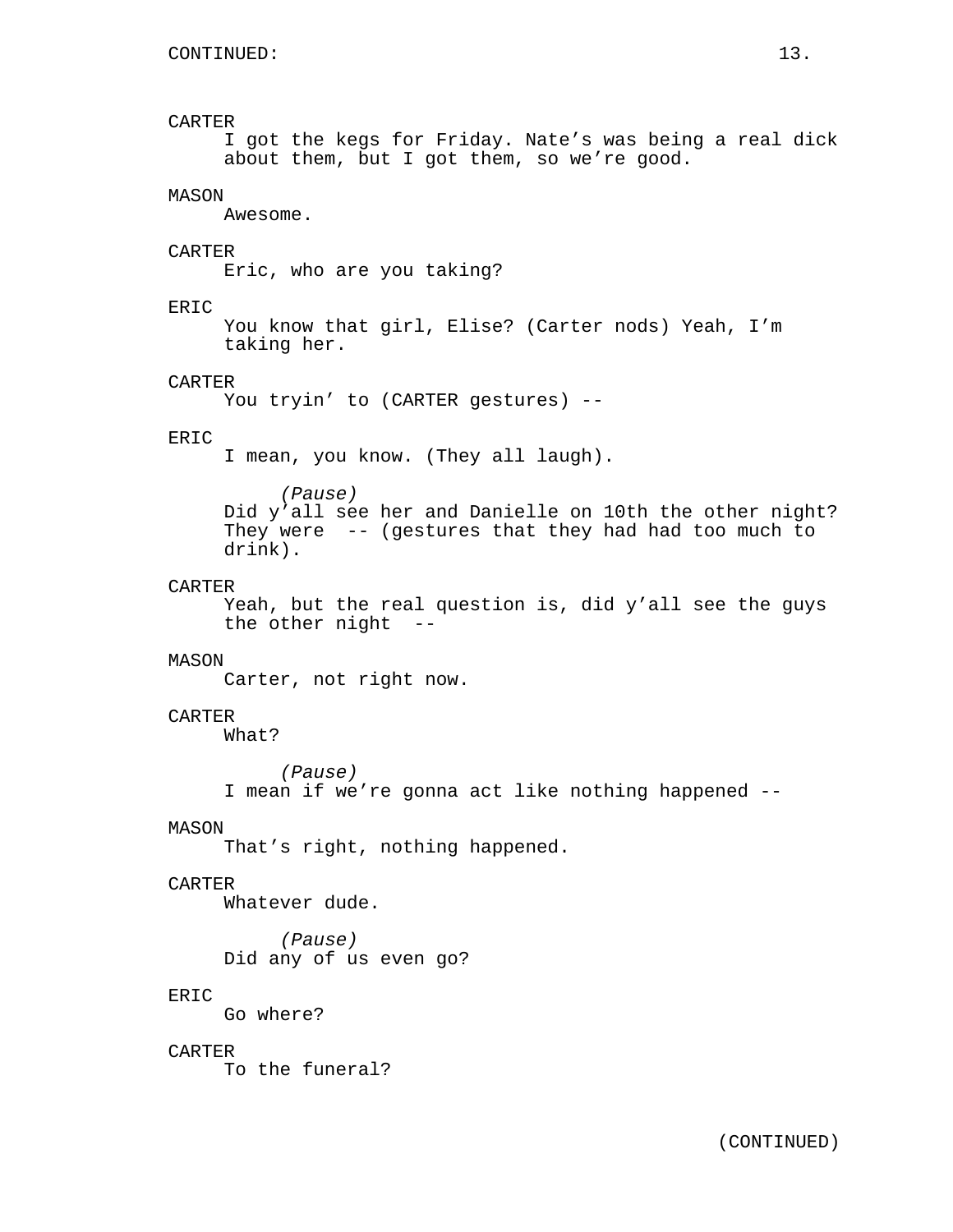MASON Dude. . . CARTER Chill the fuck out, Mason. I'm just asking. MASON (Pause) I think Brent went. CARTER Oh Jesus, of course he did. ERIC I swear to God if he said something stupid. . . MASON We talked the other day and he was cool about it. ERIC Man, I sure hope so because we'd be in some deep shit if he -- MASON I said I talked to him. Now, can we drop it? *ERIC and CARTER look at one another.* Do you have anyone else that you wanna put on the list for Friday? CARTER Nah, I'm good. ERIC Yeah, if you could add uh -- *BRENT enters headed to his dorm room "upstairs." THEY all look at him.* BRENT Hi. CARTER (Pause) Sup dude? *BRENT heads to the stairs.* ERIC What'd you do yesterday, Brent? MASON Eric, I told you --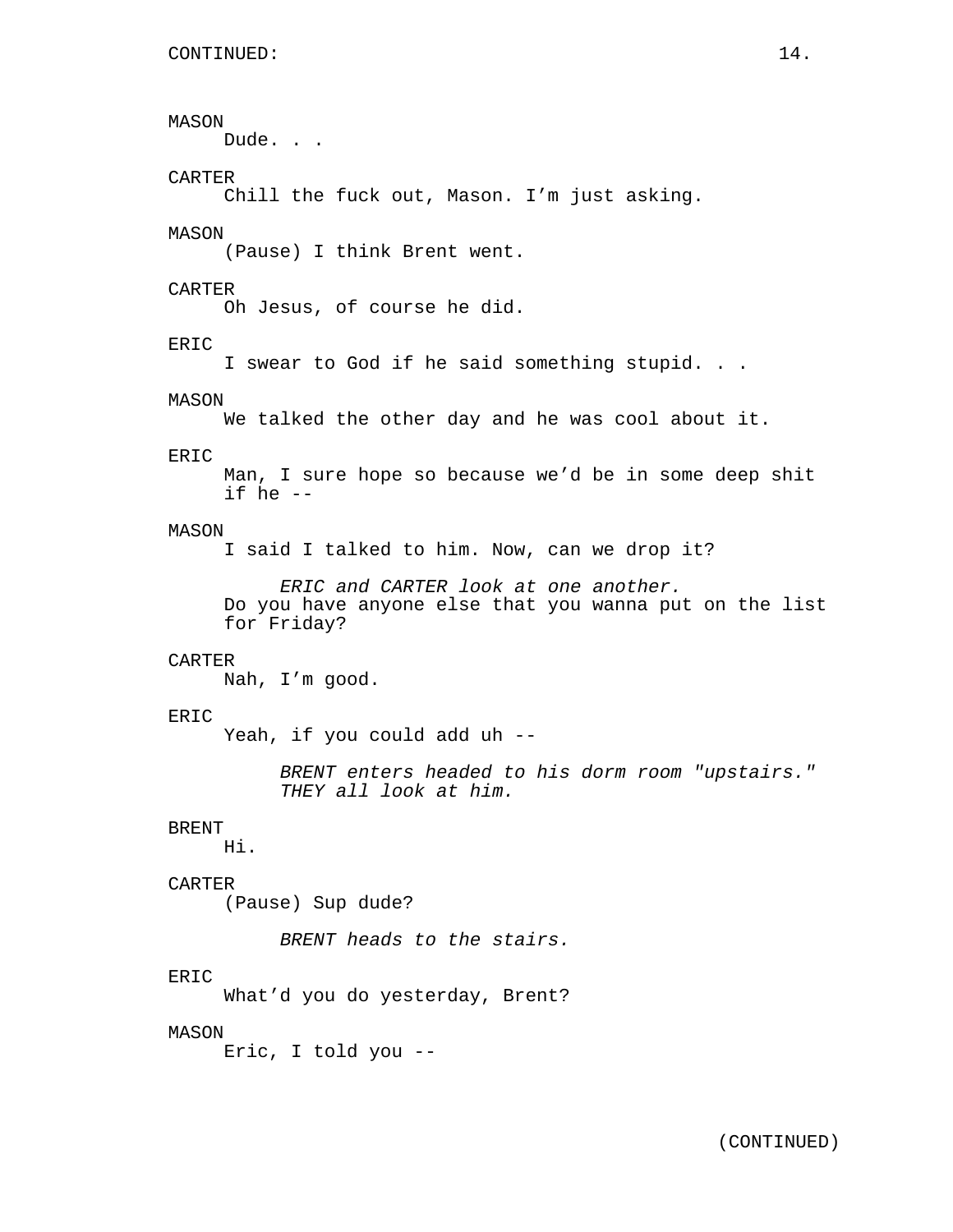```
BRENT
     Oh, I went to the funeral.
ERIC
     Oh ok.
CARTER
     Did anyone go with you?
BRENT
    Uh, no. It was just me.
MASON
    Just you. . .
BRENT
     Yes, I'm gonna go upstairs now.
ERIC
     Yeah yeah, sorry. See ya, man.
          MASON runs over to him to talk more privately.
BRENT
     Look, Mason, I really don't wanna talk right now --
MASON
     I know, just, did you say anything?
BRENT
     No.
MASON
     Are you sure?
BRENT
    What do you mean, "Am I sure?" I didn't say anything.
MASON
     Okay cool. (starts to head back to ERIC and MASON)
BRENT
    Do you even care?
MASON
     Excuse me?
BRENT
     You and Eric and Carter and everyone --
MASON
     We have flowers we're gonna order.
```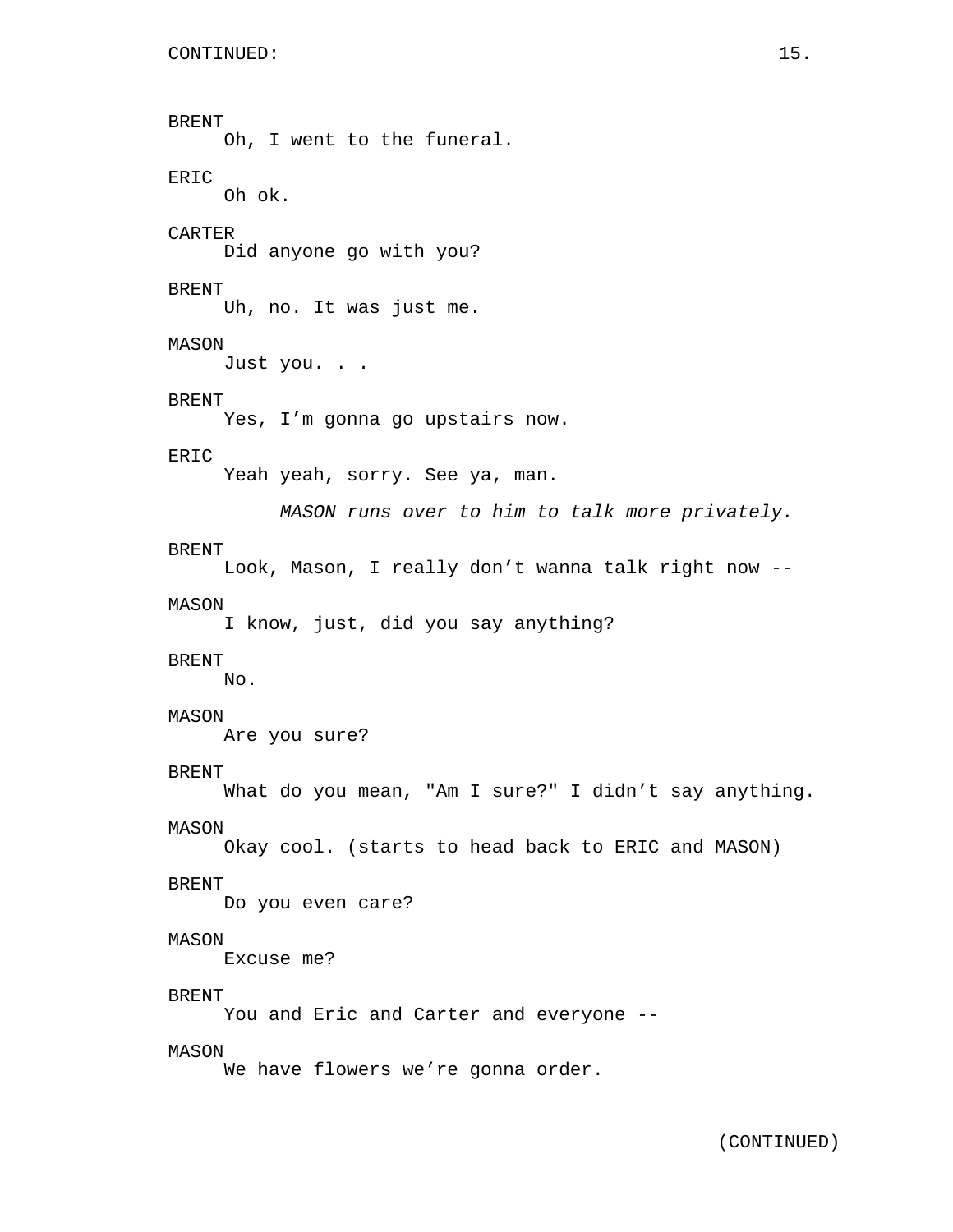BRENT And you think that's enough? MASON Brent, you understand why -- BRENT No, I don't think you understand. MASON Dude, stop acting like you're Jesus Christ. So what you went to the funeral? You're still here at the end of the day. BRENT What are you so afraid of? MASON Don't do this to me. *BRENT heads "upstairs." MASON stands in place thinking. Blackout.* Scene 5 *The lights come up on JADE's room SL and BRENT's room SR as they speak. The lighting is dark everywhere else on the stage.* BRENT I don't remember. I don't remember. I said, I don't remember. JADE God, I'm not sure if I can do this. BRENT I wasn't there. That's it. That's what I'll say. JADE I wasn't there, like, like, he was.. for me. I wasn't there. BRENT That's why I left. Because -- JADE YOU took him from me. I wasn't there, and YOU took him from me.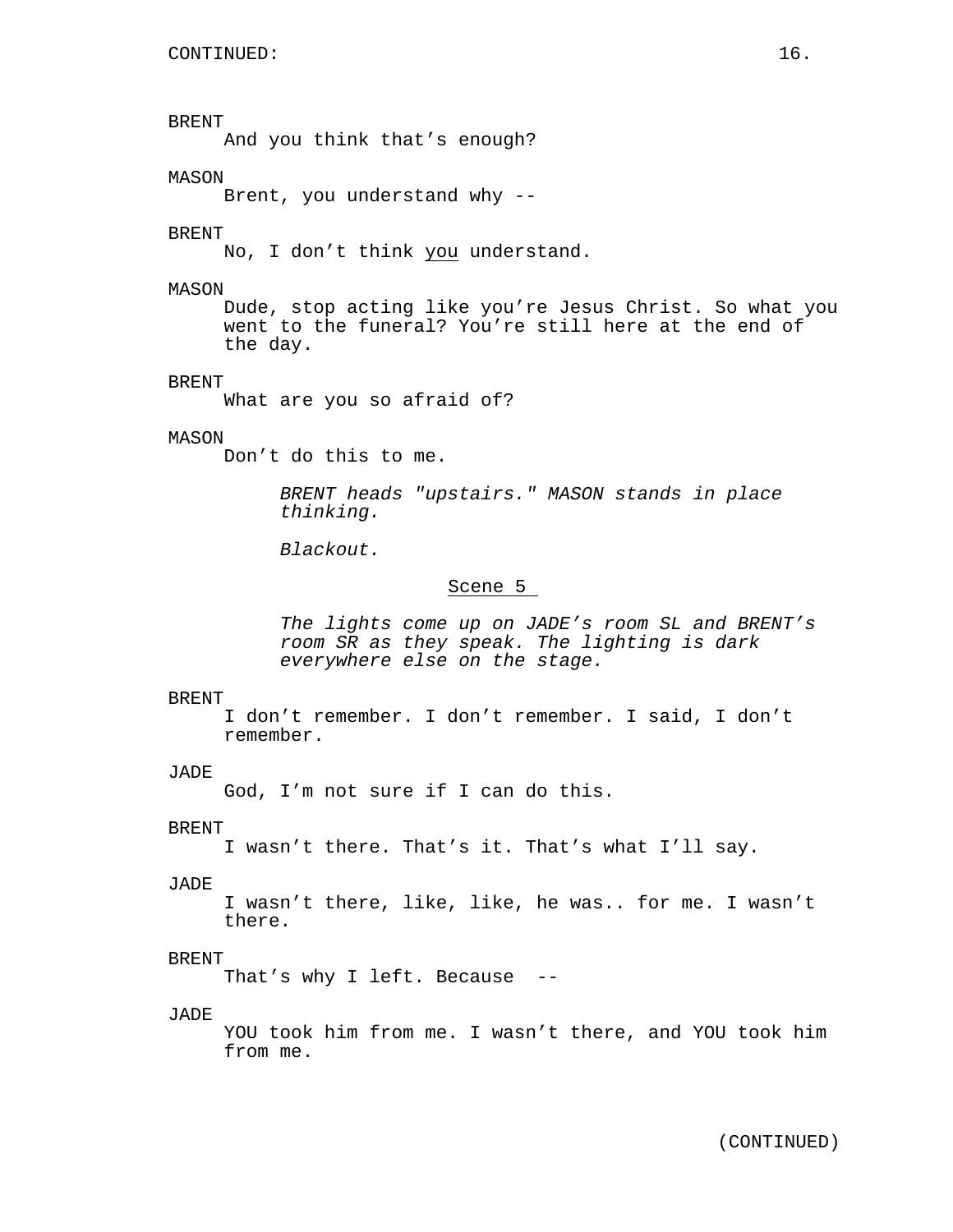BRENT Me? How did I fucking get into this. JADE God. JADE & BRENT Help me. *A phone ringing breaks the silence and "brings the characters back."* BRENT Hello. *Silence.* Hello? JADE Hi. BRENT Is this - JADE It's Jade. BRENT Yeah. Oh my God. Uh hi. JADE I am really sorry to call you all of a sudden like this  $-$ BRENT No, no it's totally fine. JADE Do you have a minute? Because I just, I don't know. I don't know many people who went to BU with Ronny, so I was just reaching out to talk about him, I guess. You gave us your number. BRENT Sure. JADE I'm sorry if this is weird for you. Is it? BRENT No. Not at all.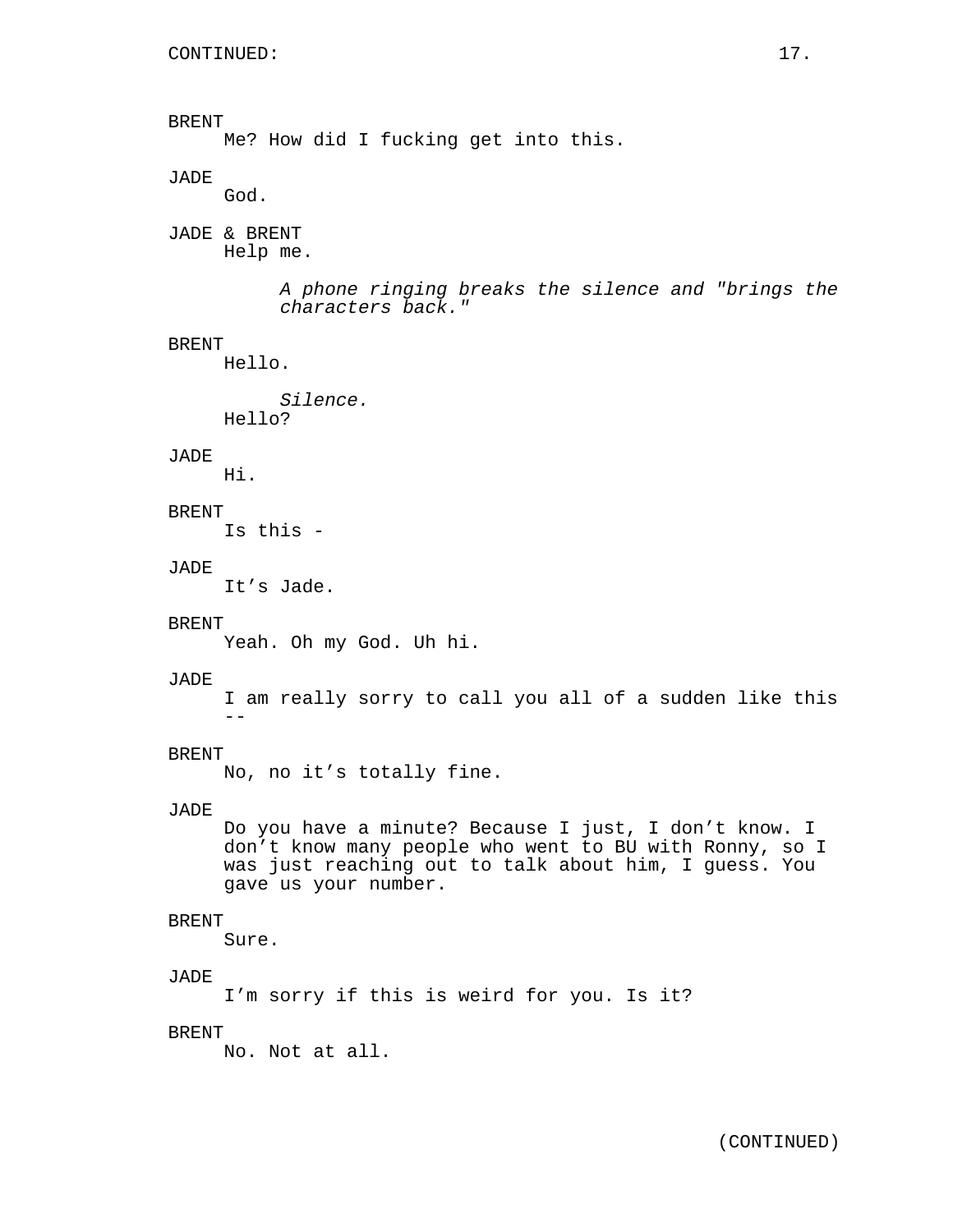My parents, they're. . . I'm not really sure how to talk to them anymore.

*Silence.*

My mom cries a lot, and my dad is just kind of there.

## BRENT

I'm sorry.

## JADE

It's fine, I guess, to cope like that. I don't really know.

#### BRENT

I don't either.

#### JADE

Listen, could you do me a favor? Well for my family.

#### BRENT

Uh, sure, anything.

#### JADE

The Chancellor called my parents the other day about getting the stuff out of Ronny's dorm. . . It's been over a week so I guess this is when everything starts. I mean, they said it's no rush, at all, but my dad wants us to go now but he's not doing anything about it, and my mom says she's not ready and I don't know if I really am either or not so I was wondering if you could go and kinda help start the process? The Chancellor told us we could add a student or two to the list of family if we needed to, so I told my mom to add you.

#### BRENT

Me?

## JADE

Yeah. I know that's a lot to ask. I'm sorry, that was a dumb question.

#### BRENT

It's okay. I can do it.

#### JADE

Look, I should not have asked you, it's perfectly fine. We'll go sooner than we think, I bet.

*Silence.* Talk to you later.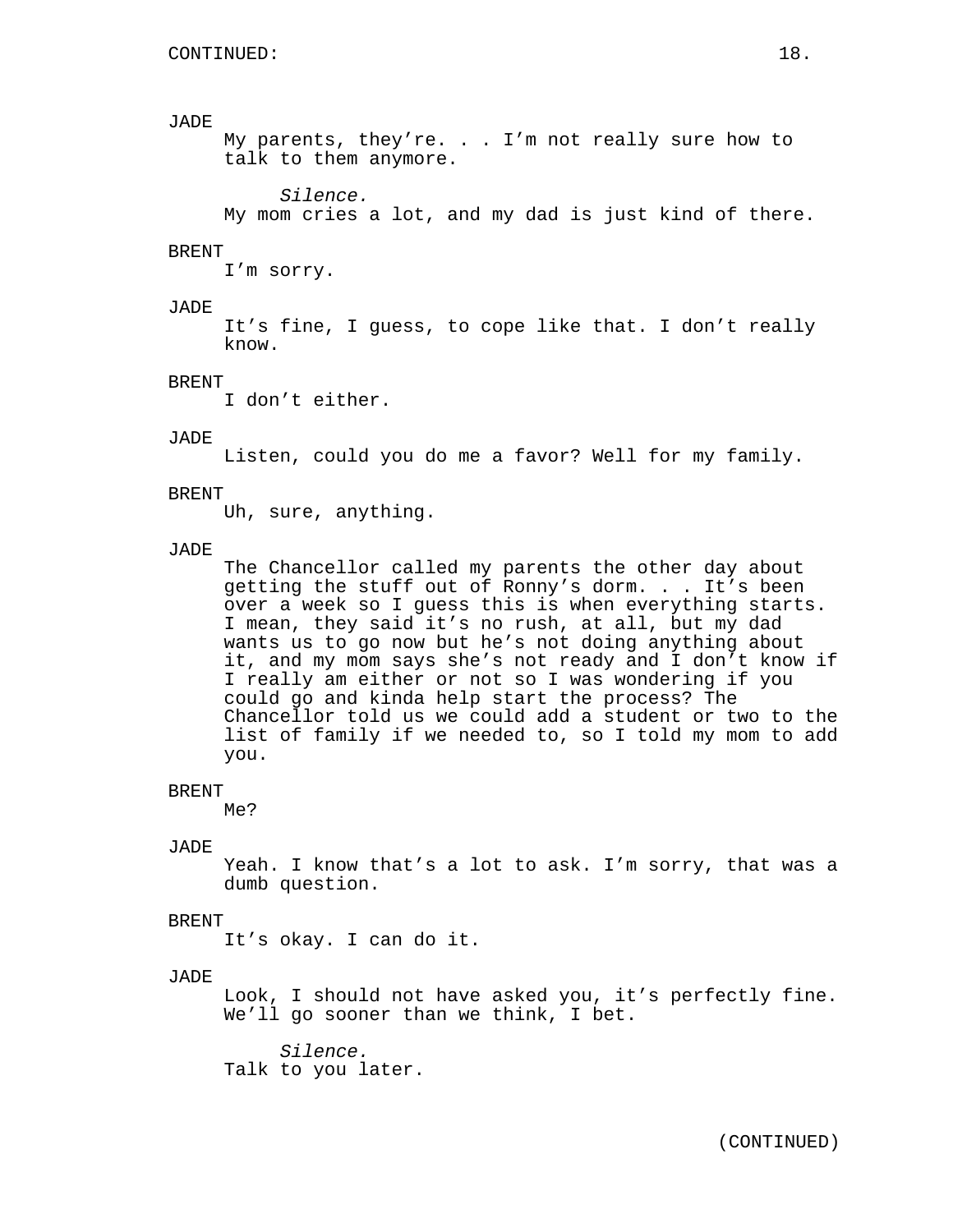*Jade hangs up.*

## BRENT

Bye.

*Blackout.*

# Scene 6

*The lights come up on the family's living room. It is a week later. LAURA is sitting at the table eating. JADE is coming down the stairs to join her.*

#### JADE

Shouldn't we have waited for dad.

#### LAURA

He called me earlier.

*Silence.*

# JADE

What'd he say?

#### LAURA

He's gonna grab dinner with Tim and some other guy, I'm not sure.

## JADE

Mom, are y'all doing okay?

## LAURA

Oh yeah... we are fine sweetheart, you have nothing to worry about.

## JADE

Well I mean --

## LAURA

I said, you have nothing to worry about. (pause) Are any of your friends around?

## JADE

What do you mean around?

# LAURA

Don't get defensive.

# JADE

I'm not getting defensive.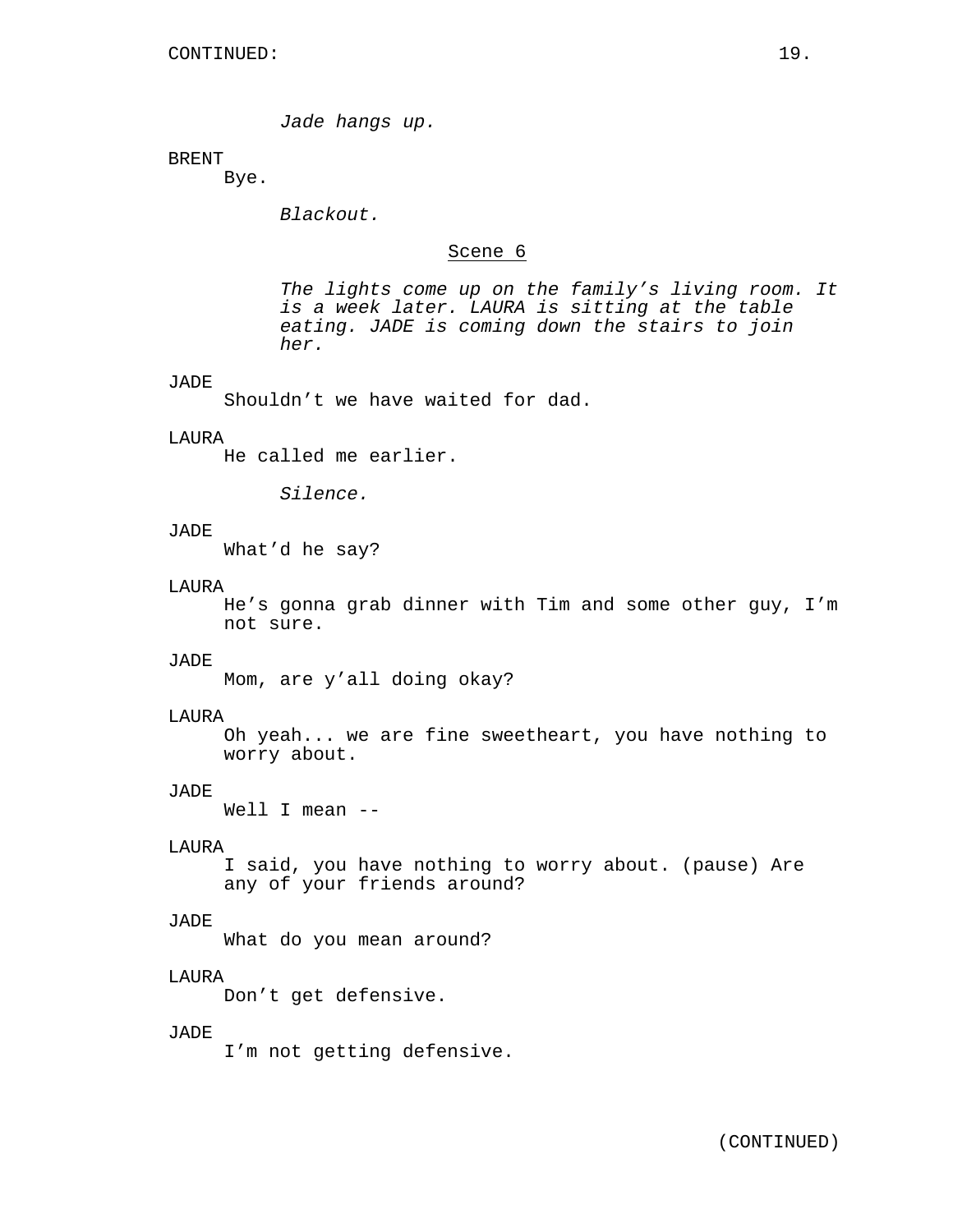## LAURA

Jade, don't start with me right now.

*Pause.* Did you get your prescription filled today?

*Silence.*

Jade?

# JADE

No. I don't need it anymore.

*Silence.*

## JADE

Mom, please don't look at me like that.

#### LAURA

I'm just worried about you, that's all --

#### JADE

Well then, talk to me.

## LAURA

Honey, I'm trying to --

# JADE

No you're not.

*Silence.* You and dad aren't trying. He's probably not even out at dinner with his friends.

#### LAURA

Jade.

#### JADE

No one wants to be in this house anymore than they have to.

*There is a knock at the door. JADE and LAURA look at one another. LAURA goes to answer it. Brent is standing there with a box.*

#### LAURA

. . . this really isn't a good time.

## BRENT

I have his stuff . . .

*LAURA looks at JADE.* Jade asked me to get it. It's not all of it, but it's a start --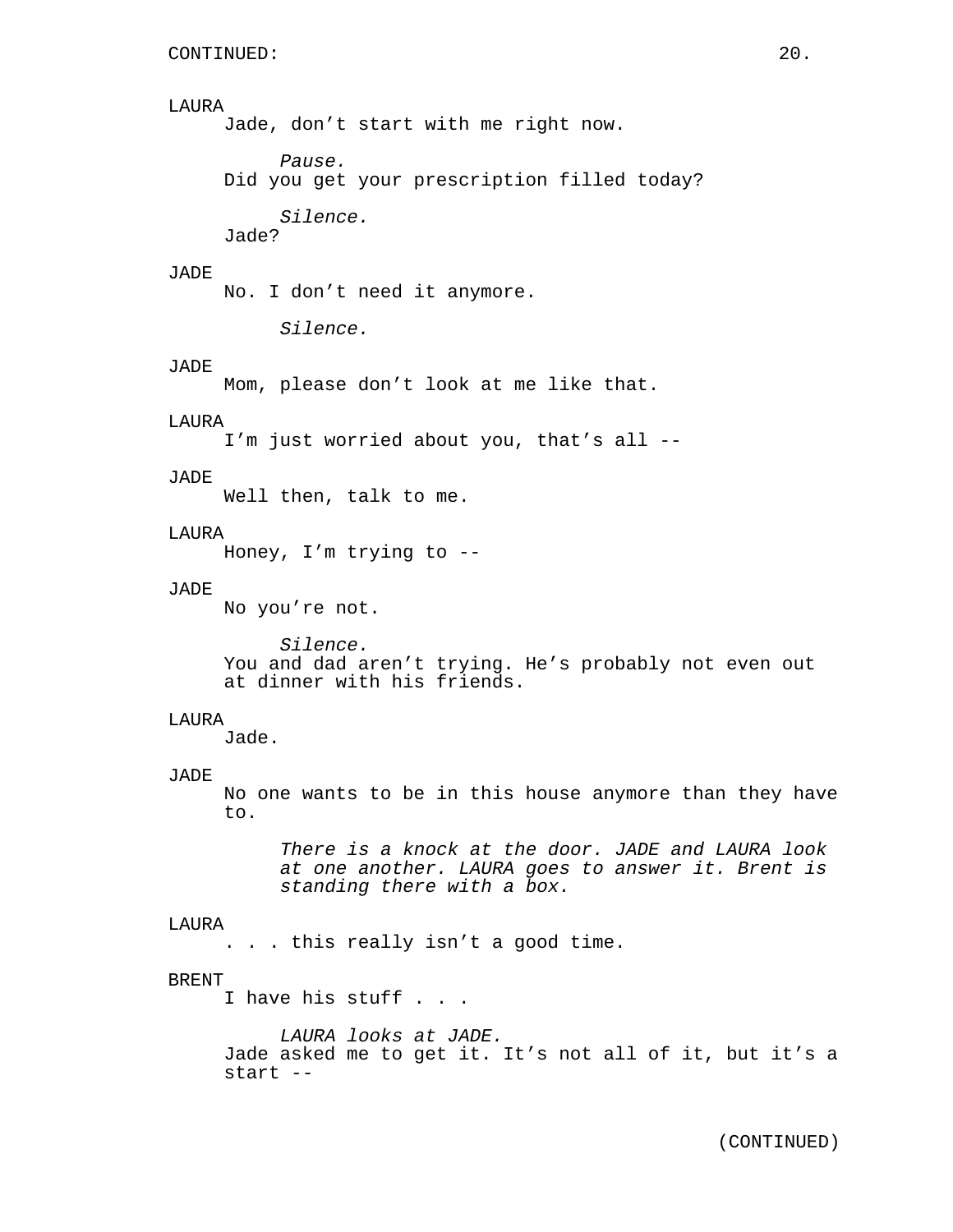Mom,  $I$  --

# LAURA

We said we'd go when-- when--

# JADE

I know.

# LAURA

Brent, if you could just leave us please.

## BRENT

Uh, sure.

# JADE

No. He's helping.

# LAURA

WE don't need help.

# JADE

But I do?

*Silence.*

## LAURA

Brent, please. . .

#### BRENT

Of course.

*BRENT sets the box down and leaves.*

## LAURA

(To JADE) I told you that we would go to his dorm as a family.

## JADE

I didn't think we'd ever go.

## LAURA

(Pointing towards the box) What am I supposed to do with that?

## JADE

You don't have to do anything.

#### LAURA

Go put the box in the garage.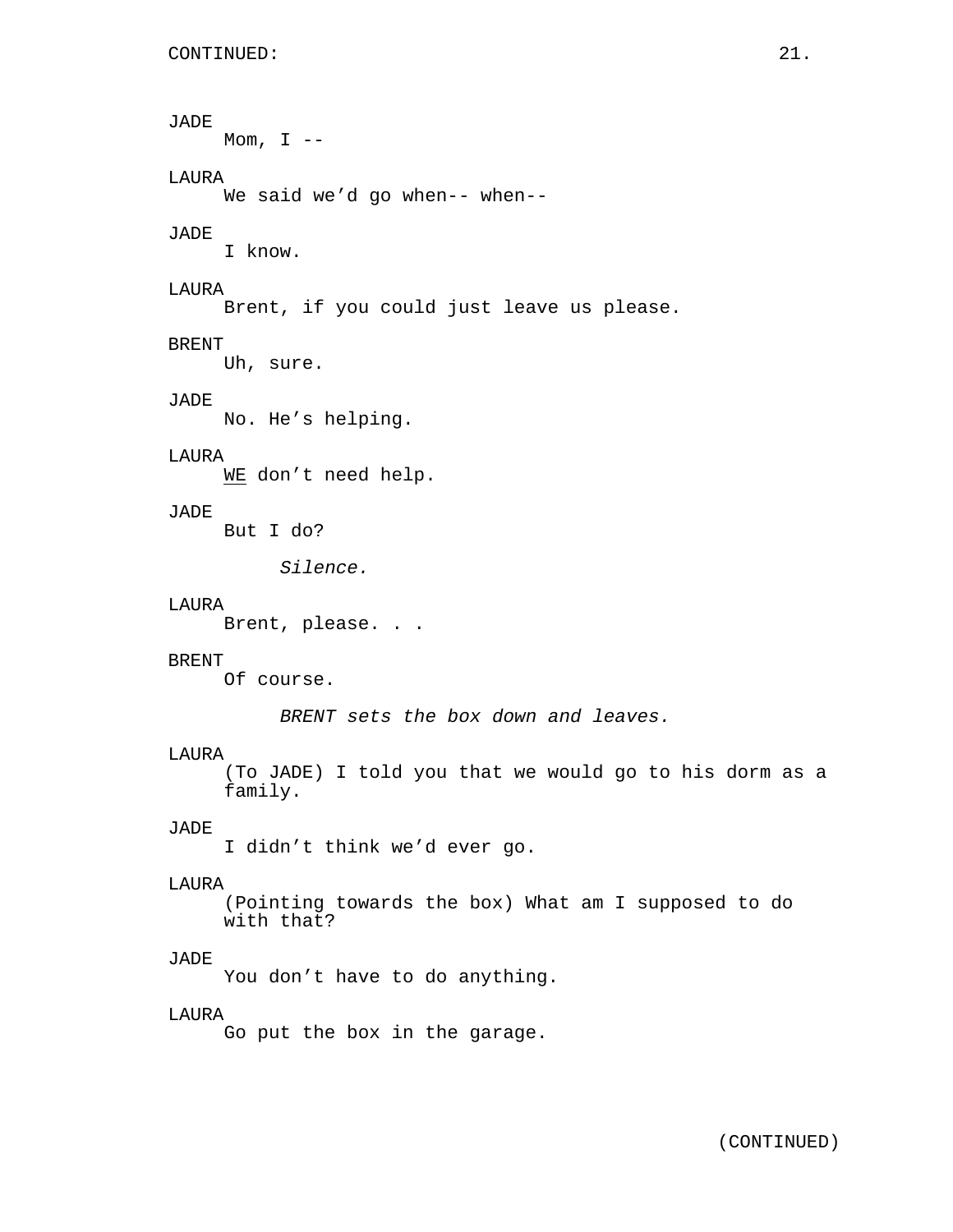But Mom, we have to --

# LAURA

Go.

*Silence. JADE picks up the box.* Also, I'm calling the pharmacy for you first thing in the morning.

## JADE

I told you, I'm fine.

#### LAURA

You shouldn't have done this, Jade.

## JADE

Mom, you and Dad are delusional --

#### LAURA

Watch how you talk to me.

## JADE

You are! You're at home doing nothing all the time but micromanaging me, and Dad is God knows where. It's been two weeks. Have y'all even gone to the school like you were supposed to?

*Silence.*

#### LAURA

I'm just worried about you. . . that's why --

## JADE

"That's why" what? You wanna medicate me? You and Dad don't talk? You made Brent leave?

## LAURA

Jade, go put the box in the garage.

*JADE stares at her mother for a beat then exits to the garage.*

*LAURA sits at the table.*

*Blackout.*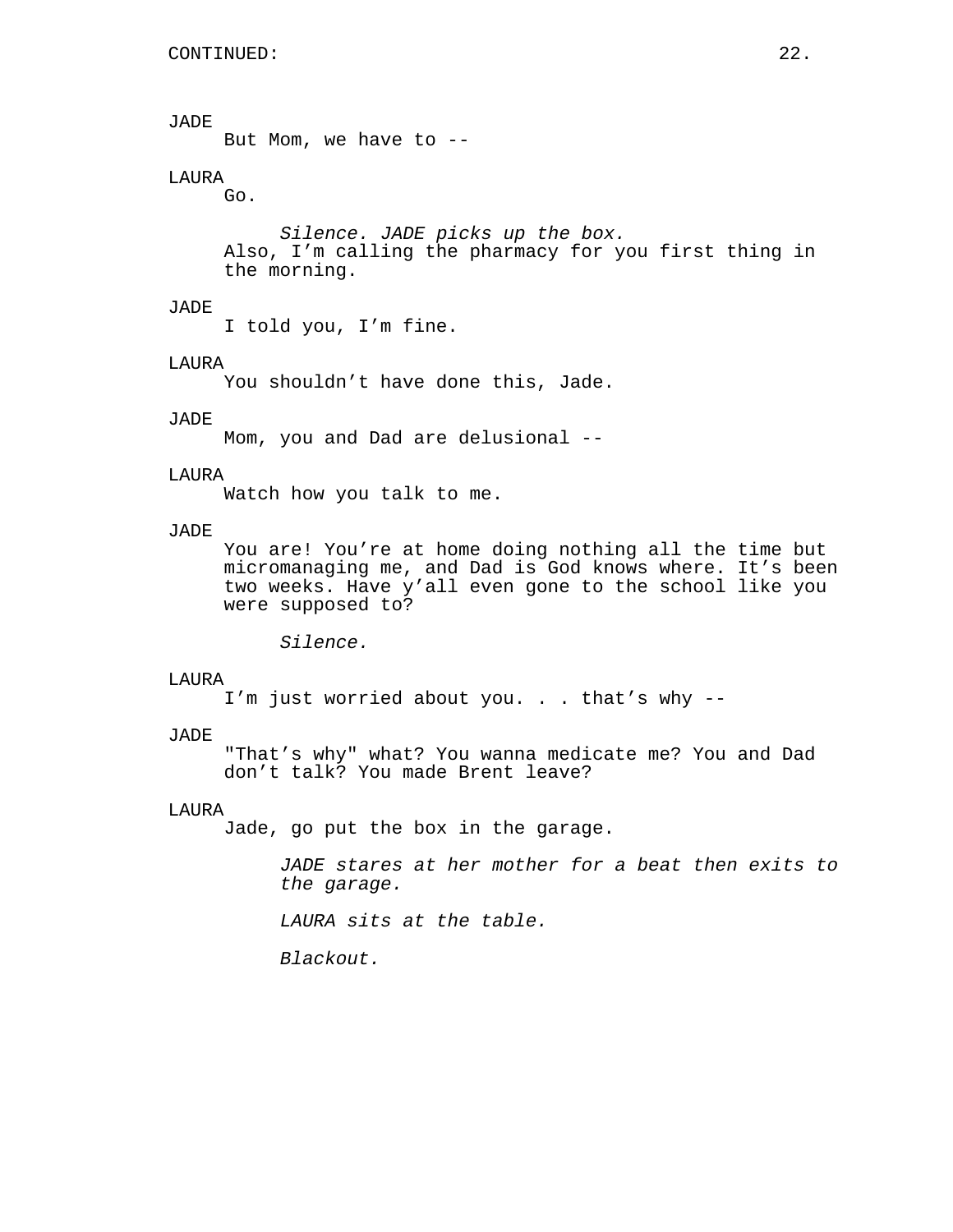## Scene 7

*MASON, LAURA, and MARK are under spotlights as they "talk to the Chancellor." MARK and LAURA are seated together.*

#### LAURA

I got a call at around 2 a.m. that night.

## MARK

Thank you for giving our family time, Chancellor Marshall.

#### MASON

Uh, I don't know what time is was. Around midnight.

## LAURA

I remember I had prayed for Ronny just before I went to sleep. Something told me to.

#### MARK

Yeah, it was bad.

## LAURA

I- I get this call and I don't know what I was expecting --

## MARK

Laura screamed.

#### MASON

It was really loud out there with the waves and all the yelling.

## LAURA

They asked if we were Ronny's parents.

#### MARK

Something like, "We regret to inform you that your son  $-$  "

#### MASON

Ronny? Yeah, he was one of our pledges. (Pause) No, I didn't know him well.

## LAURA

We drove. . . two hours. . . to the morgue.

#### MASON

It was an hour drive back, I guess. I though he was in another car.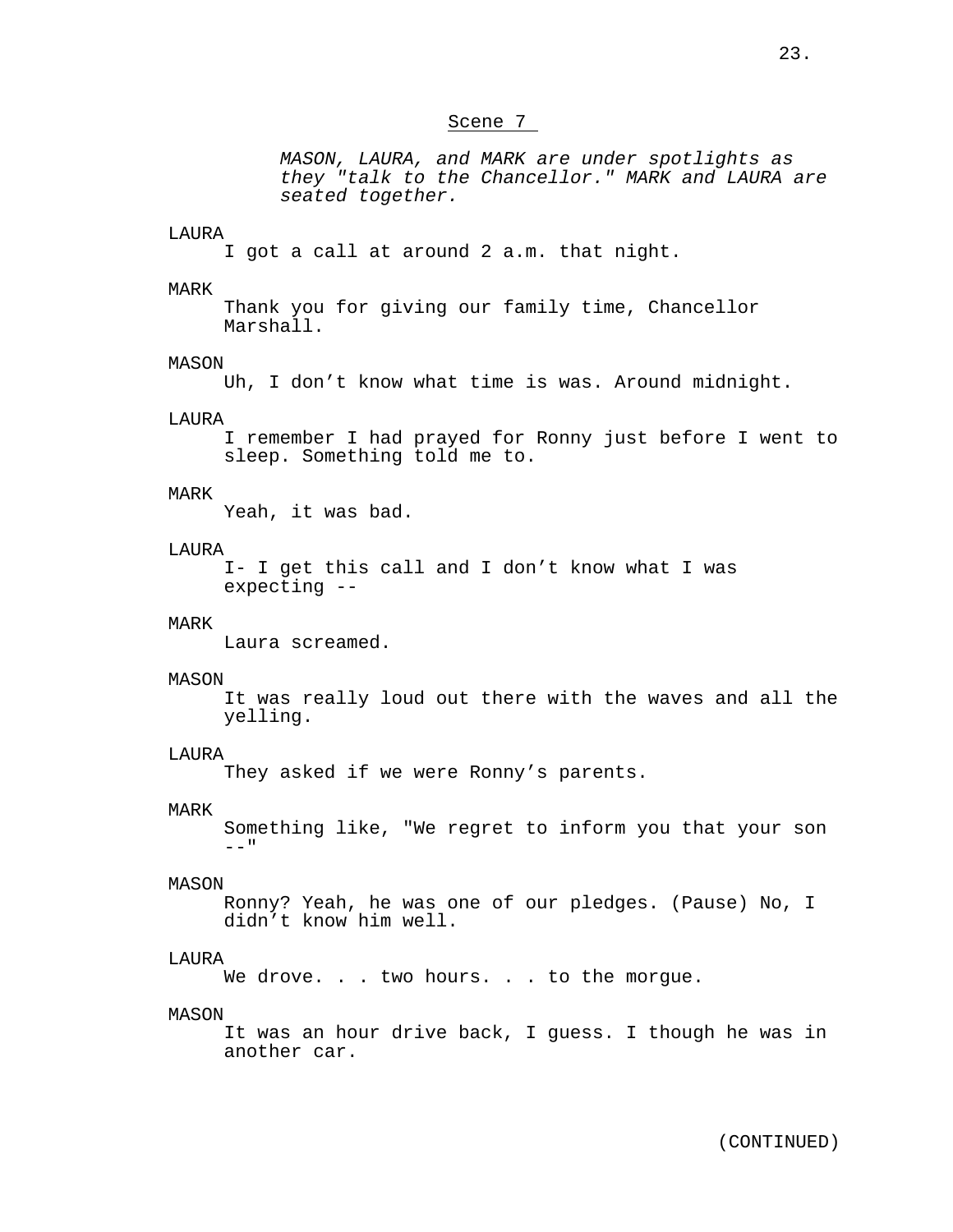## LAURA

That was the longest two hours of my life.

## MARK

Yes. We have a daughter named Jade. She and Ronny are very close.

#### LAURA

Jade has -- she struggles with -- we didn't have to tell her right away. She was staying the night at a friends. (pause) It was just my husband and me.

*Silence.*

#### MARK

They took us into this room --

#### LAURA

With a chaplain and an officer.

#### MARK

They just kept talking about the process but --

#### LAURA

I just wanted to see him. I wanted to see my boy.

*Pause.*

## MARK

He looked peaceful.

*It is LAURA'S turn to speak, but she has no words.* Laura screamed again.

#### LAURA

I don't really recall what -- I think I -- I know, I held his hand one more time. And brushed his hair away from his face.

## MARK

No parent should ever have to --

## MASON

Ronny went out too far.

# LAURA

What do you do? In that situation?

#### MARK

We just want to know how. . .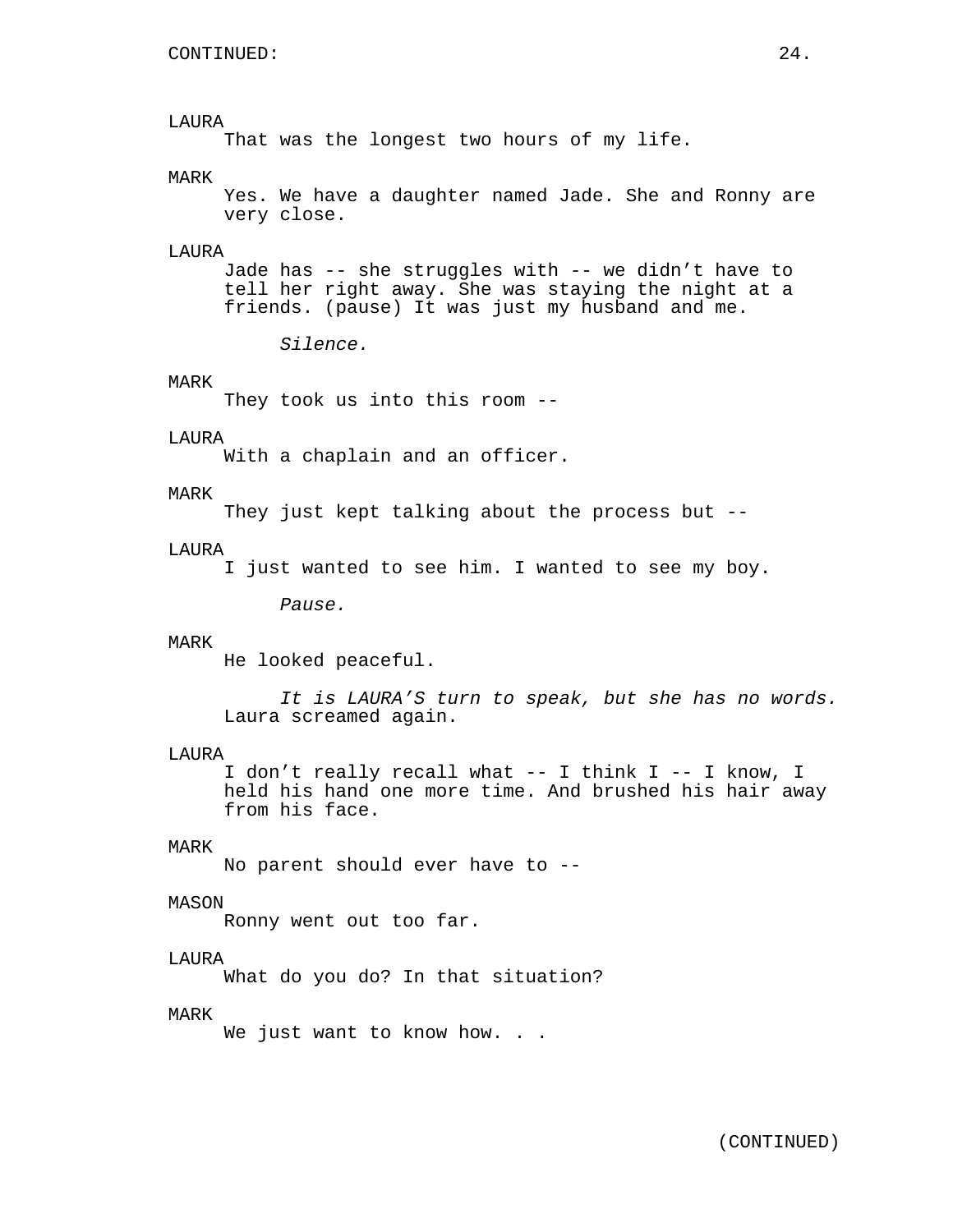## MASON

It was a accident.

## LAURA

There's no way that Ronny did that to himself. We just want closure.

## MARK

That's why we're here.

## MASON

Why am I the only one here?

#### MARK

Chancellor Marshall, have you talked to any of the other guys?

## LAURA

No one is saying anything?

#### MARK

We know you're trying to get this resolved. . . we know, we know. . .

## MASON

I'm telling you, Ronny did that to himself. We play pranks, we are tough on the pledges, but everyone else was okay.

#### MARK

That fraternity should be removed --

#### LAURA

Excuse me, I need a second. . .

## MASON

Am I okay to leave?

*Blackout.*

# Scene 8

*Jade is home alone. She is at home reading on the couch when she hears a knock at the door. She opens the door. It's BRENT.*

## JADE

Uh hi, Brent. Come on in.

*Silence.* What are you doing here?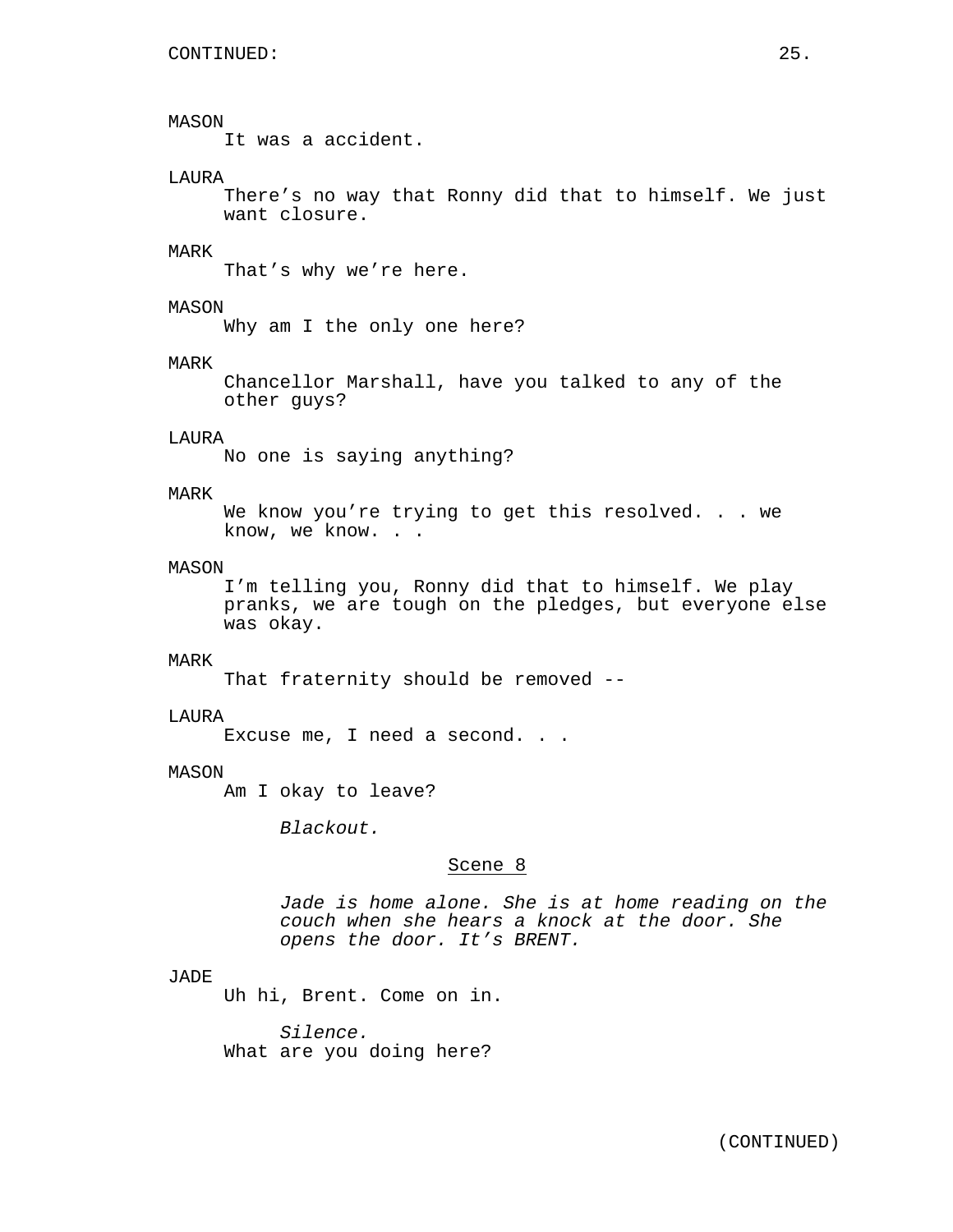## BRENT

Are your parents home?

# JADE

(confused) No. Why?

## BRENT

I just thought I'd come by and talk to you.

## JADE

Okay.

*BRENT looks at her for a moment.*

## JADE

Well, do you wanna sit down? My mom just made some brownies if you --

## BRENT

I didn't know Ronny from class.

*Silence.*

# JADE

Okay, so why. . .how do you --

*BRENT shakes his head.* How do you know him?

*BRENT doesn't answer.* Brent. . .

## BRENT

I'm a Phi Sig.

*JADE just stares at Brent.* I was there the night

# JADE

You lied.

*JADE goes to sit on the couch. This is hard for BRENT to talk about, but he feels the need to say it all.* Did you try to help him?

*Silence.*

#### BRENT

We had all the pledges meet us at the house at midnight. Ronny was one of the first guys there. One of the guys was late, so we made them all put on blindfolds. We -- We put them in cars and drove them down to the coast --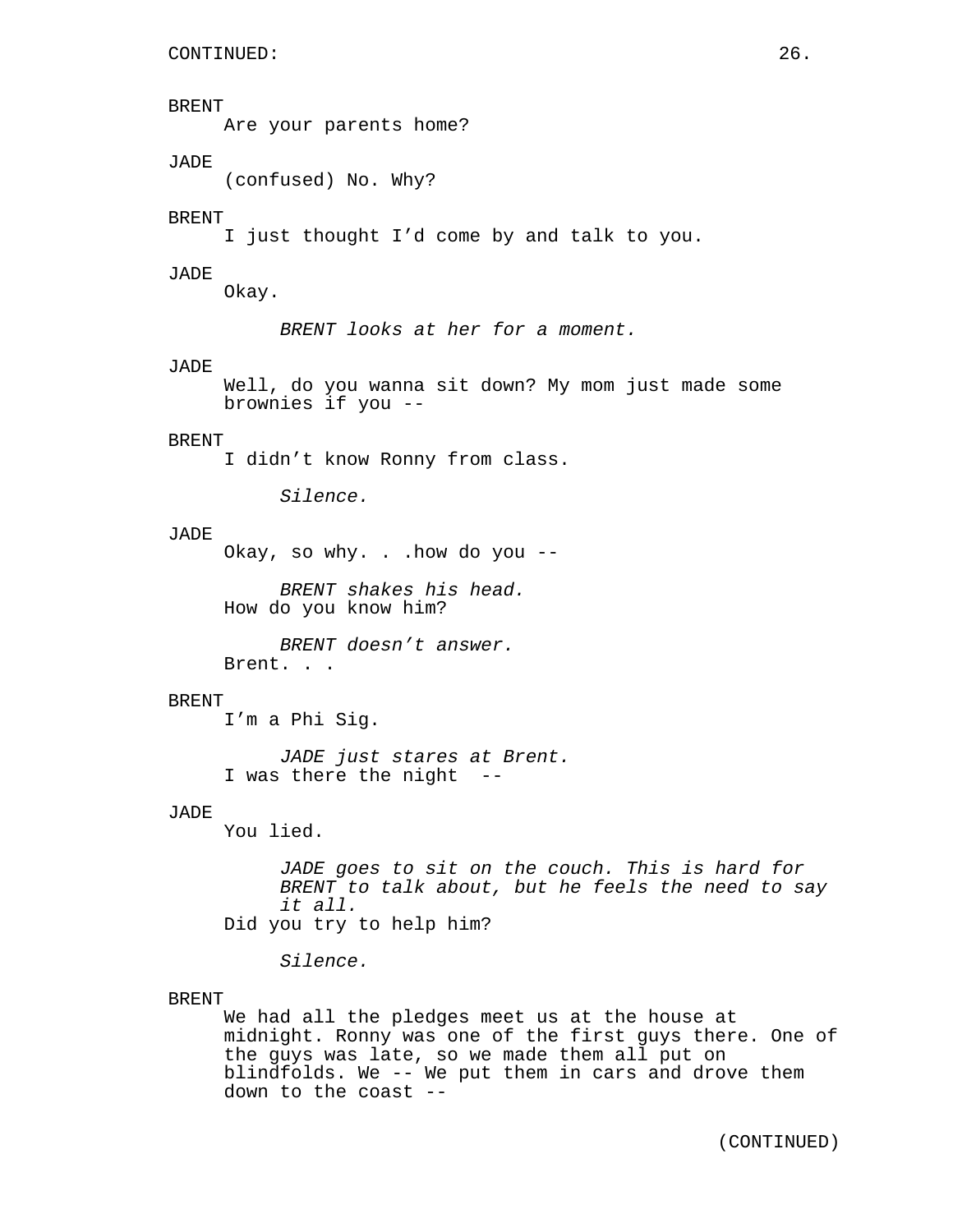*Silence.*

The guys took off their blindfolds, and we made them all shotgun some beers. Ronny, uh, he was having trouble getting them down as fast as the other guys, so we made him drink some hard stuff too. After um, after about an hour of that --

*BRENT pauses and looks over at JADE who is sitting almost completely still on the couch.* We took them down closer to the shore. It was warm that night. We made all the guys dig holes near where the tide was coming in. Ronny was struggling with digging his . . . the alcohol. . .(pause) so, I helped dig his hole.

JADE

You?

#### BRENT

They all got in the holes, and we buried them up to their necks. Phi Sig does this every year. It was normal.

*JADE feels something and looks behind her. Ronny is standing there. JADE is the only one aware of him.*

I'm so sorry, Jade.

#### JADE

Why Ronny?

*Silence.* Did you try and help him, Brent?

*Jade begins to cry.*

#### BRENT

. . .It had gotten pretty late, so we uh, we left the pledges there. . . in the sand. (pause) They were supposed to find their way back to the house by morning. And they all did.

#### RONNY

Not me.

## BRENT

Not Ronny. The actives kept asking over and over, "Where's Ronny?" And everyone was yelling at the pledges trying to figure out where he was. One of the actives, Mason made them all do push ups until someone fessed up.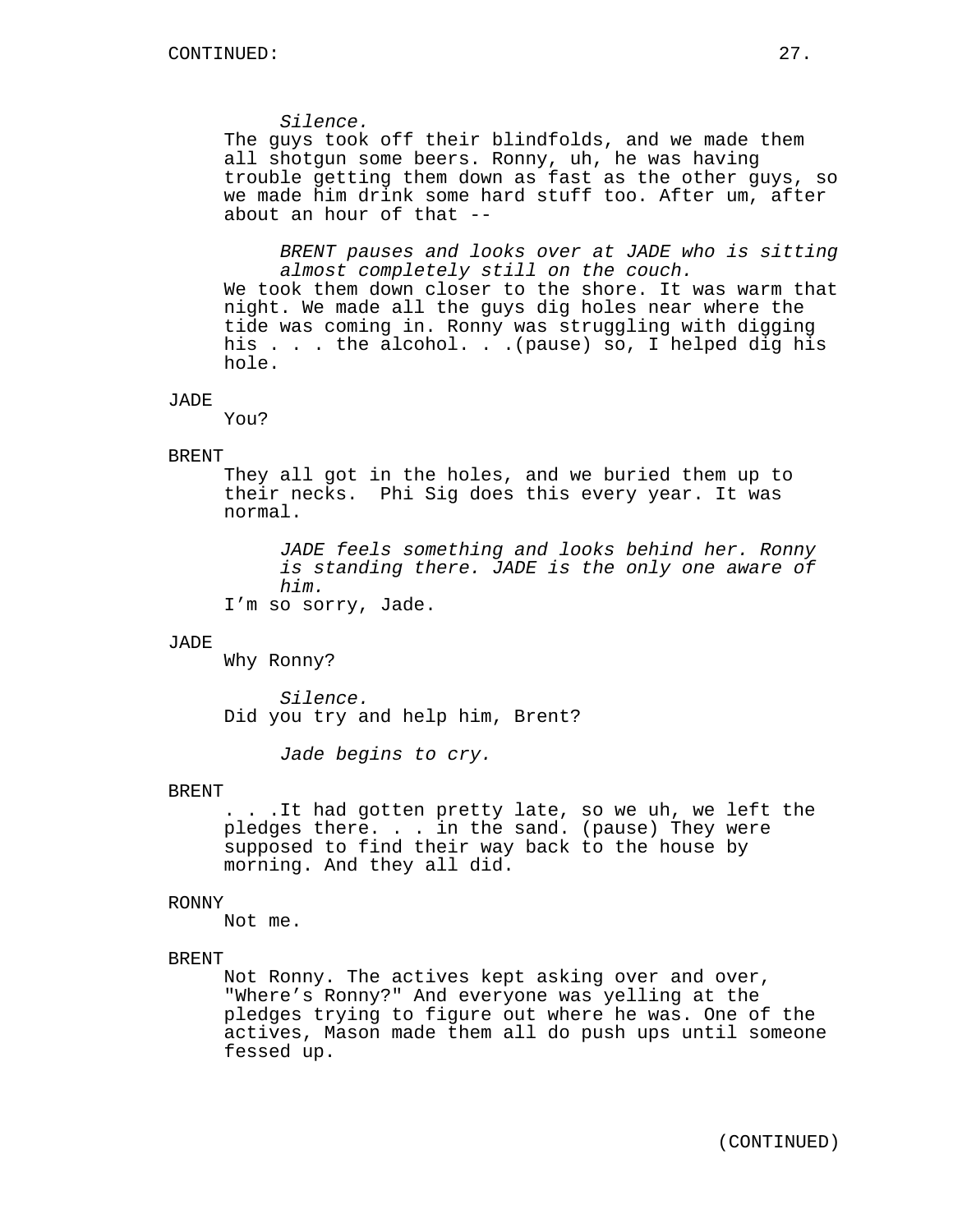## RONNY

The tide.

## **BRENT**

One of the other pledges said that they just looked over and saw him.

# RONNY

I thought about my mom, and my dad, and Jade.

## BRENT

The pledges --

#### RONNY

They shouted my name.

# BRENT

They shouted his name. But he didn't answer.

#### RONNY

I couldn't answer. Only our heads were above ground.

## BRENT

No one could get unburied in time to help him. They tried.

*Silence.* Two of the pledges were crying about it all back at the house, but we just told them to shut up.

*Silence.*

#### BRENT

Jade, we do this every year.

#### JADE

Why have you been pretending --

## BRENT

I haven't been pretending, Jade.

## JADE

Getting his stuff for us, coming over here to talk all the time, pretending like you were his friend or something.

*Silence.*

#### **BRENT**

Jade, I know you loved your brother. That's why --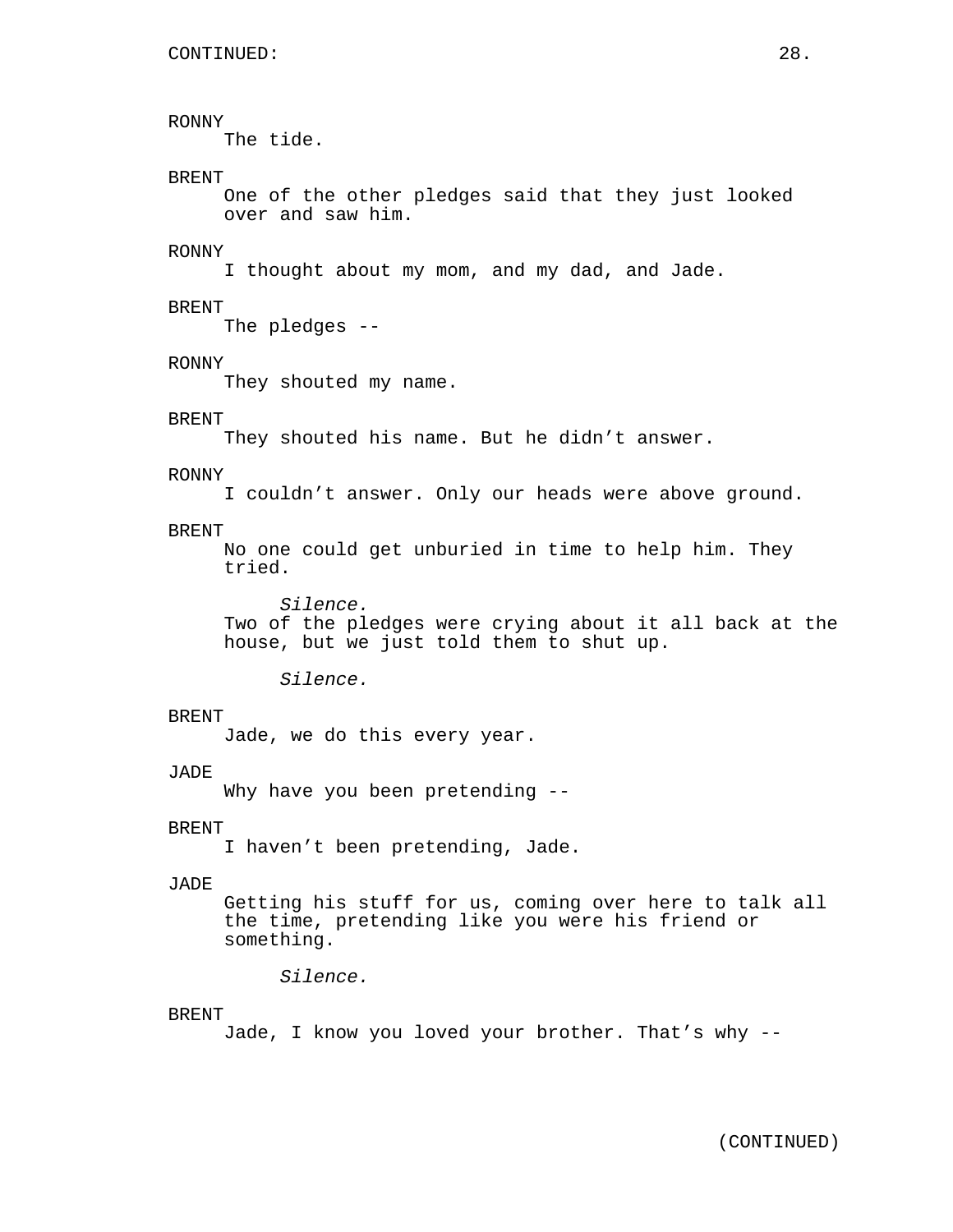Why did you do all of this? To clear your conscious?

# BRENT

No one else was doing anything. You and your family deserve --

# JADE

(she looks back at her brother) Ronny.

*Silence.*

## JADE

Get out. Right now. GET OUT.

*Jade has had it. She gets up and pushes Brent towards the door.*

## BRENT

Jade, I -

*JADE looks back and sees Ronny.*

## JADE

Leave.

*BRENT pauses and then leaves. JADE looks over at Ronny's ghost.*

*Ronny's ghost smiles at JADE.*

#### JADE

Ronny?

*She takes a step towards him. He shakes his head "no" and exits.*

*Blackout.*

# Scene 9

*The waiting room of a hospital room. LAURA and MARK are sitting two seats away from one another. MARK is calm, stoic. LAURA is nervous.*

## MARK

I'm gonna go get some coffee.

#### LAURA

Can you wait here, please.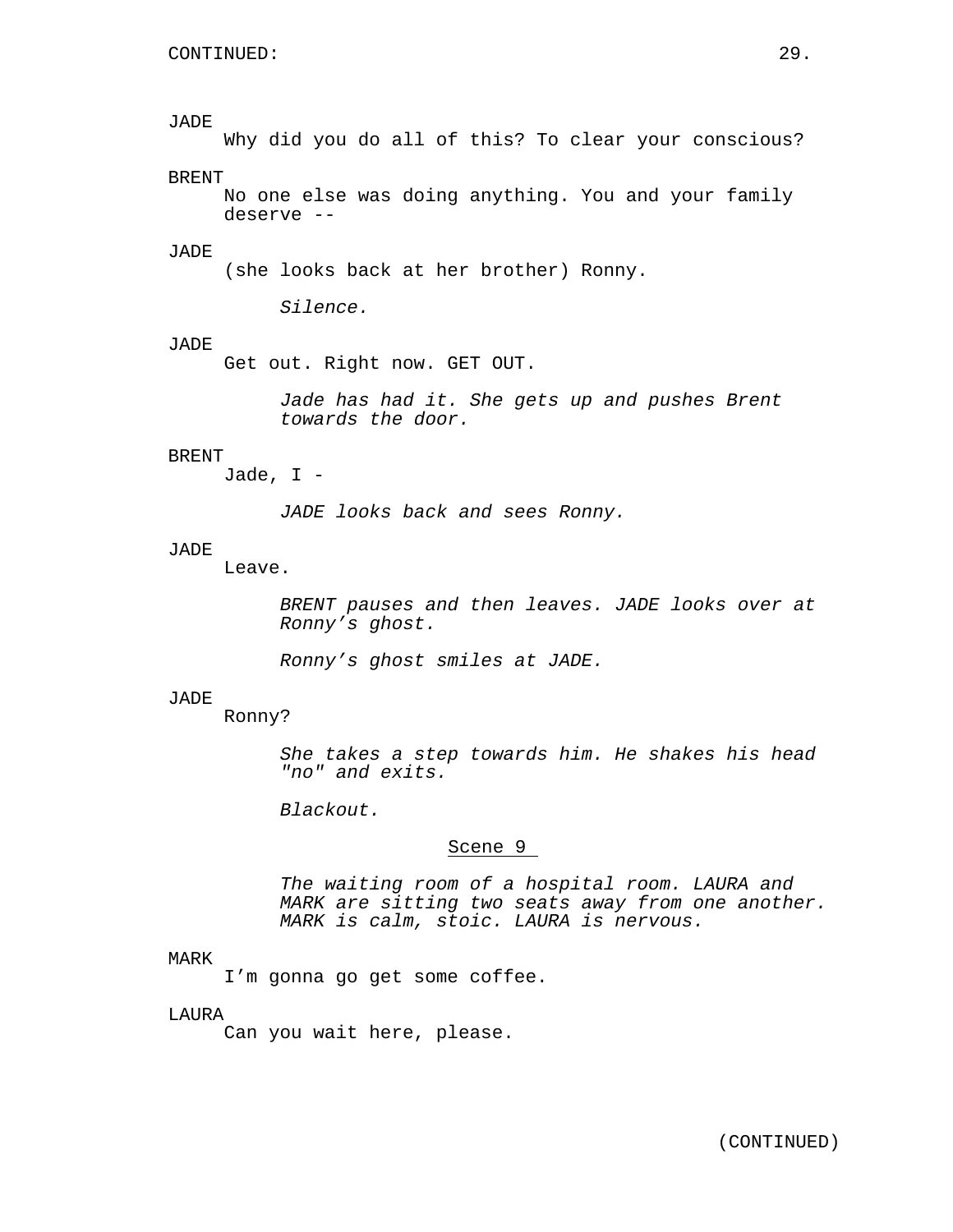# MARK

I'm tired.

# LAURA

The doctor said --

## MARK

Okay.

*Silence.*

## LAURA

I didn't think this would happen again.

## MARK

Yeah.

*A doctor enters the waiting room.*

# DOCTOR

Are you Jade's parents?

# LAURA

(getting up) Yes.

#### DOCTOR

Well, I just wanted to let you all know that she is expected to be okay.

#### LAURA

(sigh) Oh my goodness. Thank you. When can we see her?

#### DOCTOR

Jade requested privacy for the rest of the night. She said she'd be ready to see guests tomorrow morning.

## LAURA

(looks at MARK then back at the DOCTOR) But, we're her parents. I don't --

## DOCTOR

She asked for medical emancipation.

## MARK

She what? (pause) Well can you at least tell us what's going on with her.

#### DOCTOR

I'm sorry, I cannot do that. But, you can talk with Jade in the morning.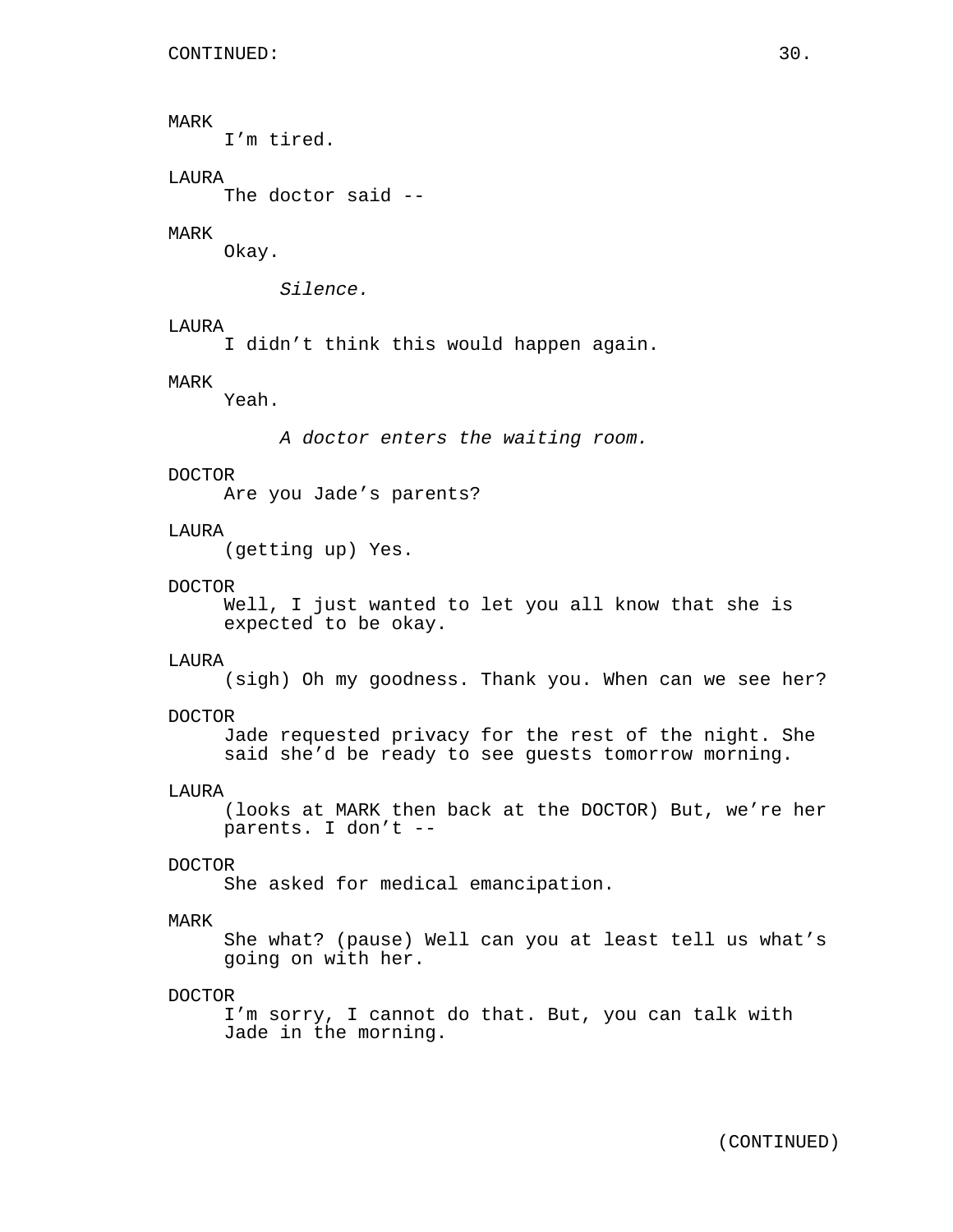# LAURA

*Silence* She needs us.

# DOCTOR

I'm seeing that this is a surprise for you, mam.

## MARK

We'll just come back tomorrow.

## LAURA

Why would she do that to me?

## DOCTOR

If you need anything else, the front desk is down the hall and to the right.

# MARK

Thank you.

*The DOCTOR exits.*

# LAURA

We're not leaving.

# MARK

Laura, stop this --

#### LAURA

No, we're not leaving.

## MARK

I'm not about to stay at this hospital.

## LAURA

She's our daughter, Mark.

## MARK

And right now, she doesn't want to be.

## LAURA

Are you hearing yourself right now?

*Silence. LAURA shakes her head at MARK.*

#### MARK

I'll see you in the morning.

*Mark exits.*

*Blackout.*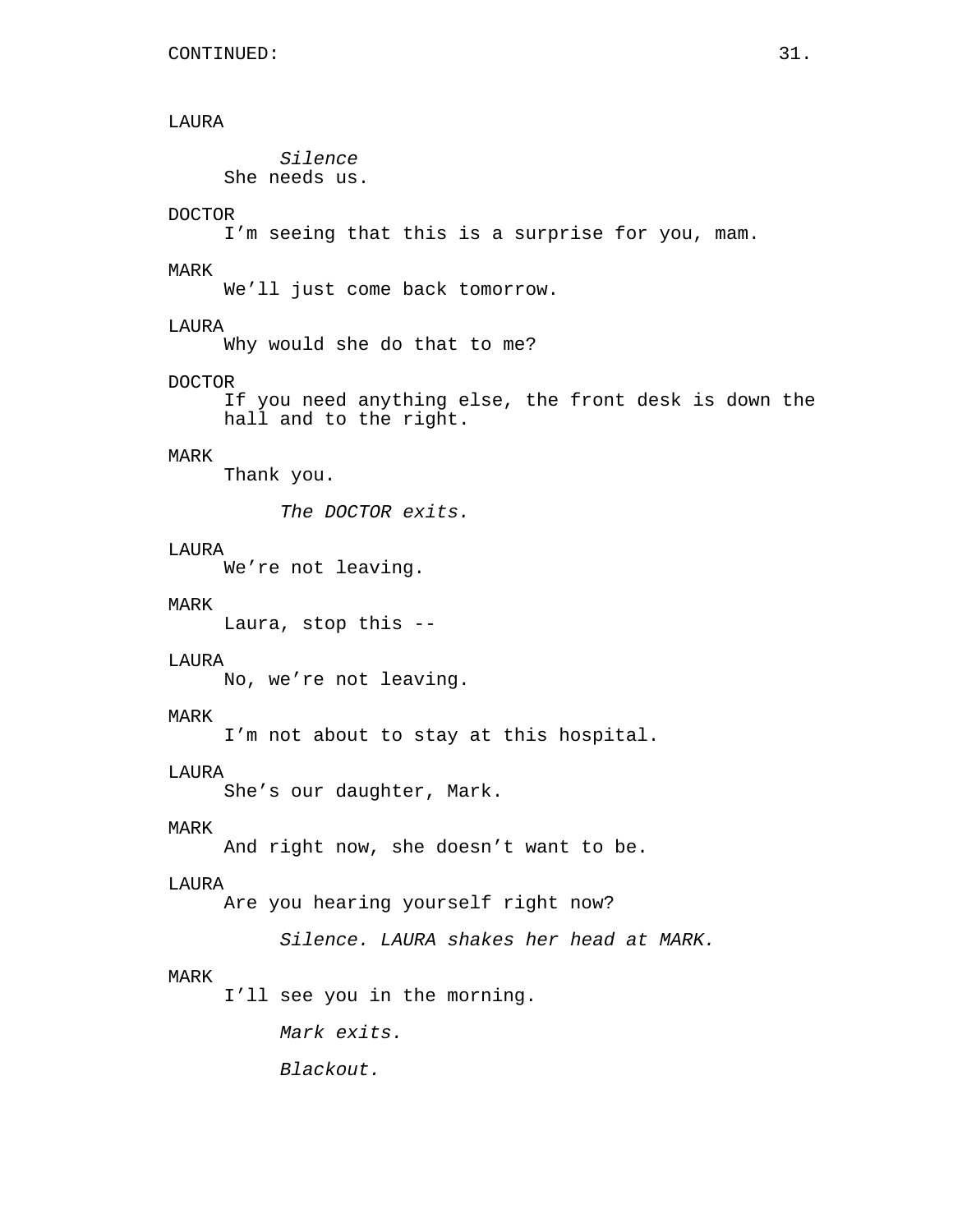## Scene 10

*The lights come up on a hospital room. JADE is asleep on the bed. After a moment, Ronny enters.*

## RONNY

Hey, Jade.

*JADE wakes up.* How are you?

*Silence.*

# JADE

I don't get it. . .

# RONNY

Can I tell you something?

# *JADE nods.*

I didn't have a lot of plans. (pause) I think that's why I joined -- just to have some plans.

*Silence.* And then. . . when I saw the tide, I don't know why, but I screamed. I thought about you, and mom, and dad. I didn't have the time for anything else.

*Silence.* What'd you think about?

#### JADE

You mean --

## RONNY

Yes. Last night.

## JADE

Nothing.

# RONNY

Hmmm. You didn't think about mom and dad?

*JADE just stares at him.* They love you, Jade.

## JADE

I didn't want to think.

## RONNY

*Silence.* Who found you?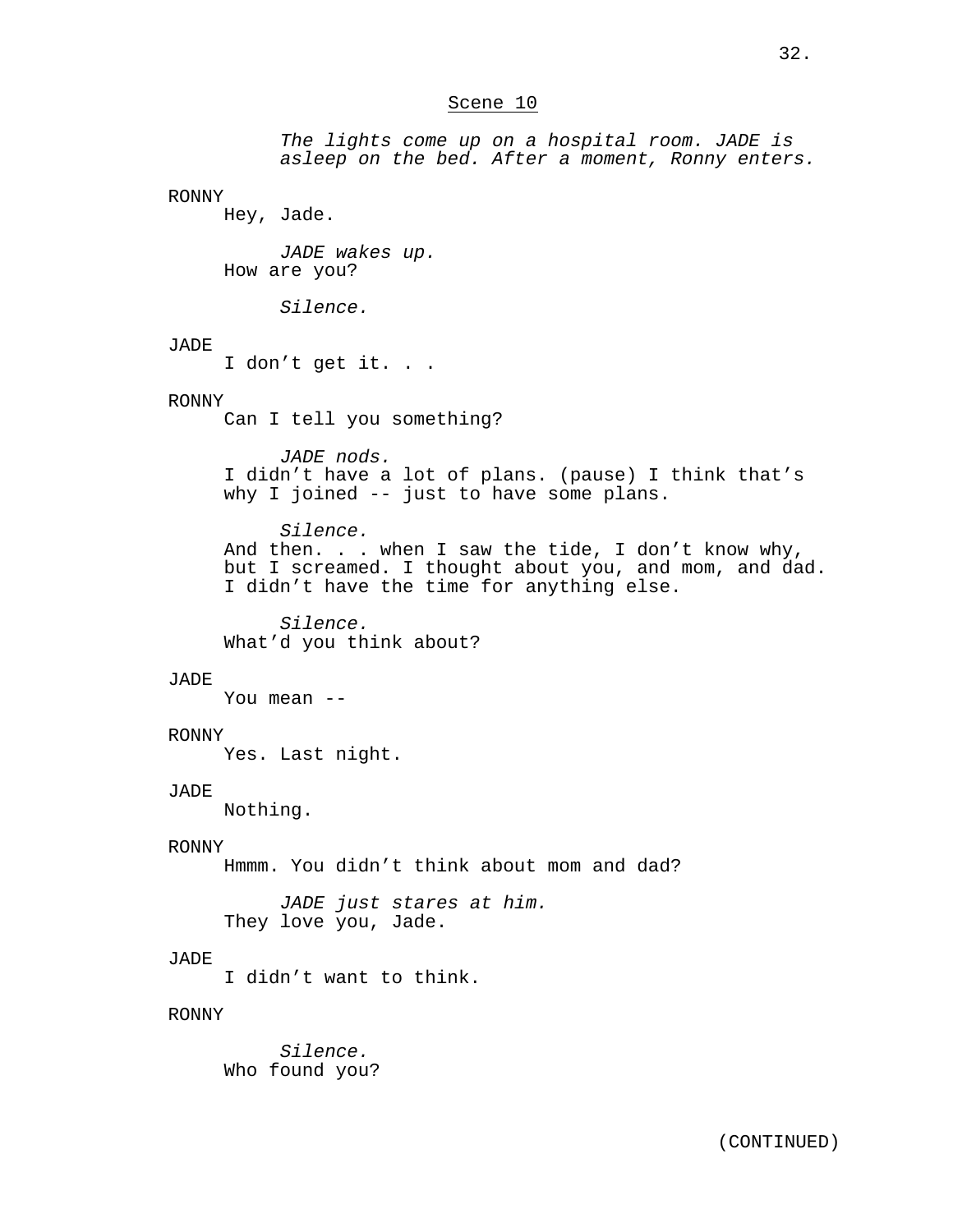Annie. I hadn't talked to her in a month and she still lets herself in.

*LAURA and MARK enter. They see JADE but they are unaware of RONNY.*

## LAURA

Jade, honey?

## JADE

Hey.

*LAURA hugs JADE. JADE looks over at RONNY.* I'm okay, Mom.

## RONNY

She loves you.

#### JADE

Dad?

# MARK

What?

## JADE

Nevermind.

#### LAURA

Mark, did you have something that you were gonna tell Jade?

## MARK

I can tell her later.

*Silence.*

#### LAURA

Jade, honey, can I open this window to get some light in here.

## JADE

I guess.

# LAURA

And did you eat this morning?

# JADE

Yeah.

# LAURA

What'd you have?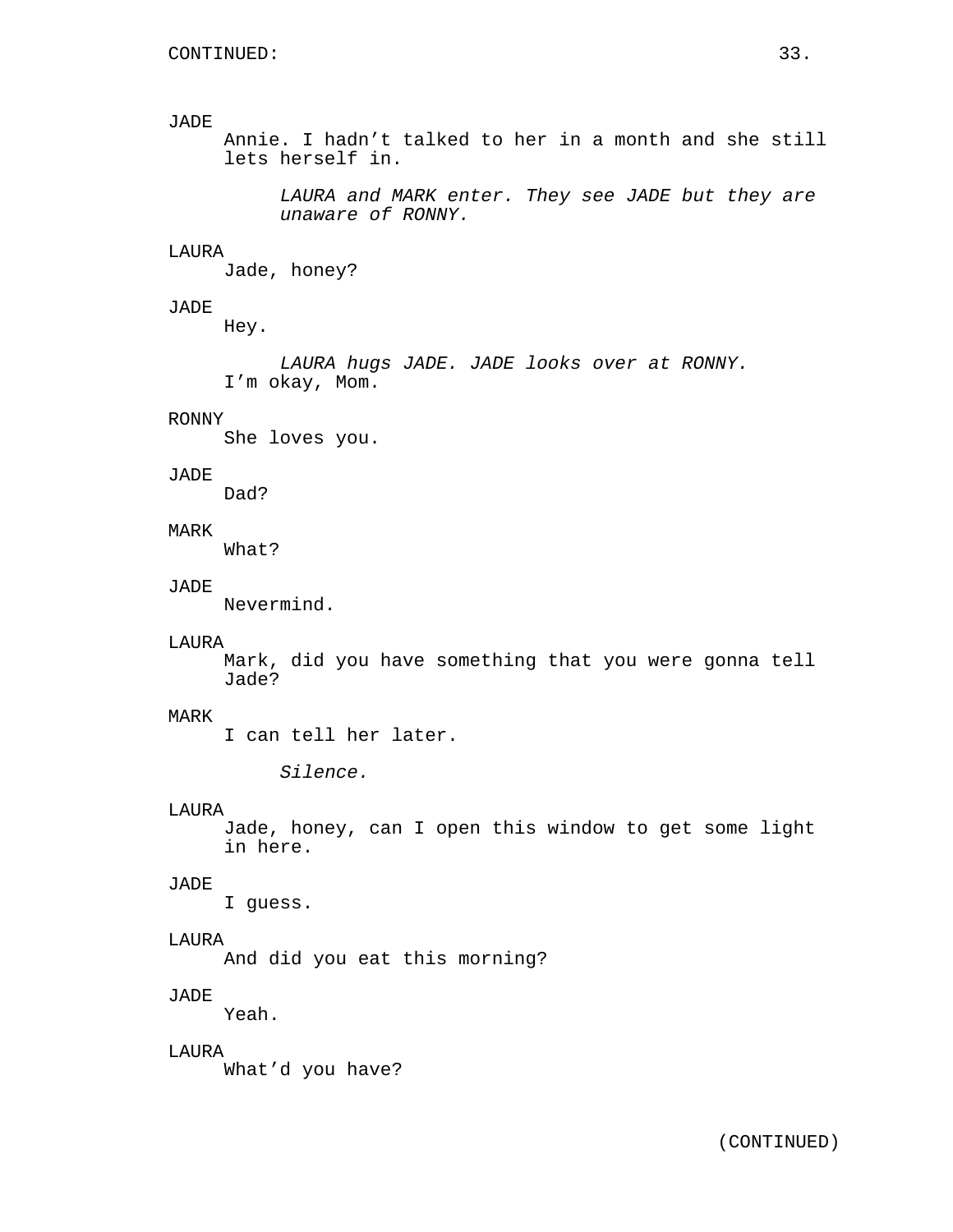Mom. I'm doing just fine.

# RONNY

We're in a hospital, Jade.

## LAURA

You're right. Just fine. . .

*Silence.* Your dad went by BU yesterday.

# MARK

I just told you that I would tell her later, Laura.

## LAURA

(ignoring Mark) And, we want you to know that they're trying to bring us some justice.

## JADE

Okay.

## RONNY

Okay?

#### LAURA

Does that make you feel better?

*Silence.* Jade, honey, Ronny isn't going to come back, but we are doing our best to --

## MARK

Laura. . .

#### JADE

(pause) Dad, if you could tell Ronny anything, right now, what would it be?

*Silence.*

## MARK

Well, Jade I haven't given it much thought.

*JADE looks at RONNY and then back to MARK.*

#### JADE

What would you tell him?

*RONNY goes and stands near his father.*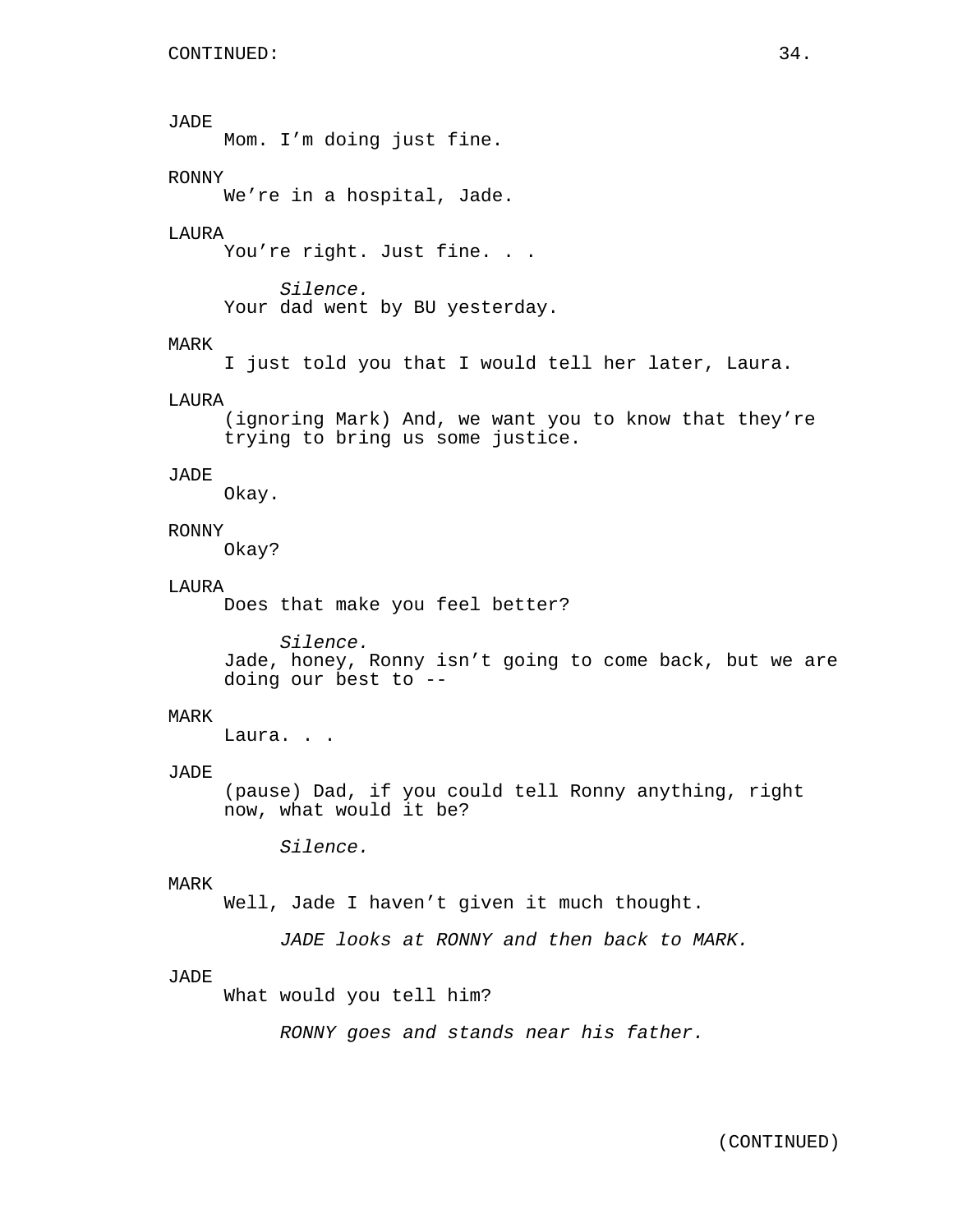# MARK I'd tell him that he's my boy and that I love him. *Silence.* - and I'd tell him that he's strong. Ronny might need to know that. . . RONNY They told me I wasn't. MARK (turning quickly to LAURA) I don't know why you let him join. LAURA Mark -- MARK I - I told you that he didn't need that. LAURA Why would you say something like that? JADE Dad, Ronny wanted to join. RONNY I didn't have many plans. MARK I didn't care that he wanted to join, I knew -- I knew it wouldn't be good -- JADE You didn't know that. RONNY Nobody knew that. MARK Laura didn't listen. LAURA Blame me. Mark, does that make you feel better to blame me? JADE Please stop. MARK And now my son --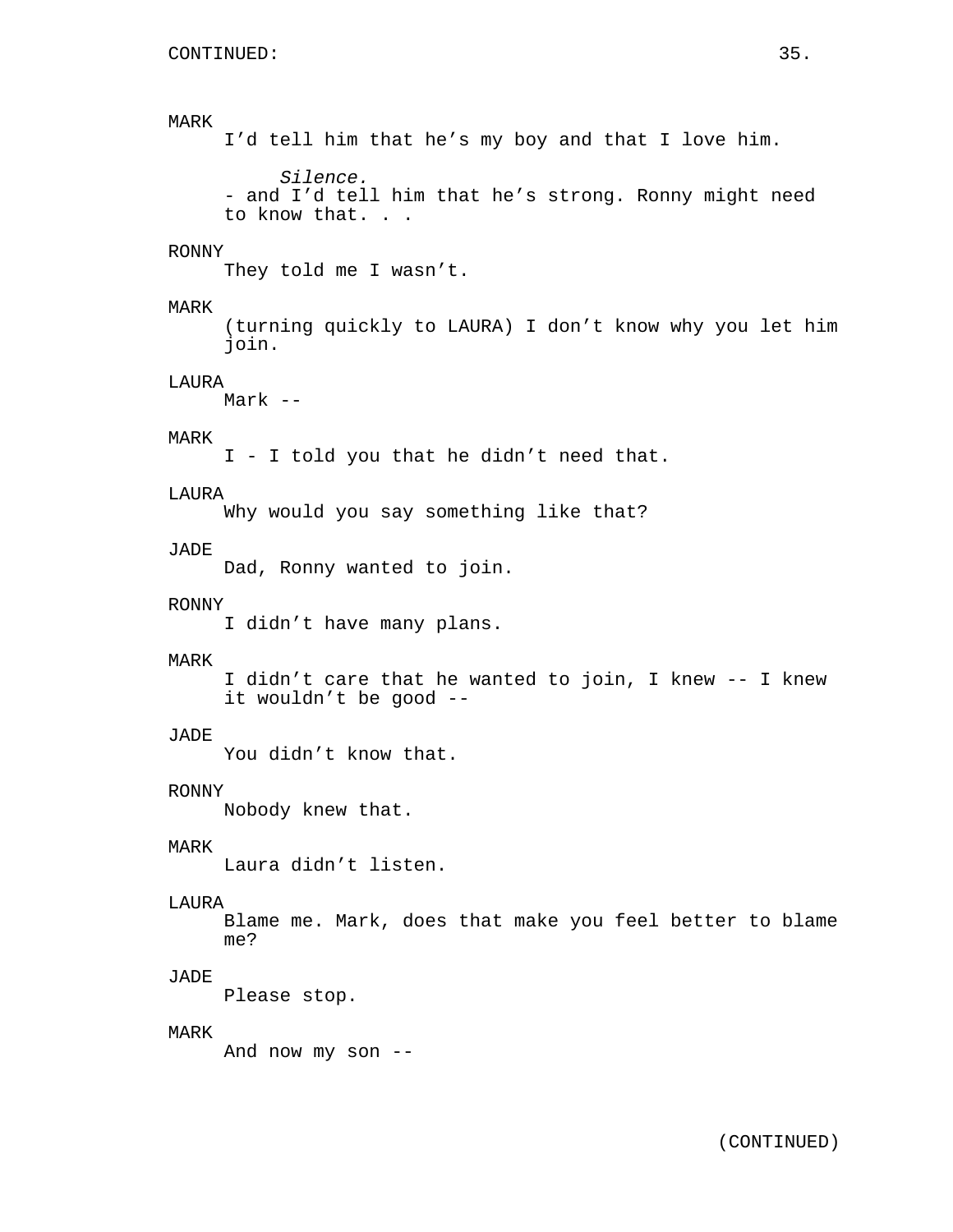LAURA OUR son -- *MARK breaks down. Silence.* LAURA Jade -- JADE It's okay. MARK I'm so sorry. LAURA I think it's about time we go. JADE Sure. **LAURA** Just for a break. Mark? MARK Yeah. LAURA Jade, we'll be back around dinner. *MARK and LAURA begin to exit. MARK puts his arm around LAURA.* RONNY I didn't know he felt that way. JADE I didn't either. (pause) Did you need to hear that? RONNY No, but I think you did. *RONNY exits. JADE gets out of the hospital bed to address the audience.* Scene 11 *The light changes to a downstage spotlight. JADE addresses the audience.* JADE

I went to counseling. Willingly. Four days a week for six weeks. And life just kind of went on. My parents finally went and cleaned out the rest of Ronny's dorm. (MORE)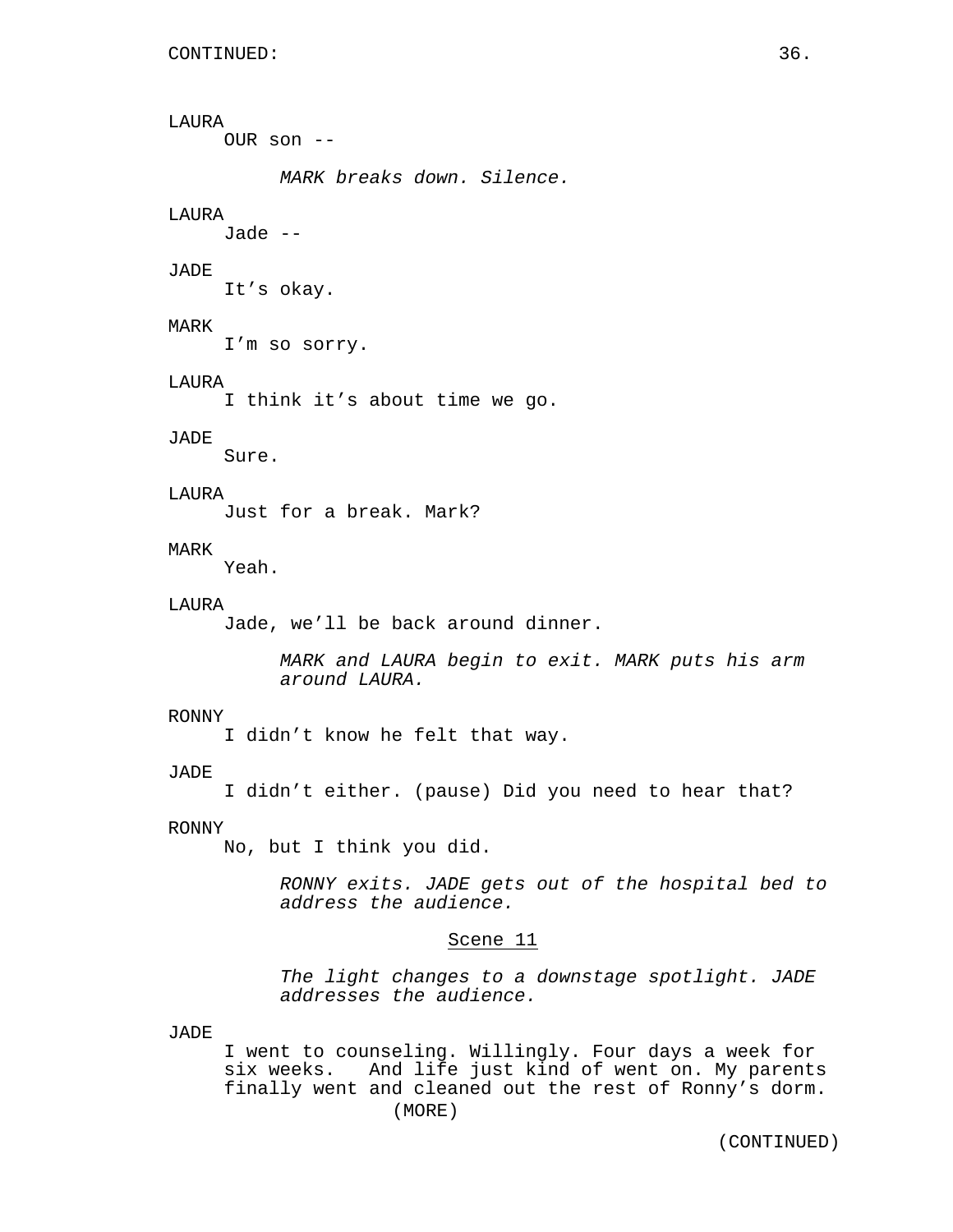## JADE (cont'd)

All of his stuff is in the garage now. I don't go in there. About two weeks after I got out of the hospital my parents got a call letting us know that Phi Sig was removed from campus. I really don't know what that meant for us, but, my dad was relieved, my mom was indifferent, and I -- I was indifferent I think. (Beginning to take off her hospital gown) I never told my parents about Brent coming over that day. They don't know that that's what was it for me.

*JADE exits.*

#### Scene 12

*MARK is on the phone speaking with the Chancellor.*

#### MARK

Yes, this is Mark. . . She's doing fine. Thank you for asking . . . Yes, just six weeks, and things do seem to be going well . . . Davenport? Davenport. . . Where do I know that name from? Brent? . . Yes, he was around a good bit for a while . . . I can ask, Jade, but no, not that I know of. I'm confused. . . No, I didn't know that. He was a --. . . Okay. . . Wow. . . Yes, okay. Yes, we agree. . . Um, I will have to talk with her. . . Thank you for calling, Chancellor Marshall.

*As MARK finishes his conversation, JADE enters. They are now in their living room.*

#### Scene 13

*MARK stops JADE who is headed to her room.*

MARK

Hey Jade, if you're feeling up to it, we could go get ice cream at Frenzy's. Do you think your mom would want to go?

# JADE

Yeah!

*JADE starts off towards her room.*

## MARK

Wait, Jade.

*JADE stops.* I am so incredibly proud of you.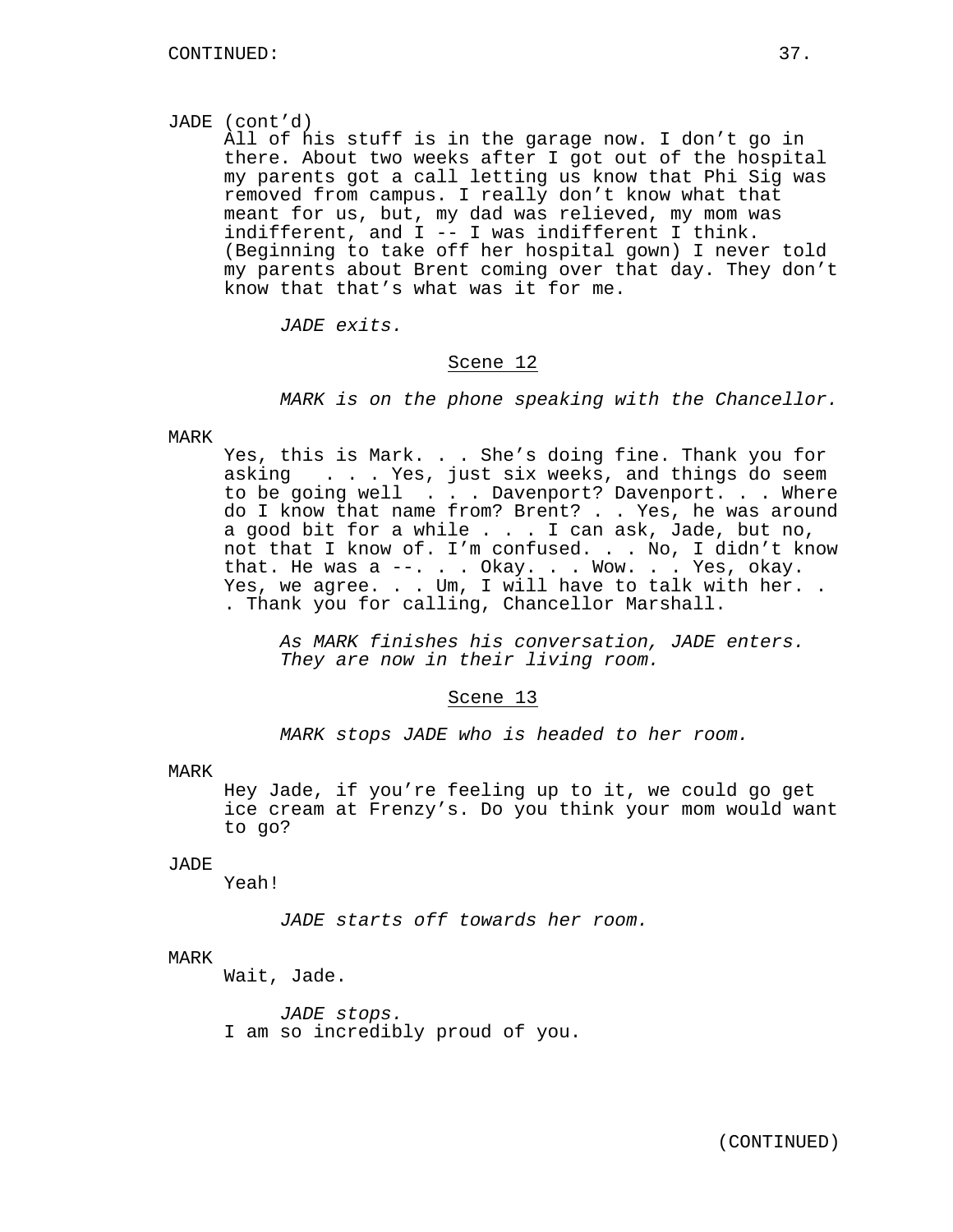# JADE Dad. MARK I have a feeling that Ronny would be proud of you too. JADE Well, thank you. MARK I think you, and me, and your mom are getting better. JADE We are. *Silence.* MARK I talked to the chancellor at BU today. JADE Oh. MARK Well, she called me today to tell me that the university is holding a university hearing against the boys involved. *Silence.* And the school wants us to be there. *Silence.* Honey, I completely understand if you don't want to. (pause) We are only getting involved for Ronny. JADE Right. I know. MARK You don't have to go. JADE I'll go. *Silence.* MARK Brent will be there. *Silence.* Brent Davenport. Do you remember --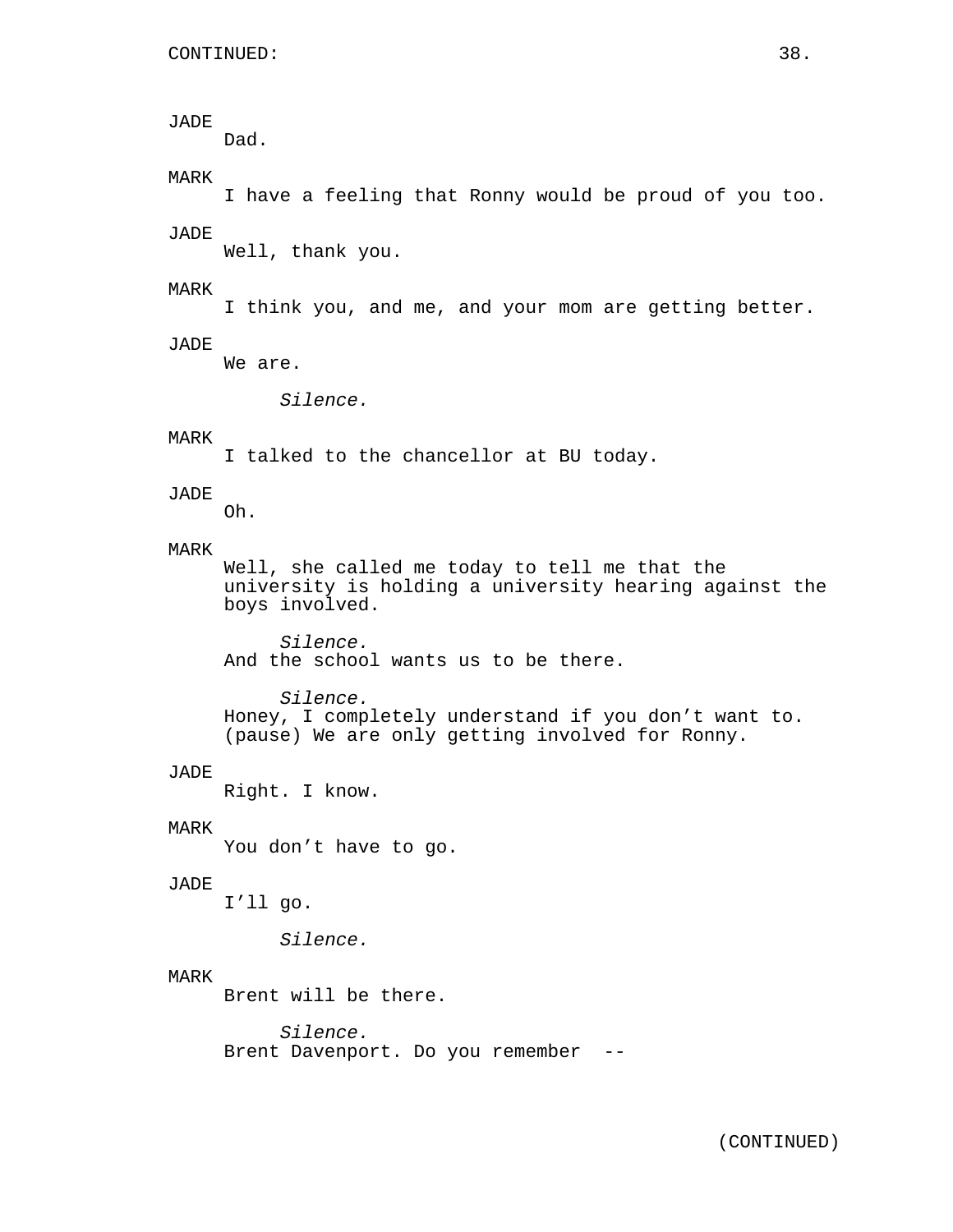```
JADE
     Yeah.
MARK
     Jade, he was a Phi Sig. He was there.
JADE
     I know.
MARK
     You already knew that.
JADE
    Yeah.
MARK
     How long?
          LAURA enters with groceries.
LAURA
    Hello!
JADE
     Uh, Mom, hi. Do you need help?
MARK
     Jade, how long?
LAURA
     What's going on?
MARK
    Hi, Laura.
JADE
    Nothing, Mom.
MARK
     I got a call from the school today.
LAURA
    BU? What did they say?
MARK
     The school is holding a hearing.
LAURA
     Honey, that's good right?
MARK
    Yeah! Yeah. . .
```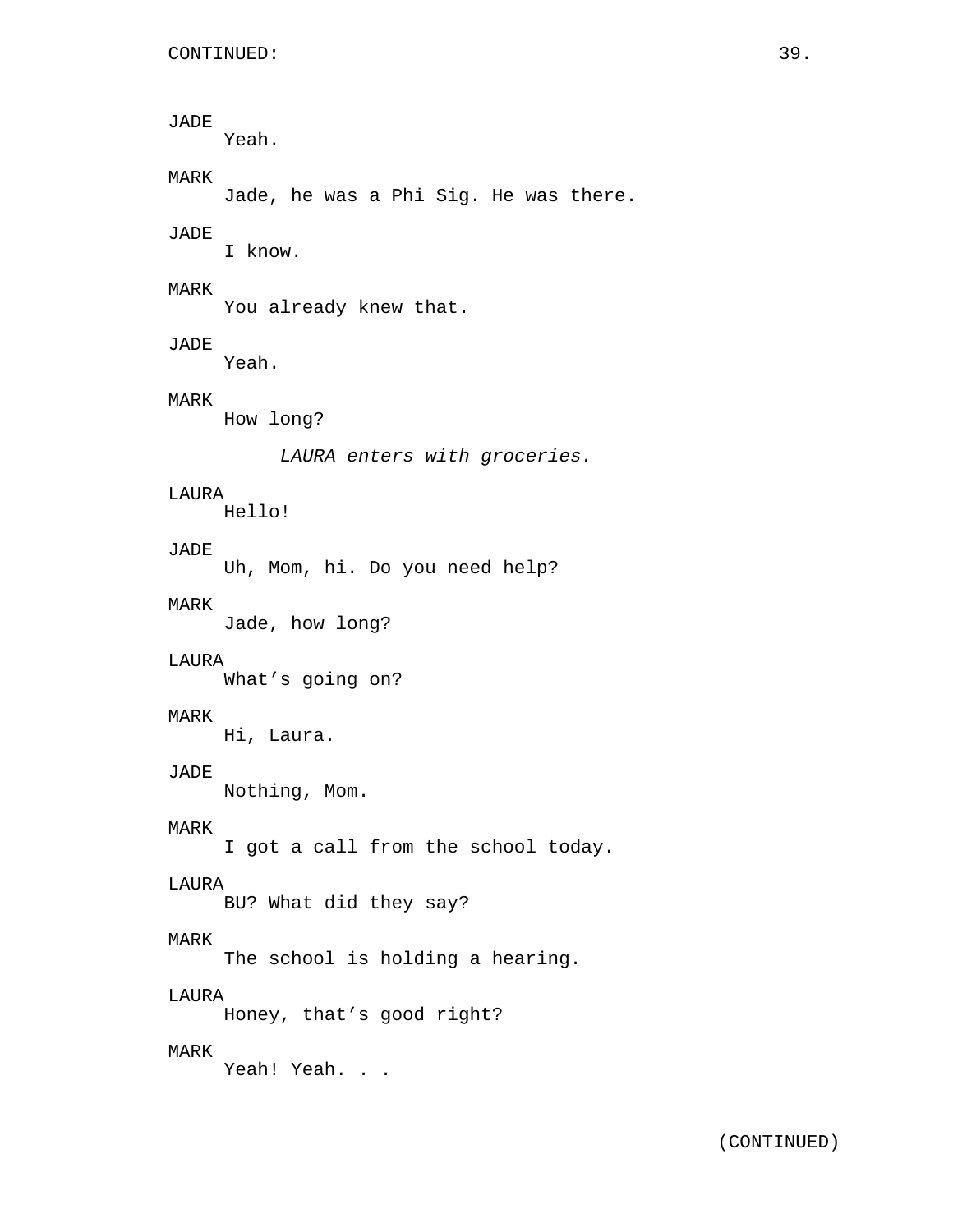# LAURA Okay, that's good news then. MARK They want us to come to the hearing. LAURA Oh. *LAURA looks at JADE.* Is that okay with you? JADE Do you want this tomato sauce in the fridge or cabinet? LAURA Leave it out. I'm gonna use it. MARK Did you know that Brent was a Phi Sig? LAURA Brent? The boy who used to come over here all the time? JADE He wasn't here all the time. MARK Yeah. **LAURA** How did we not know about this? JADE He lied, Mom. LAURA Oh my God. . . Jade, honey, did you know about this? JADE No. Well yes -- But I didn't know then. MARK Why didn't you say anything? JADE Because I didn't know then. *Silence.* LAURA Well, um, do you want to help me start dinner?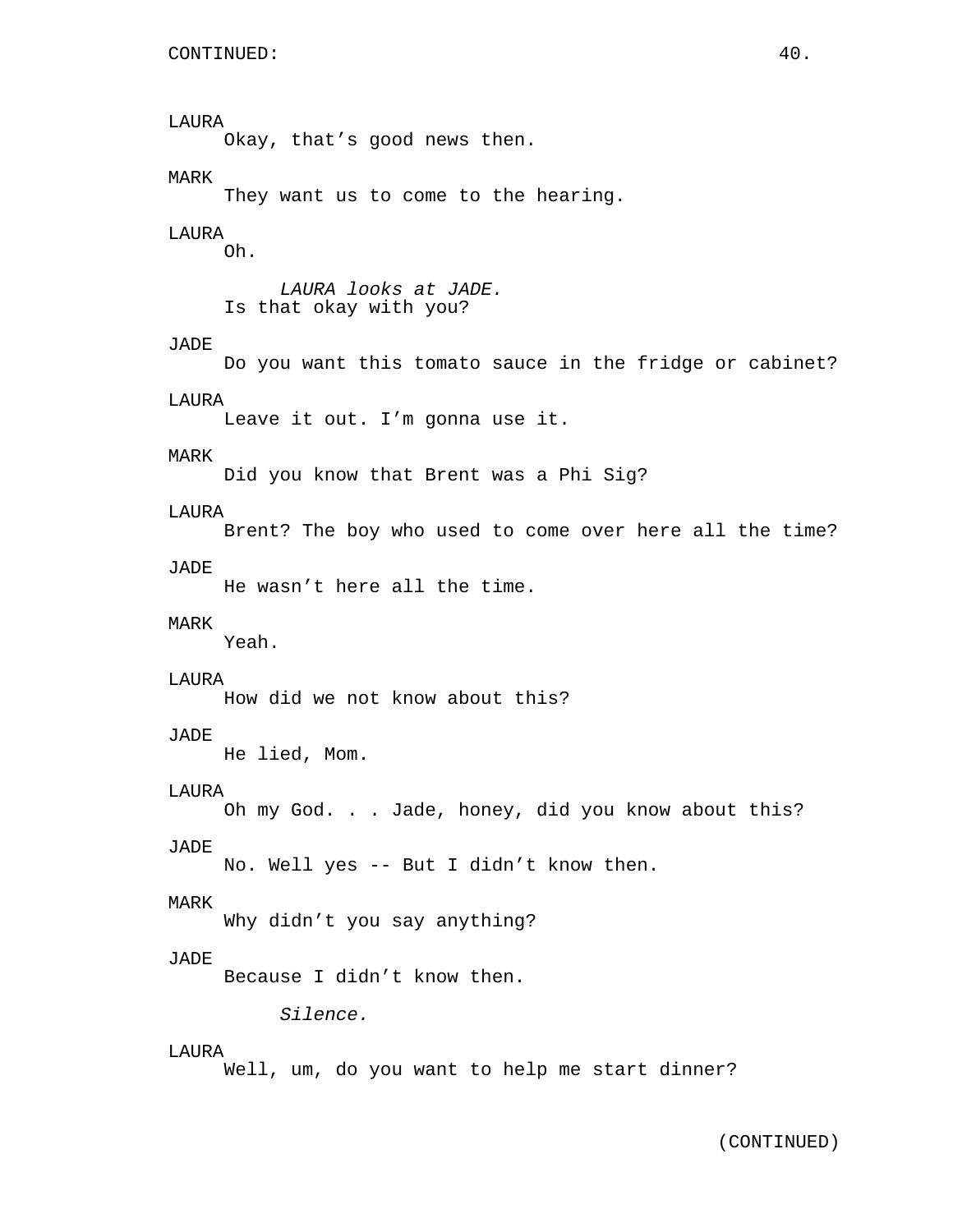Sure. What can I do?

## LAURA

Grab a bell pepper and start chopping.

*LAURA goes over to MARK who is now seated at the kitchen table. They are talking so that JADE cannot hear their conversation.* Can we just drop this conversation for tonight?

## MARK

The school wants an answer by tomorrow, that's all.

#### LAURA

It might be better for Jade if we just try and move on. Things are going well for her.

## MARK

They felt pressure to --

#### LAURA

This is Jade's first night not having to go to counseling.

#### MARK

They want her to testify.

#### LAURA

Why?

#### MARK

I don't know. They said they had a conversation with Brent.

#### LAURA

And so they want Jade to testify?

## MARK

Yes.

## LAURA

But she barely knows the boy. Right?

## MARK

That's why we need to talk with her about this.

*LAURA looks at MARK.* Look, I know that this may be hard for her, but a lot needs to happen right now.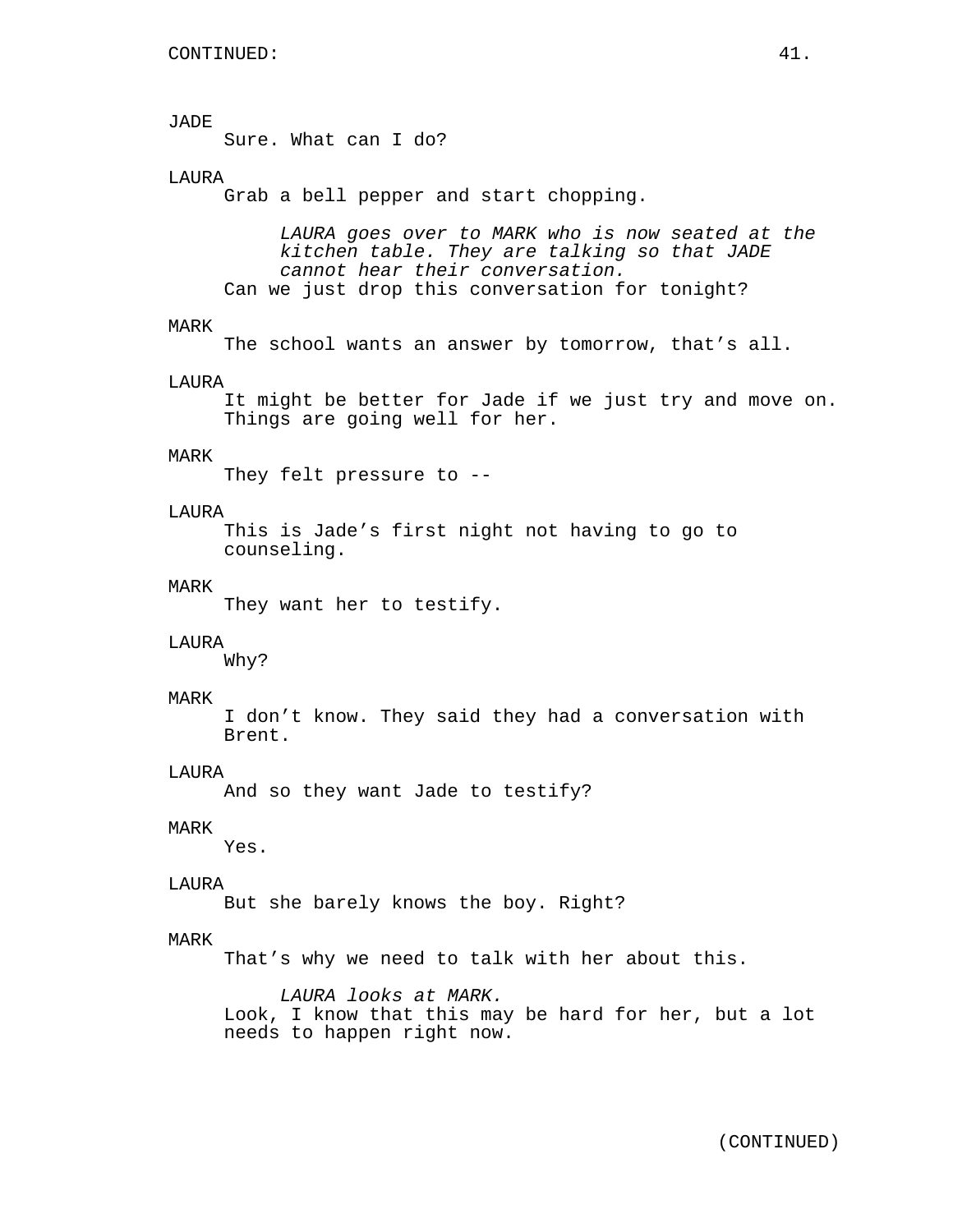## LAURA

Jade?

# JADE

What can I do next?

## LAURA

Just come over here for a second, will you?

*JADE goes over to the table.*

## MARK

Go ahead and sit down.

## JADE

What is this about?

## LAURA

Honey, the school needs you to testify.

# JADE

Testify? For what?

# MARK

Jade, after the Chancellor talked to Brent, they feel that it would be best to have you testify.

# JADE

What did he tell them?

#### LAURA

Mark?

#### MARK

We don't know, honey. That's why we need you to tell us what you know.

*Silence.*

## JADE

I told you I don't know.

#### MARK

Then why do they want to talk to you?

*Silence.*

#### LAURA

Jade, listen. We really need you to just tell us anything.

*RONNY appears on the stairs behind where the family is seated. JADE does not see him right away, but she can sense him.*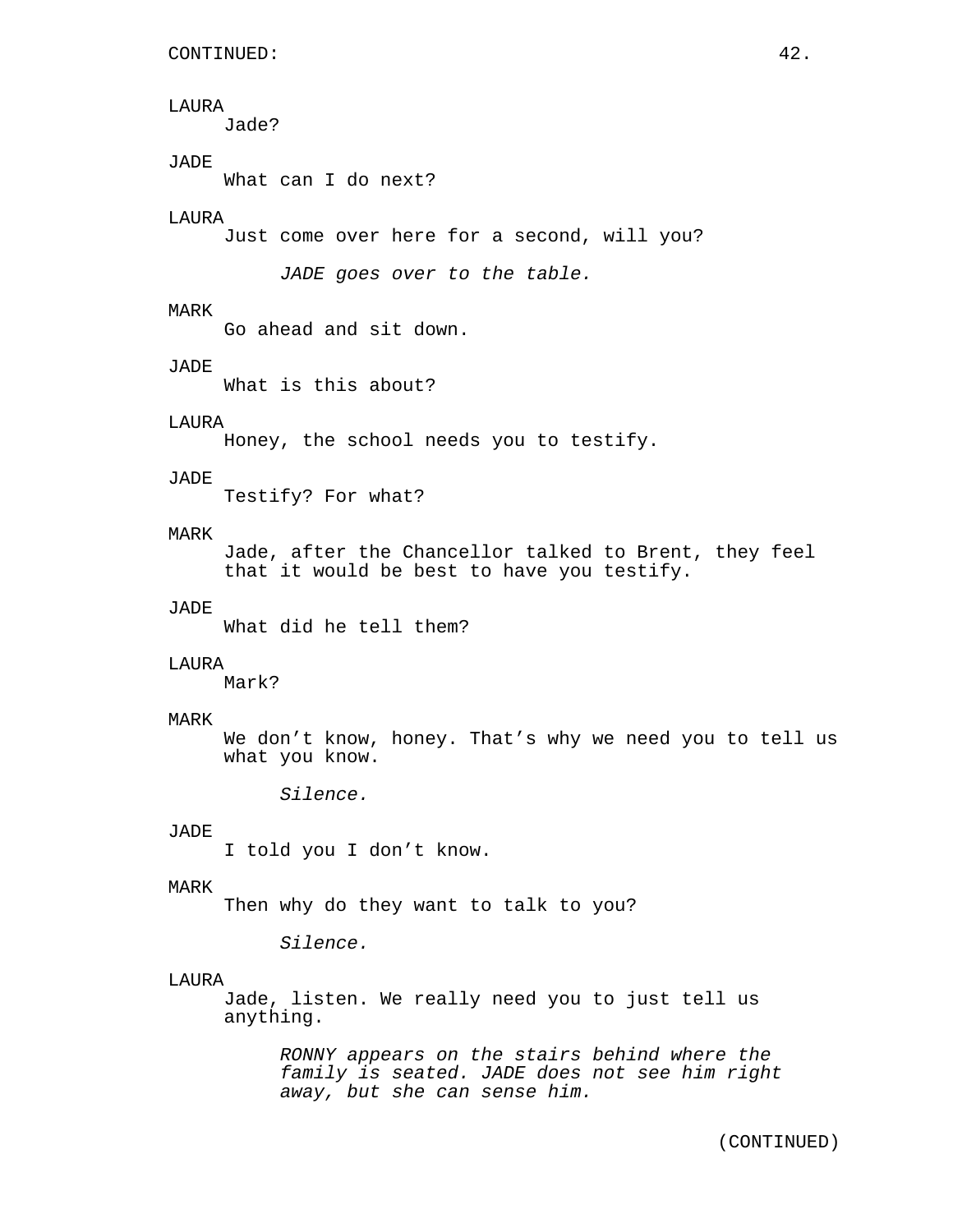Like two months ago, Brent came over here.

## LAURA

When he brought that box of Ronny's stuff?

#### JADE

No, after that. And, he told me that he was a Phi Sig. He had been lying, and I couldn't figure out why. But then he kept going and he said that he was with Ronny that night. He told me everything.

## RONNY

They blind-folded us.

*JADE sees RONNY.*

## JADE

They blind-folded them. And they made them drink, and then they buried them in these holes up to their necks.

#### RONNY

They do this every year.

#### **JADE**

Brent says they do this every year.

## LAURA

Jade, if you need to --

#### JADE

Brent helped him dig his hole. Ronny couldn't do it, so Brent dug it for him.

*Silence* He killed him.

## RONNY

The tide --

## JADE

Brent killed him.

*JADE begins to cry. LAURA takes JADE in her arms*

## LAURA

Jade. . .

#### MARK

They need to hear this.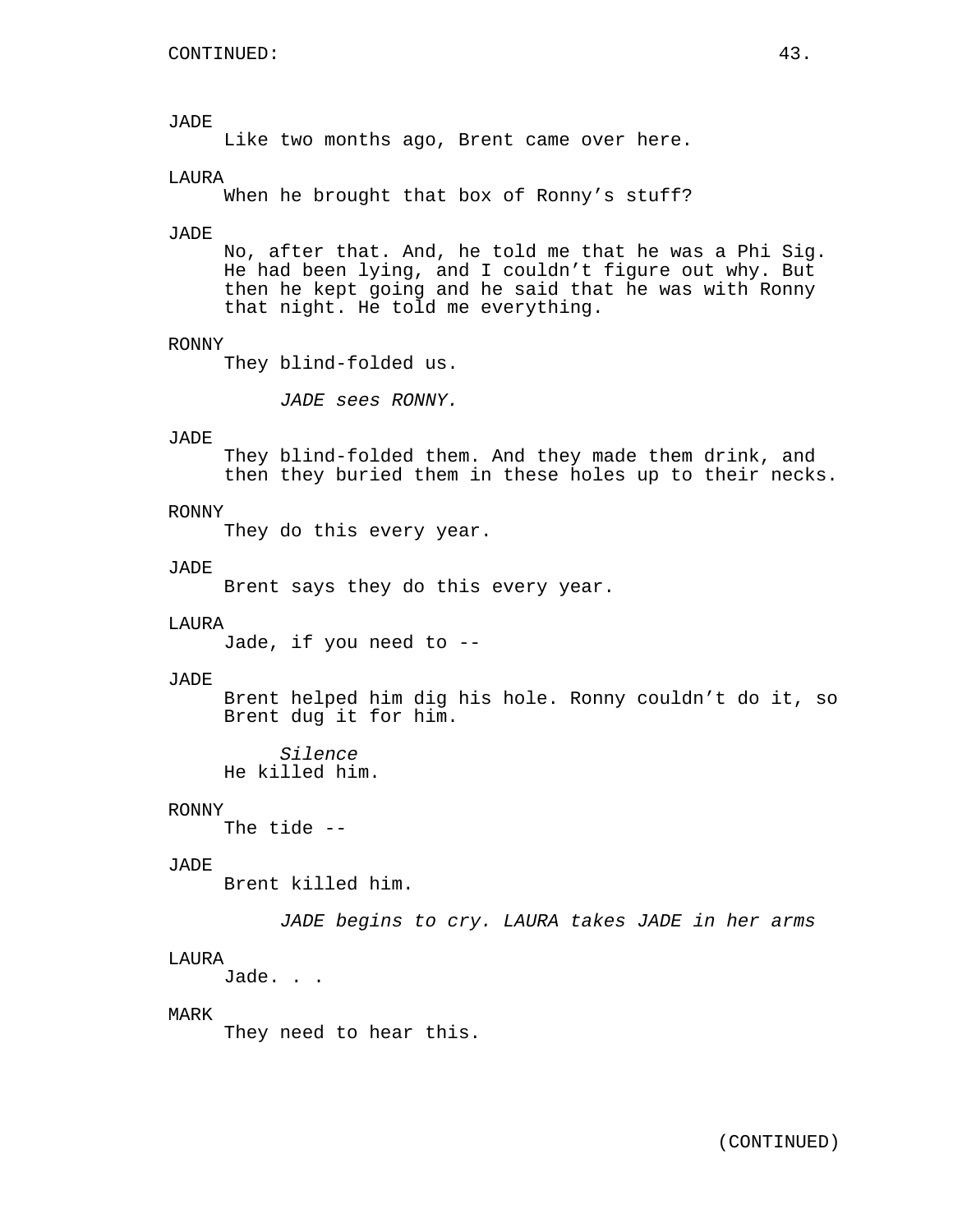LAURA

You don't have to testify if you don't want to. (pause) C'mon, lets go upstairs.

## JADE

I can't.

*JADE and LAURA exit upstairs.*

*MARK pulls out his phone and begins to dial a number. RONNY comes over and places a hand on his father's shoulder. MARK puts his phone down.*

*Blackout.*

## Scene 14

*A flashback. RONNY is sitting on the living room couch. JADE enters from upstairs.*

*She goes to join him on the couch.*

#### RONNY

I saw that you were trying to take a nap. I tried to be quiet upstairs.

*Silence.*

#### JADE

I got your note.

#### RONNY

I was worried about you, and I want you to know --

#### JADE

I'm fine.

*Silence.*

## RONNY

Look, I don't think any less of you. I'm your brother and I just noticed. . .

*Silence.*

## RONNY

I don't -- You just don't seem well. That's all.

#### JADE

You make it sound like I'm sick or something.

*RONNY looks at JADE.*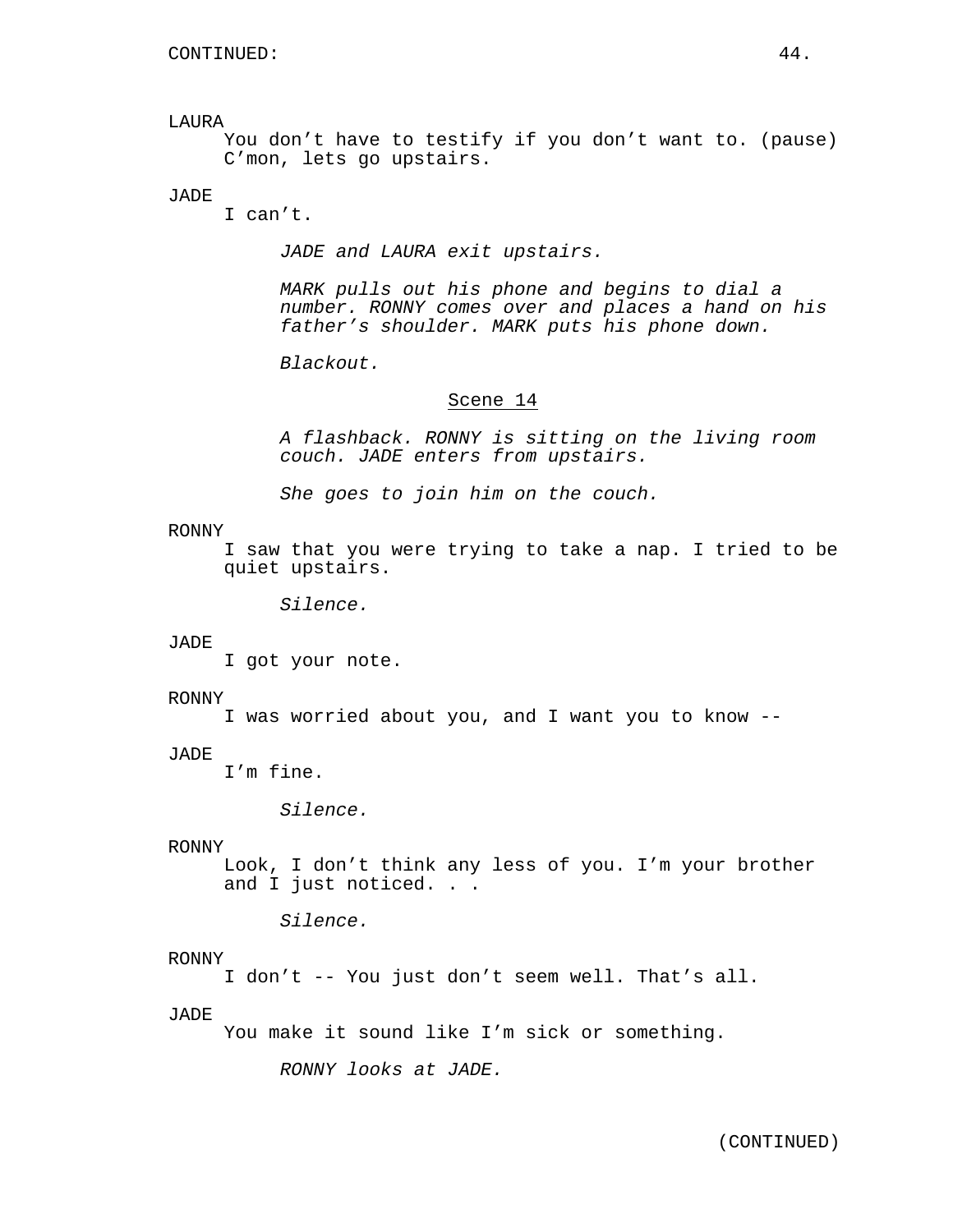I need help.

## RONNY

 $I$  can  $-$ 

## JADE

No. You can't.

*Silence.*

## RONNY

Do you want me to tell Mom and Dad.

## JADE

I don't know.

# RONNY

What's wrong?

# JADE

I don't know. I can't focus. (pause) It's too much, and I can't focus. I can't figure out what to think sometimes.

Nothing is right.

I feel like I'm done.

*Silence.*

## RONNY

Jade. . .

# JADE

But I am. (Pause) Why did you write me that note?

*RONNY looks at JADE.* You left it on my dresser yesterday morning.

*RONNY continues to look at JADE.* How did you know?

## RONNY

I'm your brother.

*Silence.*

#### JADE

Can you tell them for me?

*RONNY nods.*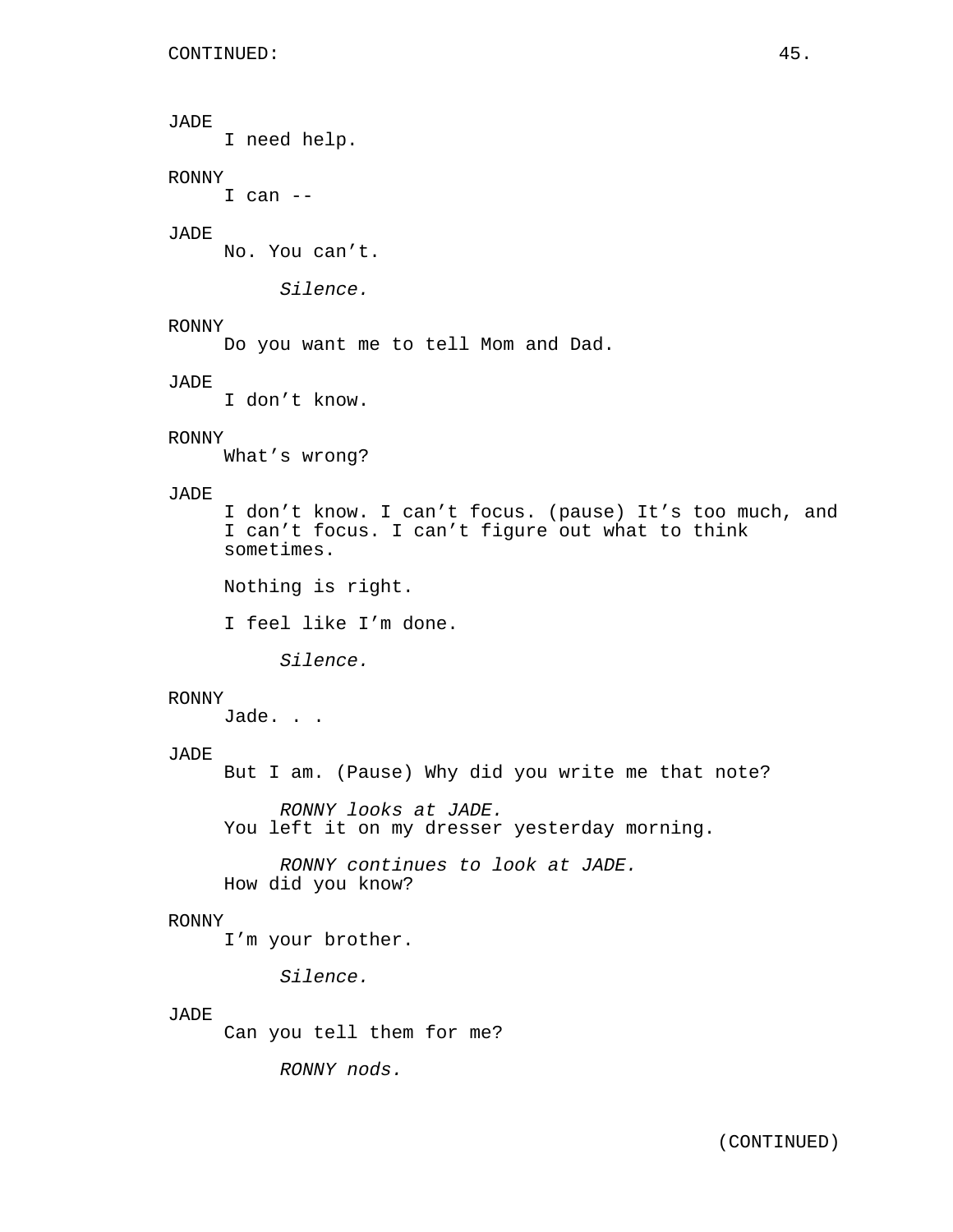I am scared. You know that?

*RONNY doesn't respond.* It's like I all of a sudden feel this tide rush over me of -- I don't know -- shame? (pause) Because I'm broken. And I need my brother.

#### RONNY

We're gonna help you. I'm gonna help you. Because I love you. Okay?

# JADE

Yeah.

# RONNY

I know I'm gonna need you one day.

## Scene 15

*A light comes up on LAURA, and then on the other characters as they speak to the audience.*

#### LAURA

We tried to get her to do it.

## JADE

No. (to audience) I wasn't ready.

## MARK

It could be so influential.

#### JADE

What would Brent think of me? (pause) Why would I think that?

#### LAURA

This is about Ronny.

## JADE

I know. Of course I know that.

#### MARK

He lied to Jade. (pause) I mean, he killed Ronny.

## JADE

Those are my words.

#### MARK

Powerful words.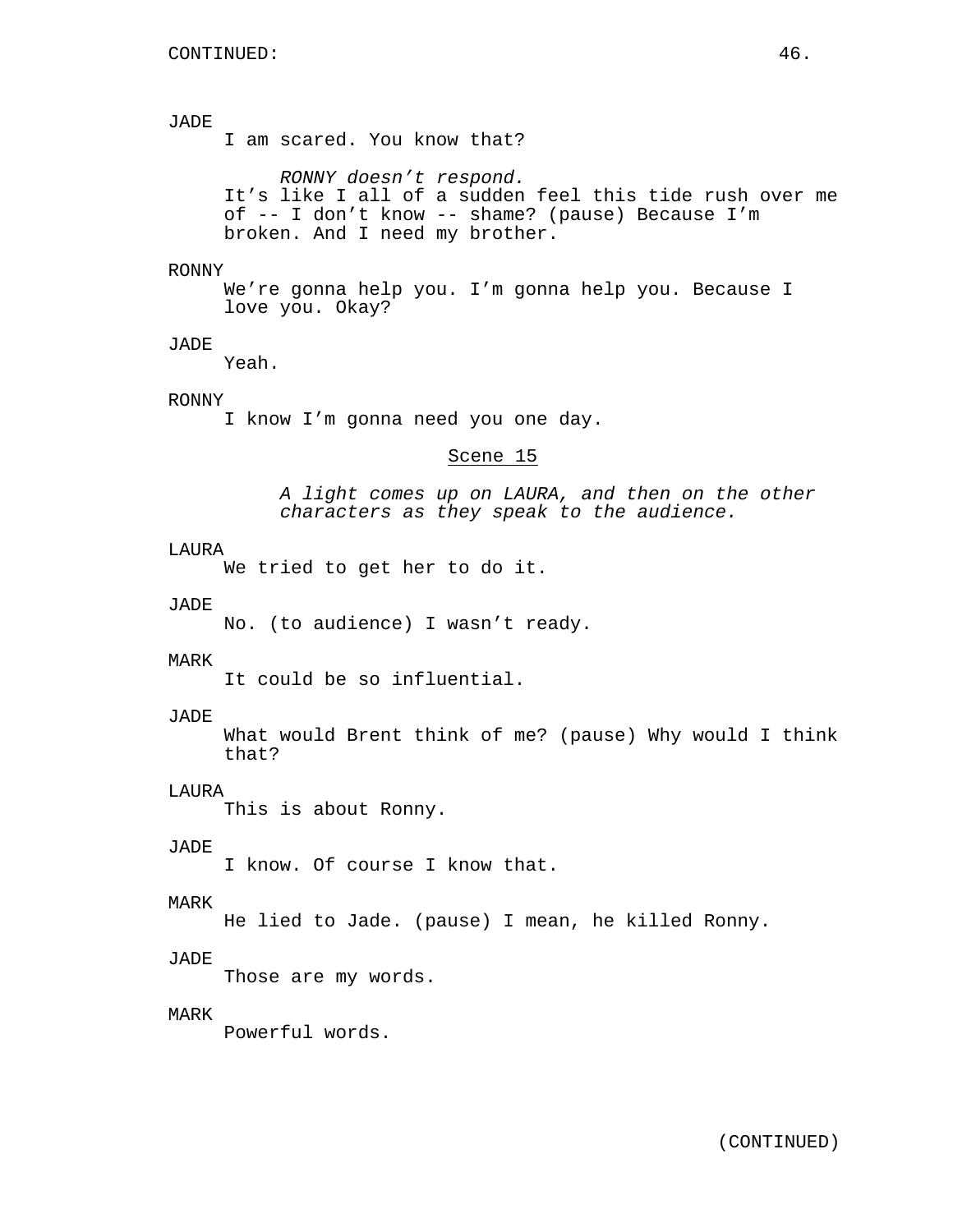# LAURA

The hearing happened.

# MARK

It was quick.

#### JADE

I stayed at home.

## LAURA

```
Jade. . . Jade didn't even go. She stayed at home.
(pause) We understand.
```
## MARK

Do we?

# JADE

They understood. I couldn't do it.

## MARK

Phi Sig is officially removed from the university for at least four years.

## LAURA

Four years. Ronny would have probably been in graduate school by then.

## JADE

He didn't have plans.

## MARK

Some of the boys got expelled.

## JADE

I wanted Brent to be expelled.

#### MARK

Brent was one of those boys.

## JADE

But for some reason, I was still worried about him. (pause) Maybe because at one point I thought he was worried about me.

## LAURA

Those boys killed my son.

## JADE

They do that every --

## LAURA

I don't care that it happens every year.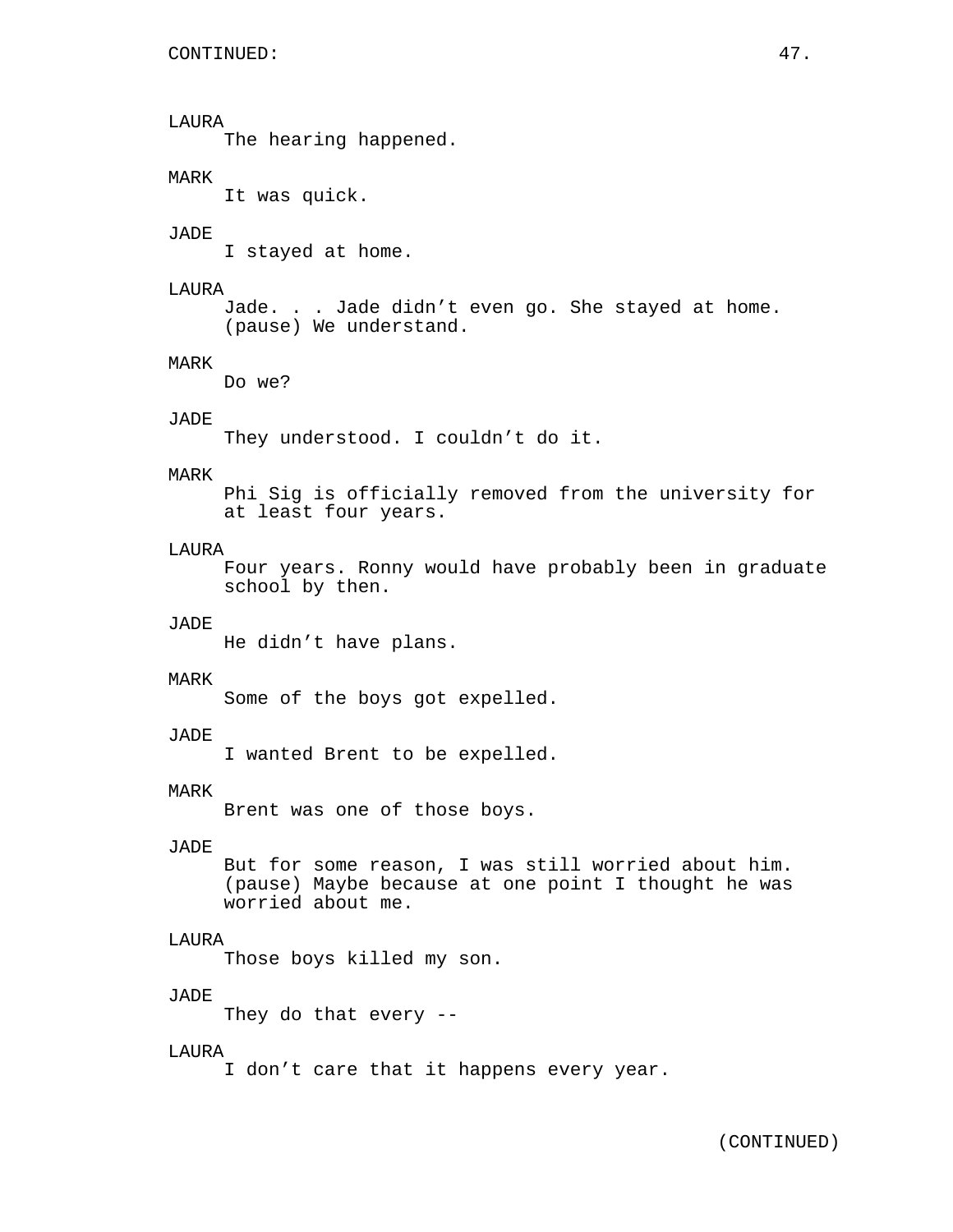```
JADE
     I'm confused.
MARK
     Jade keeps changing her mind . . . on everything.
LAURA
     At one point, she told us that she wanted to be there.
JADE
     I'm doing this for Ronny. For him.
MARK
     Never mind. She wasn't going anymore.
JADE
     Brent didn't care. About me. About Ronny.
LAURA
     The hearing was resolved. . . even without Jade.
MARK
     One day she'll tell her story.
LAURA
     Let down her guard.
JADE
     I did that already. . . to Brent.
MARK
     I pushed this hearing for Ronny.
LAURA
     I kept the peace for Ronny.
JADE
     I didn't do enough for Ronny. I couldn't.
          Silence.
          The lights go out on all other characters. The
          second flashback. A light comes up on Brent,
          Mason, Carter, and Eric at a table in the
          fraternity chapter room.
ERIC
     Tonight is the roughest night.
CARTER
```
Always is.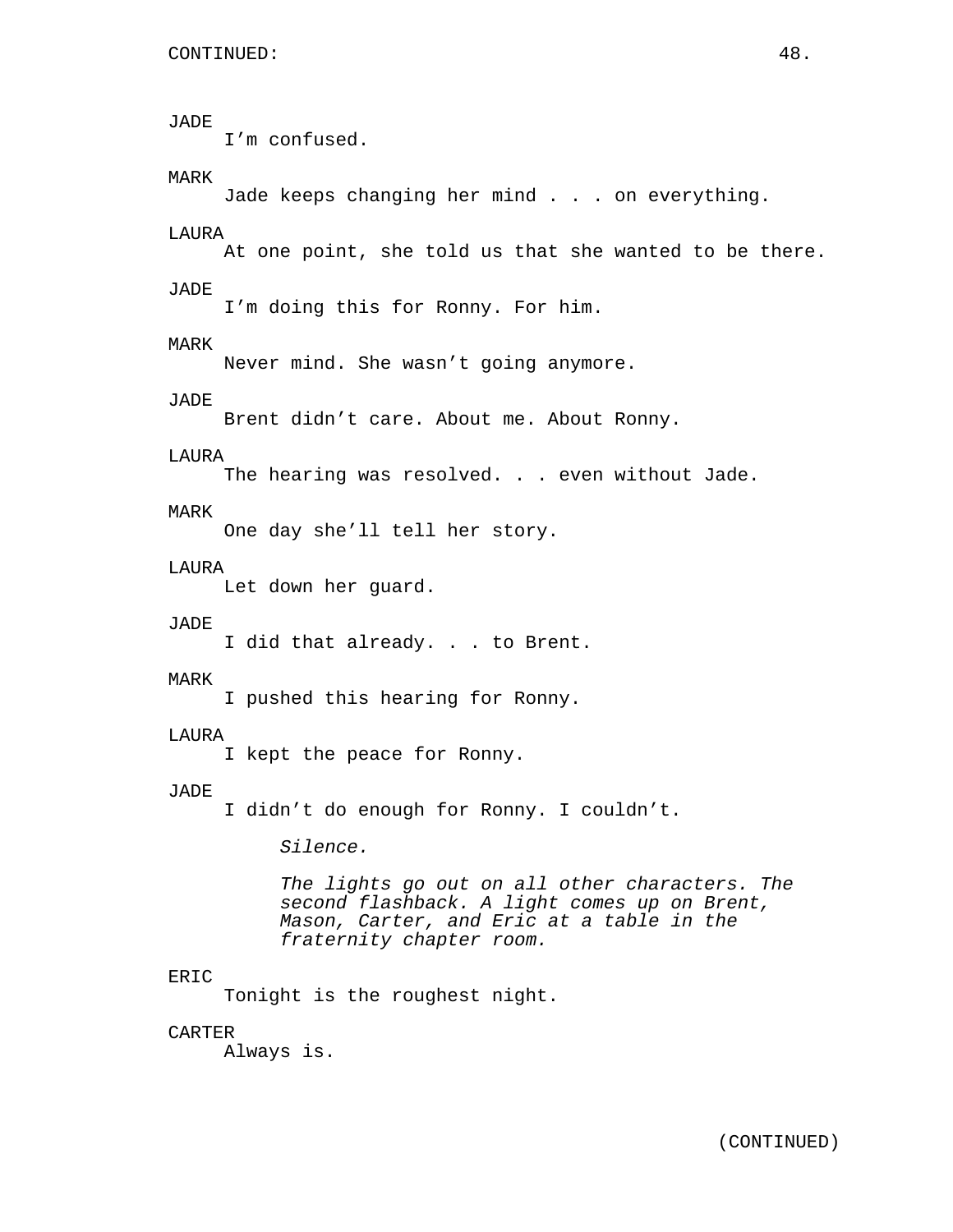## MASON

They're tougher than our class was though.

## CARTER

I guess, except for what's his name. . . yeah, Ronny.

## ERIC

Honestly surprised he's made it this far.

## MASON

Dude, Im surprised too.

## BRENT

He's making it. Eric, remember yourself on "big brother" night?

# ERIC

No.

# BRENT

Exactly! (All the boys laugh).

# CARTER

Tonight will just be where we weed some of them out.

#### BRENT

Yeah, of course.

*Lights out on BRENT, ERIC, CARTER, and MASON. Lights up on MARK.*

#### MARK

Sorry is not enough. It never will be. But, what else do we have.

## JADE

I'm sorry.

*Lights out on JADE. Lights up on the chapter room.*

#### MASON

I'm gonna get going. I gotta go over to Cal's and get handles for tonight. Do y'all wanna come?

## BRENT

Nah, man, I'm good. I have some stuff to work on.

## MASON

Eric? Carter?

## CARTER

Yeah, we're in.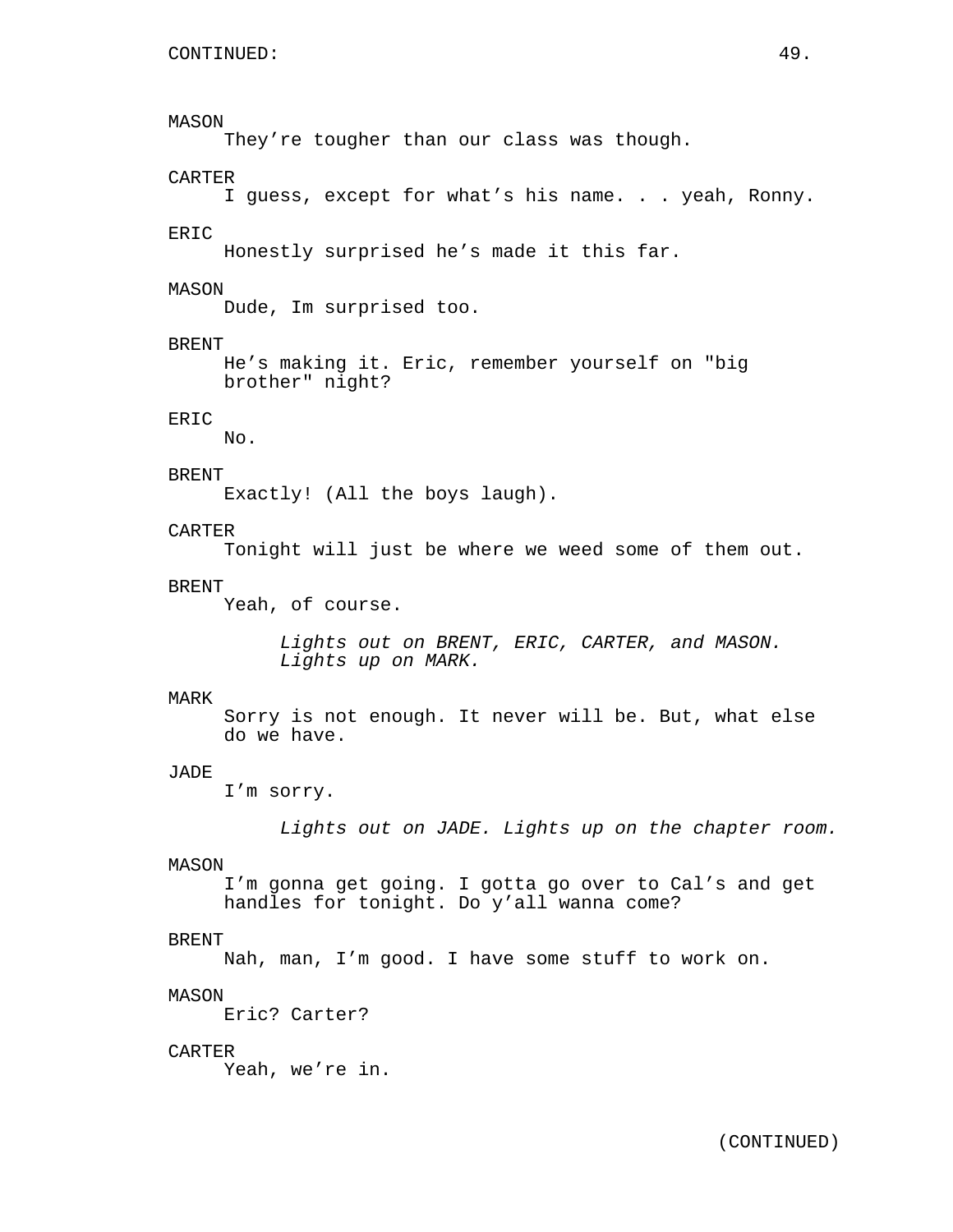## ERIC

Those guys are not gonna see what's coming.

## BRENT

But if they get through this, they've made it, right.

#### MASON

Yeah, pretty much. Don't you remember?

## BRENT

Yeah, yeah. I was just making sure.

## CARTER

(To Brent) See ya tonight man.

## BRENT

Later.

*ERIC, MASON, and CARTER exit. Lights out on BRENT. Lights up on LAURA.*

## LAURA

Some of the other pledges families have reached out to us. It's kind. But all they know how to say is --

#### MARK

"I'm sorry. I'm so sorry for your loss."

#### JADE

People like that didn't reach out until after the hearing. What were they waiting for?

#### MARK

We just wanted closure.

#### JADE

I'm fine. I'm going to be okay. I've said it countless times. No one believes me.

## MARK

She doesn't make it easy for anyone to believe her.

## LAURA

I'm always worried. About her.

## MARK

No one got what they wanted. But this is close enough.

#### **LAURA**

We love our kids. Both of them. So much. (Pause) They were inseperable at times.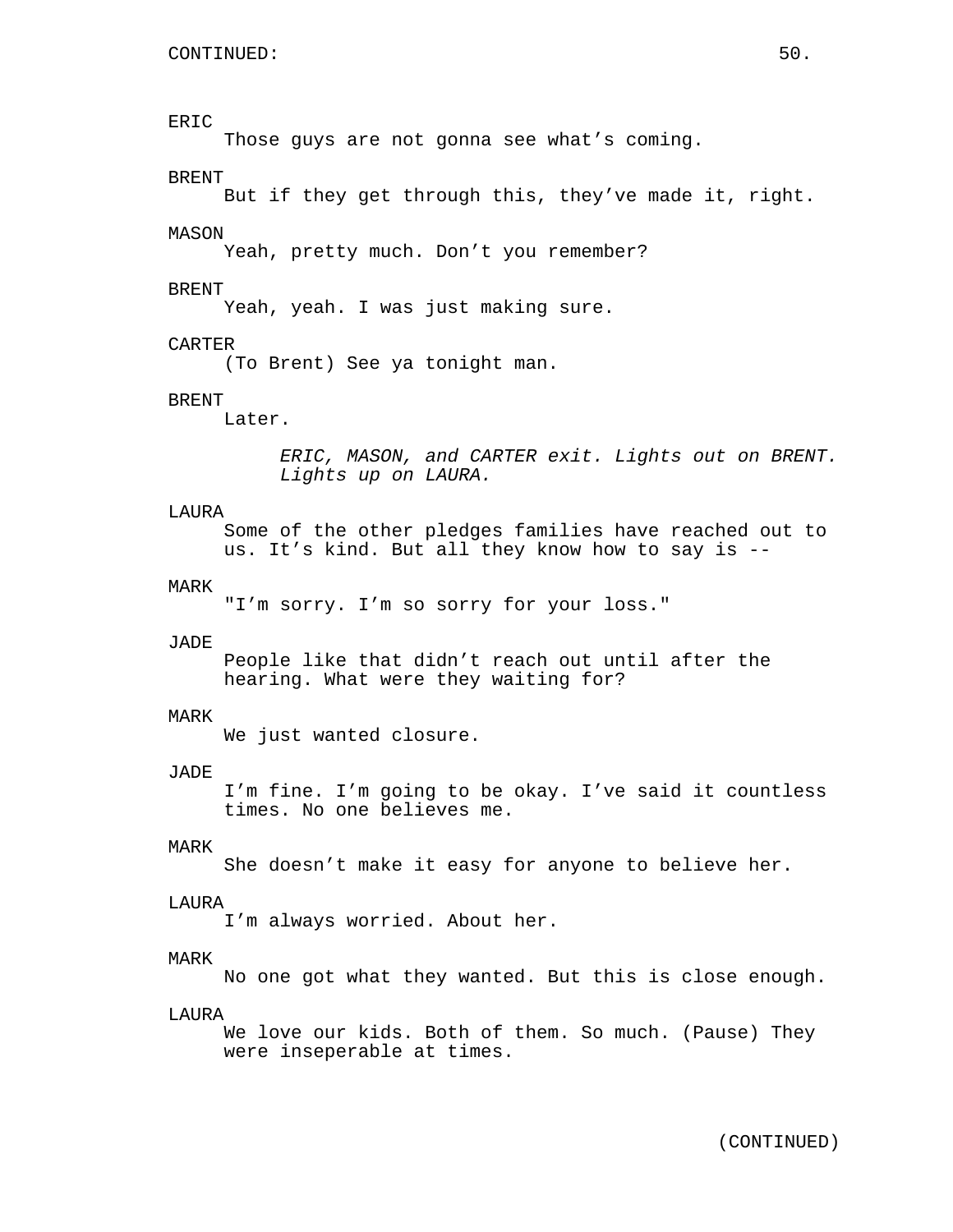#### MARK

Always. Jade and Ronny. People didn't know if we could handle twins.

*Silence.*

# LAURA

Forgiveness.

#### JADE

I forgive him. I'm just not ready to say it.

## MARK

Those boys were selfish.

## LAURA

It's hard to forgive.

*The lights go out on JADE. The lights come up on BRENT again in the chapter room. RONNY enters.*

#### RONNY

Hi, Brent.

## BRENT

Hey man, how's it going?

#### RONNY

Good, good. . . (pause) This is the last night of this shit right?

*Silence.*

#### BRENT

Yeah. It's rough, I know. But you're doing well.

#### RONNY

Thanks. They call it "living hell" for a reason --

#### BRENT

But you want to be a Phi Sig?

## RONNY

Yeah. (pause) I'm sorry. I was just talking.

*Silence.*

## BRENT

(talking more softly) Listen, man, tonight might be kind of tough, alright? So just prepare yourself.

*Ronny doesn't respond.* I'm just lookin' out for you, man.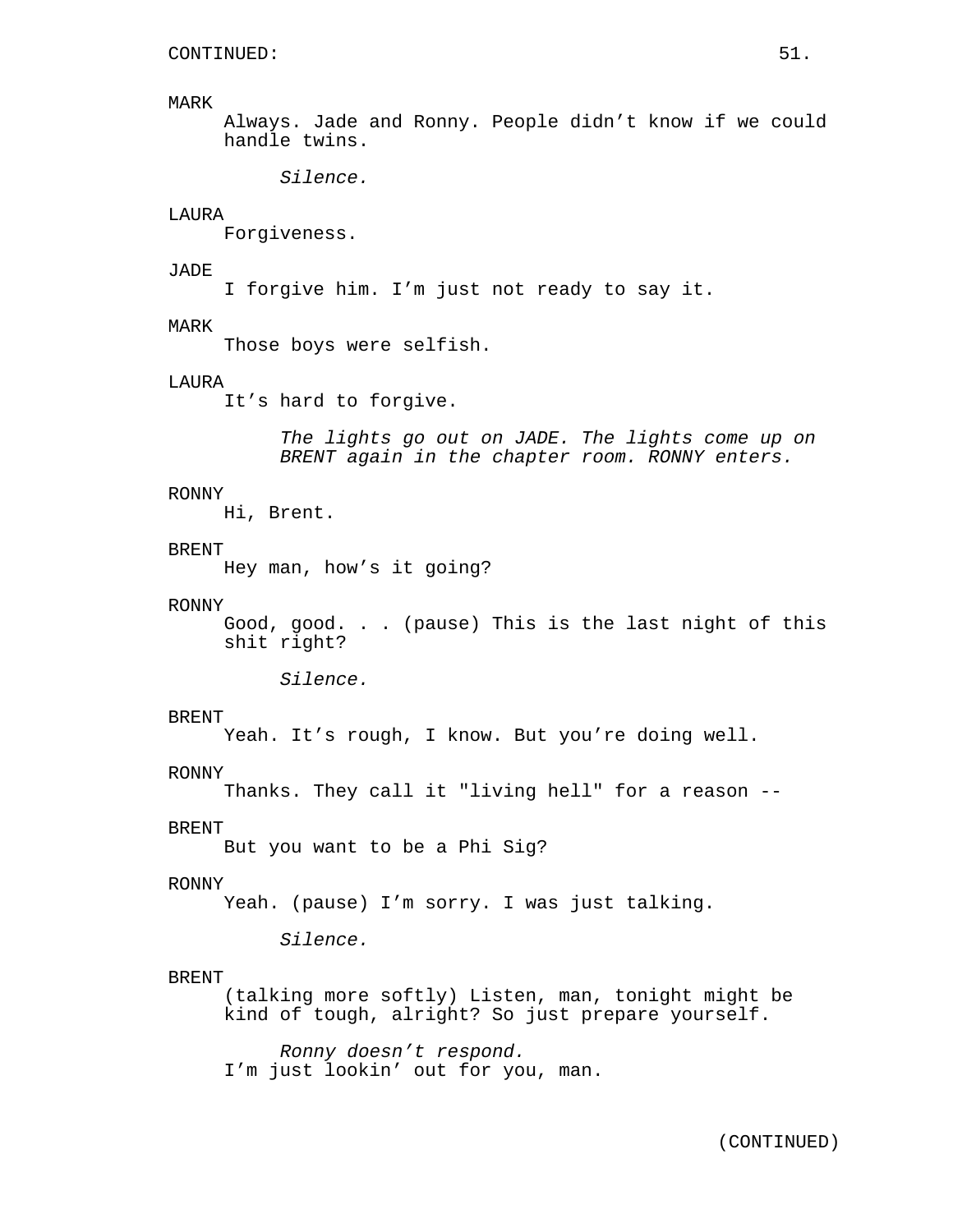## RONNY

Thanks.

# BRENT

If you need anything at all, just let me know.

## RONNY

Just three more weeks.

## BRENT

Don't tell anyone about this.

## RONNY

You got it. Thanks man. (Silence) Do you have any siblings?

# BRENT

No. It's just me and my parents.

# RONNY

Oh.

# BRENT

Why?

#### RONNY

I have a sister. . . a twin. . . a twin sister. And she struggles sometimes.

## BRENT

Oh.

#### RONNY

Yeah. I don't tell many people about her or about that part of her, at least, but I have to be there for her a lot.

*Silence.* It sounds like I'm complaining. I'm not. But this is nice.

#### BRENT

What?

## RONNY

You. Looking out for me.

## BRENT

Yeah.

#### RONNY

Sorry.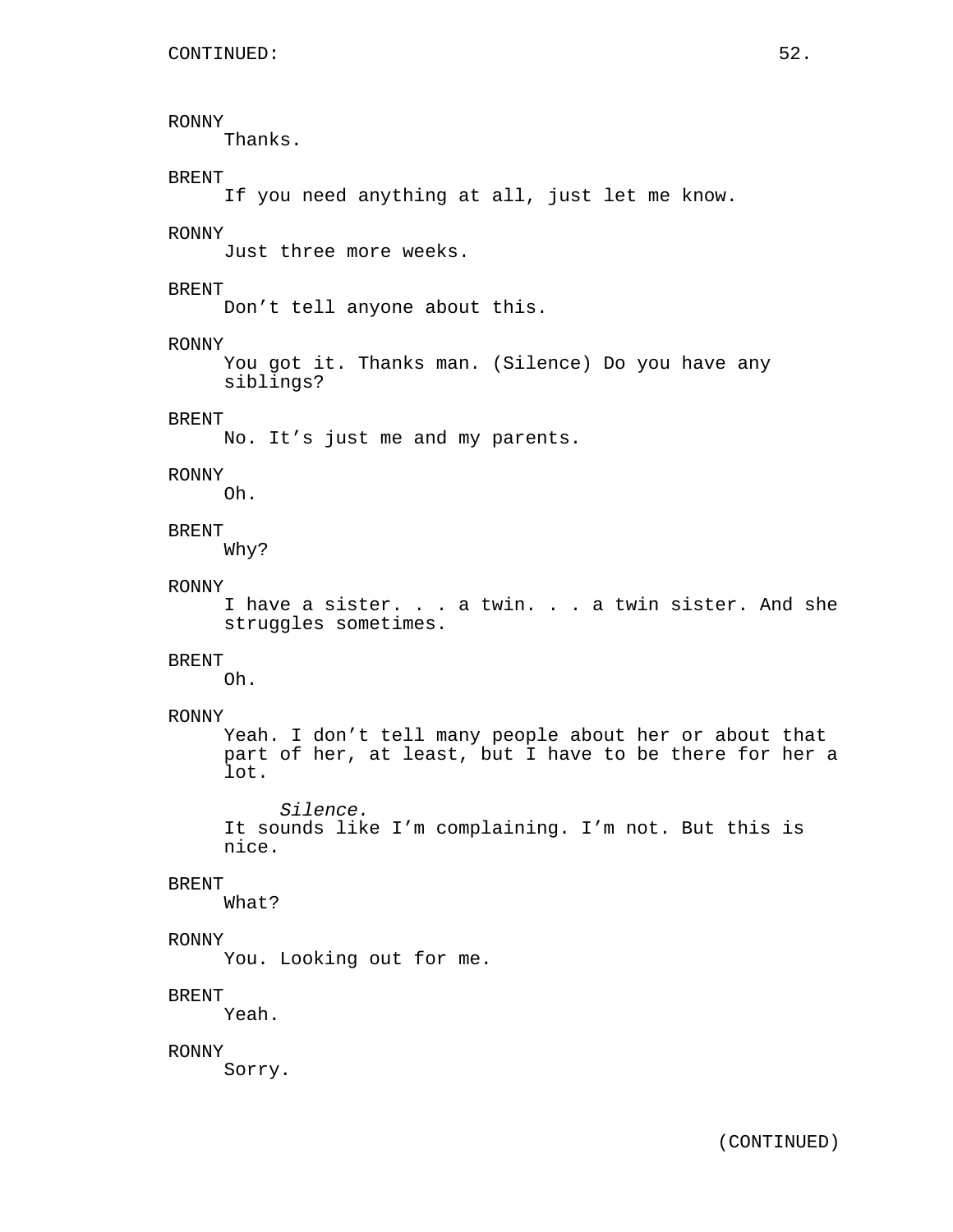Nah, man. It's cool. (pause) What's your sister's name? RONNY

Jade.

#### BRENT

Well, Jade is lucky to have a brother like you. And so am I. Almost.

*RONNY smiles.* Just three more weeks.

#### RONNY

(nods) I'm gonna go catch up on some homework before tonight.

## BRENT

See ya, Ronny.

*RONNY exits. Lights on just BRENT.*

## BRENT

Helping. That's what I was doing I was --

#### LAURA

Forgiveness.

#### MARK

Ronny. I miss him.

#### JADE

I miss him.

## LAURA

I miss my boy.

## MARK

Things are different now.

## LAURA

I got to dream about him last night.

#### MARK

She woke up crying.

#### JADE

I'm starting to grow numb to it all.

## LAURA

Grief. It's good for you. So good it can last a lifetime.